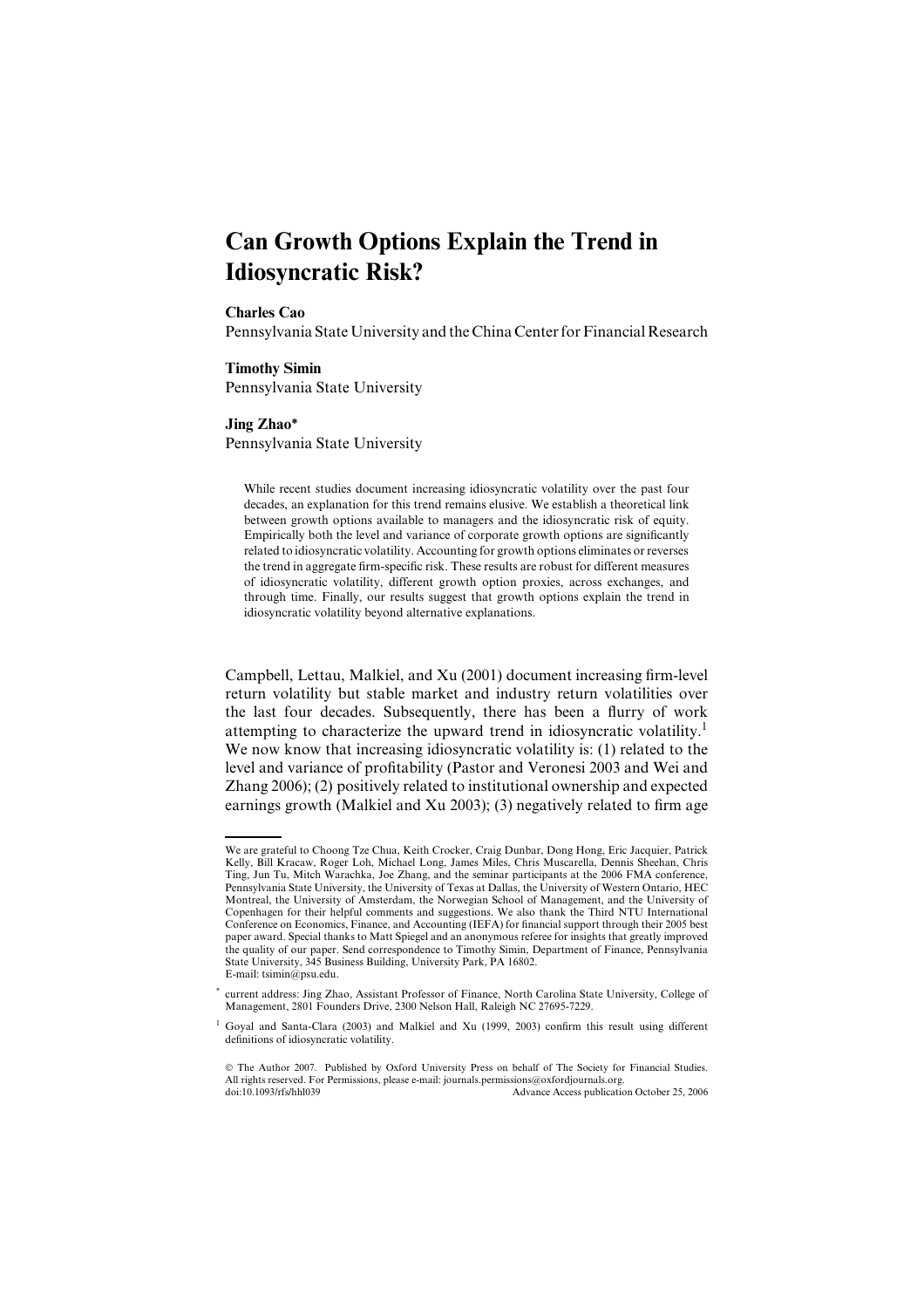(Pastor and Veronesi 2003); (4) negatively related to expected returns in the cross-section (Ang, Hodrick, Xing, and Zhang 2005); (5) correlated with business cycles (Brown and Ferreira 2003); and (6) often a stronger predictor of the cross-section of returns than is liquidity (Spiegel and Wang 2006). While these characterizations help in understanding the nature and impact of the trend, a theory-based explanation is still lacking.

In this article we use a classic model from the corporate finance literature posited by Galai and Masulis (1976) to relate the increase in average idiosyncratic volatility to the level and variance of growth options. To explicitly tie the idiosyncratic component of volatility to the investment decisions of corporate managers, we focus on the Galai and Masulis result that managers of levered firms are motivated to select those investment projects from their menu of growth opportunities that increase the idiosyncratic variance of the firm.<sup>2</sup> Increasing firm-level idiosyncratic risk benefits shareholders by increasing the value of equity while at the same time reducing the market risk of equity. Within the Galai and Masulis model it is straightforward to connect firm-level idiosyncratic risk and the idiosyncratic risk of equity.

Consistent with the predictions of the model, when we include growth options in the regressions, the coefficient on the time trend becomes indistinguishable from zero or significantly negative, indicating that after controlling for growth options idiosyncratic volatility has remained stable or even decreased over time. The growth-options proxies and their timeseries variances are positively related to idiosyncratic risk and explain more than 63% of the variation in idiosyncratic volatility.

We demonstrate the ability of growth options to explain more of the trend in idiosyncratic volatility than previously posited explanations. Pastor and Veronesi (2003) relate firm-specific volatility to firm profitability measured by return-on-equity (ROE). They find that idiosyncratic return volatility tends to be higher for firms with more uncertainty about future profitability and with more volatile profitability, and for firms that pay no dividends, suggesting that a partial explanation for the increase in idiosyncratic volatility is due to increases in the number of firms listed at earlier ages (Fama and French 2004).

We find significant trends in idiosyncratic volatility even in samples of only mature firms, indicating that changes in the cross-sectional distribution of firm age across time do not fully account for the trend. In these samples, growth option proxies again eliminate the trend. Wei and Zhang (2006) build on Pastor and Veronesi (2003) to show that declining ROE and increasing ROE volatility contribute to the upward trend in idiosyncratic volatility. We demonstrate that return-on-equity and its time-series variance lose their explanatory power in the presence of growth

 $2$  See also Jensen and Meckling (1976).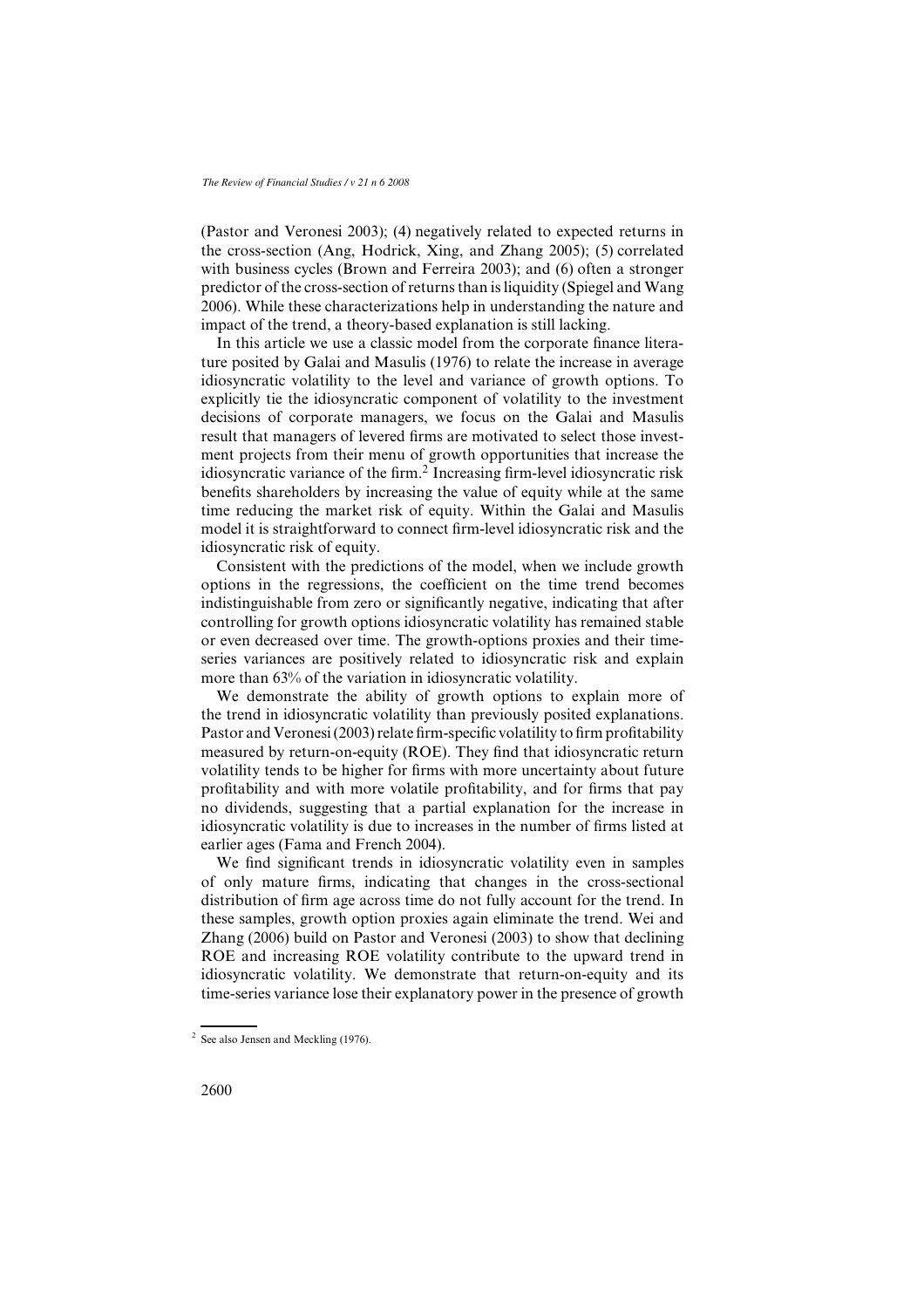options. Removing profitability from average idiosyncratic volatility consistently leaves a significant trend component that is explainable by any of the growth option proxies we consider. Conversely, removing the growth option component never leaves a significant trend.

The results are robust across exchanges. Schwert (2002) shows that higher*total* volatility of firms listed on NASDAQ relative to S&P 500 firms is driven by their technology focus rather than the size or age of the firms. Our results corroborate Schwert's findings, that is, the upward trend in idiosyncratic volatility is nearly 4 times larger for NASDAQ firms. Both the level and variance of growth options are significant in explaining the trend in NYSE/AMEX firm-specific risk, while only the level of growth options is significant for NASDAQ firms. These results suggest that large firms with sufficient cash flow take advantage of transient investment opportunities unlike smaller cash-constrained firms on NASDAQ. Variance in growth opportunities impacts the idiosyncratic risk of equity only for firms that can take advantage of short-lived windows of opportunity.

The results are robust across time. To evaluate the ability of growth options through time, we perform a subsample analysis by rolling regressions through the data sample using 100-month windows. We find a significantly positive trend in 90 of the 217 overlapping samples. Proxies for growth options eliminate the trend for 83 (92%) of those 90 samples. In the remaining 127 samples the trend is never significantly different from zero, indicating a degree of time-variation in idiosyncratic volatility.

The results are robust across measures of idiosyncratic volatility. We calculate aggregate idiosyncratic volatility in five different ways. First we follow the method in Campbell, Lettau, Malkiel, and Xu (2001), which is based on the unconditional version of the capital asset pricing model (CAPM). This method does not require estimating individual firm betas, but it relies on an asset pricing model that is unable to explain the cross-section of returns as well as the multifactor models suggested by Fama and French (1992, 1993) and Carhart (1997). The Campbell et al. method also ignores evidence supporting conditional versions of asset pricing models that better account for time-variation in expected returns. For the alternative measures of idiosyncratic volatility we use both conditional and unconditional versions of the Fama–French threefactor model and the Carhart extension that includes a factor related to momentum. The conditional versions of the model allow for time-variation in the coefficients of the model. We find significant trends for each of these alternative definitions of idiosyncratic volatility that are explainable by our growth option proxies.

In the first section we develop the link between growth options and idiosyncratic volatility and develop testable hypotheses. Section 2 details the measures of idiosyncratic variance and the explanatory variables. Section 3 describes the data and Section 4 contains the main empirical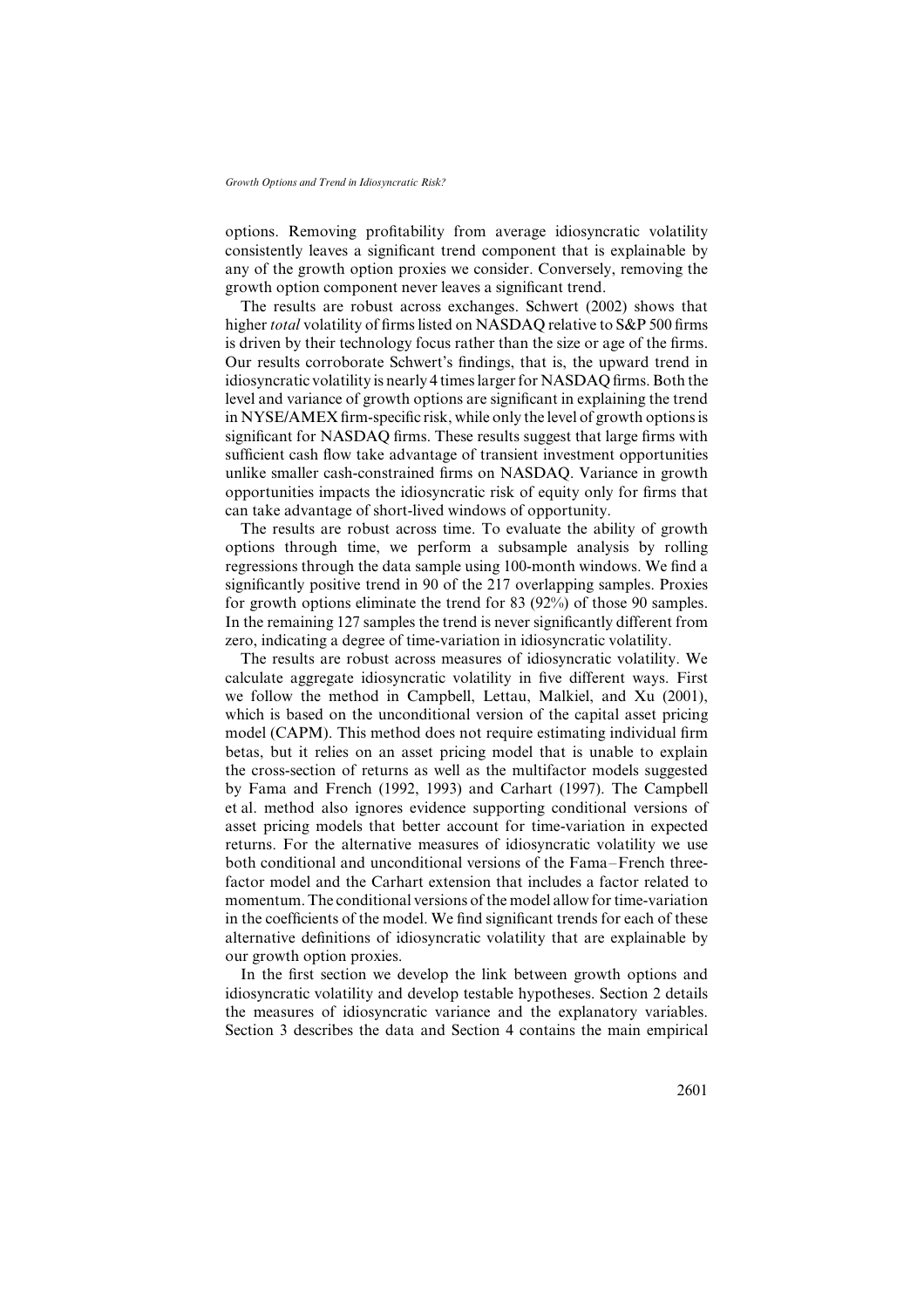findings. Section 5 examines the explanatory power of growth options relative to alternative explanations. In Section 6 we assess how our results hold through time and across exchanges. We conclude in the final section.

## **1. Connecting Growth Options to Idiosyncratic Volatility**

In the model of Galai and Masulis (1976), returns are generated by the continuous time version of the CAPM of Merton (1973, 1974), while at the same time the value of equity, *S*, is considered equivalent to the value of a European call option on the value of the firm. Stock-holders have a twofold incentive to increase the variance of the firm,  $\sigma$ , since doing so increases the value of the equity while reducing the market risk of equity,  $\beta_s$ . That is, moral hazard occurs because  $\frac{\partial S}{\partial \sigma} > 0$  while  $\frac{\partial \beta_s}{\partial \sigma} < 0$  (if the market risk of the firm's assets is stationary and positive).<sup>3</sup> One way managers, acting on behalf of equity holders, influence the idiosyncratic variance of the firm is to choose investments from their opportunity set with the most nonsystematic risk.

Within the model it is straightforward to show that the idiosyncratic volatility of equity,  $\sigma_{\varepsilon_S}^2$ , is a function of the interaction between the idiosyncratic volatility of firm-level returns,  $\sigma_{\varepsilon_A}^2$  and  $\eta_S$ , the elasticity of equity value with respect to firm value (see Appendix A),

$$
\sigma_{\varepsilon_S}^2 = \eta_S^2 \sigma_{\varepsilon_A}^2. \tag{1}
$$

This leads to the empirical specification where we model time-variation in  $\sigma_{\varepsilon_A}^2$  as a linear function of growth options, *GO*, and use a predetermined estimate of the elasticity of equity value with respect to firm value,  $\tilde{\eta}_s^2$ ,

$$
\sigma_{\varepsilon_S}^2 = \alpha \tau + \beta_0 \tilde{\eta}_s^2 + \beta_1 [\tilde{\eta}_s^2 \times GO]. \tag{2}
$$

Here we test for the presence of a significant positive trend,  $\tau$ . We find that the estimated  $\eta_s$  is very close to 1 throughout the sample. To relate our results to previously posited explanations of the trend in idiosyncratic volatility, we also conduct tests assuming  $\eta_s = 1$ . This restriction has the added advantages of reducing estimation error and simplifying the interpretation of the parameter estimates.

For managers disposed to increasing idiosyncratic risk, more growth opportunities provide a larger menu of projects from which to choose those with higher variance. This leads to our first hypothesis:

It is important to note that both derivatives are taken fixing the value of the firm, the debt to equity ratio (DTE), and the market risk of the firm. Any change in the total variance of the firm must be due to changes in the idiosyncratic risk of firm-level returns. See the discussion of the Galai and Masulis model in Copeland and Weston (1988).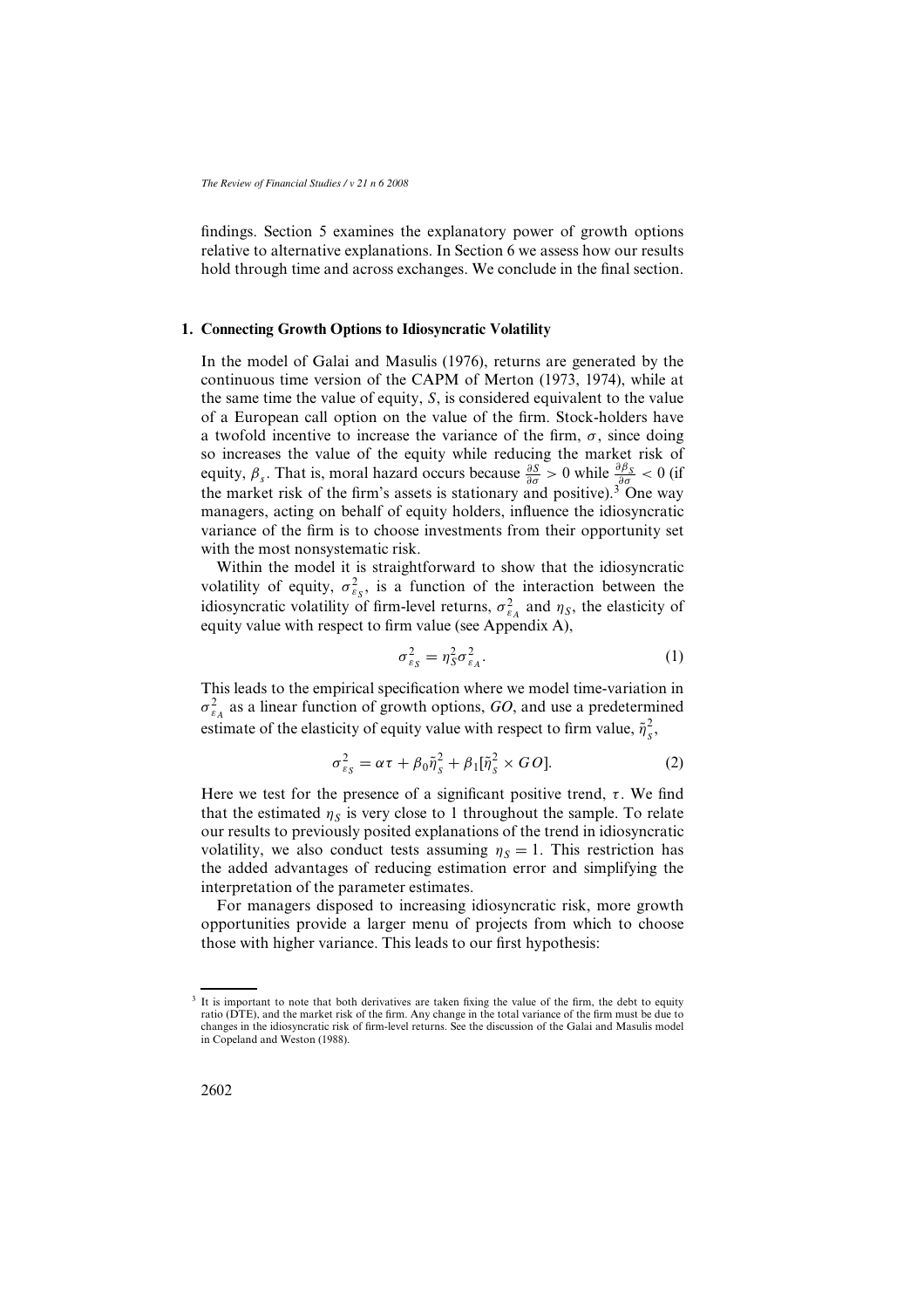**Hypothesis 1.** *Aggregate idiosyncratic volatility is positively related to the level of growth options.*

For firms that can capitalize on transient opportunities, variance in the set of growth options may impact the idiosyncratic variance of equity. Intuitively, firms with high variance in their expenditures for research and development or in their capital investments will be those taking advantage of growth options. This leads to our second hypothesis:

**Hypothesis 2.** *Aggregate idiosyncratic volatility is positively related to the variance of growth options.*

## **2. Idiosyncratic Volatility, Growth Options, and Controls**

## **2.1 Idiosyncratic volatility**

We calculate aggregate idiosyncratic volatility in five different ways. First we use the beta-free method based on the unconditional single factor CAPM of Campbell, Lettau, Malkiel, and Xu (2001). While this method of estimating idiosyncratic volatility does not require estimating individual firm betas, which reduces estimation error, it relies on an asset pricing model that cannot explain the cross-section of returns as well as multifactor regression models can, such as those suggested by Fama and French (1992, 1993) and Carhart (1997). In addition, empirical evidence suggests that conditional versions of asset pricing models account better for time-variation in expected returns. Besides the Campbell, Lettau, Malkiel, and Xu (2001) measure, other measures have been developed in other studies. For example, Spiegel and Wang (2006) show how a conditional measure of idiosyncratic risk, based on the Fama–French three-factor model, dominates liquidity in explaining cross-sectional stock returns.<sup>4</sup> For these reasons we calculate aggregate idiosyncratic volatility using both unconditional and conditional versions of the Fama–French three-factor model with and without a factor related to momentum.

To calculate idiosyncratic volatility following Campbell, Lettau, Malkiel, and Xu (2001), start with the CAPM of Sharpe and Lintner:

$$
R_{it} = \beta_{im} R_{mt} + \varepsilon_{it}.
$$
 (3)

Here  $R_{it}$  is the excess return of firm  $i$  at time  $t$  over the Treasury bill rate,  $R_{mt}$  is the value-weighted market excess return,  $\beta_{im}$  is the market beta of firm *i*, and *εit* captures firm-specific shocks. To get to the measure of aggregate idiosyncratic volatility used in Campbell, Lettau, Malkiel, and Xu (2001), consider the alternative decomposition of returns for firm *i* into

<sup>4</sup> See also Malkiel and Xu (2003).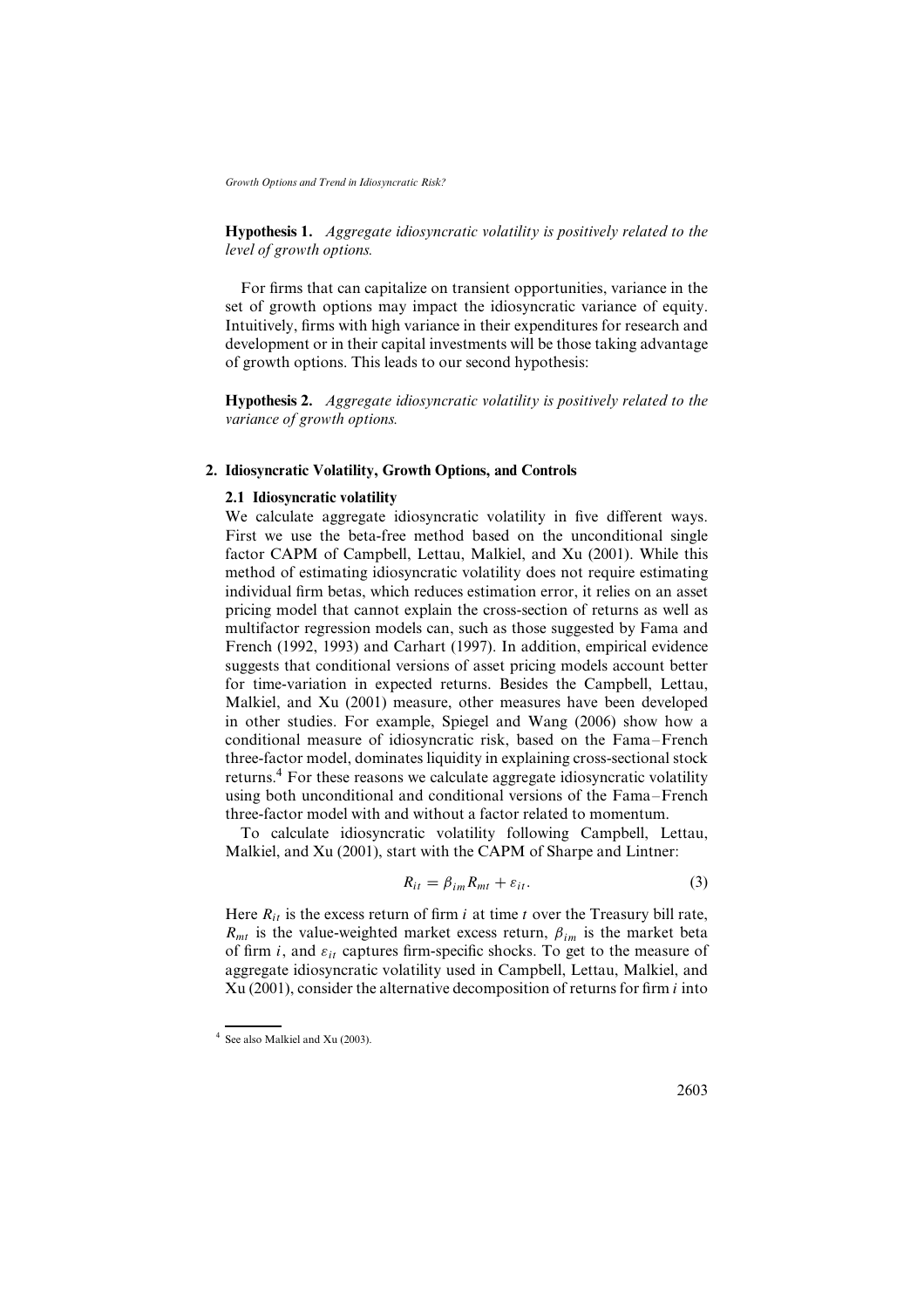*The Review of Financial Studies / v 21 n 6 2008*

a market return and an idiosyncratic return, *υit* ,

$$
R_{it} = R_{mt} + \upsilon_{it}.\tag{4}
$$

Subtracting Equation (4) from Equation (3) and solving for the idiosyncratic return yields

$$
v_{it} = \varepsilon_{it} + (\beta_{im} - 1)R_{mt}.\tag{5}
$$

Let  $w_{it}$  denote the weight on stock  $i$  in the market portfolio at time  $t$ . From Equation (4), the weighted average variance across all (*N*) firms is then

$$
\sum_{i=1}^{N} w_{it}Var(R_{it}) = Var(R_{mt}) + \sum_{i=1}^{N} w_{it}Var(v_{it}) + 2\sum_{i=1}^{N} w_{it}Cov(R_{mt}, v_{it})
$$
  
=  $Var(R_{mt}) + \sum_{i=1}^{N} w_{it}Var(v_{it})$   
+  $2\sum_{i=1}^{N} w_{it}Cov(R_{mt}, \varepsilon_{it} + (\beta_{im} - 1)R_{mt})$   
=  $Var(R_{mt}) + \sum_{i=1}^{N} w_{it}Var(v_{it}).$  (6)

That is, the average cross-sectional variance of returns is the sum of the market-level stock return volatility and average firm-specific volatility. The third equality holds on account of Equation (5), the fact that  $\varepsilon_{it}$  and  $R_{mt}$  are orthogonal, and because the weighted average beta equals one.<sup>5</sup>

Using Equation (6) we are able to estimate the idiosyncratic volatility of firm *i* in month *t*,  $V_{it}$ , using daily returns within month *t* as

$$
V_{it} = Var(\hat{v}_{it}) = D[Var(R_{is} - R_{ms})], \qquad (7)
$$

where *Ris* is firm *i*'s daily excess return for each trading day *s* in month *t* and *Rms* is the cross-sectional average of returns for all stocks available on day *s* in our sample weighted by the market capitalization on day *s*. <sup>6</sup> More succinctly, we measure  $V_{it}$  for stock *i* in month *t* as the number of trading days, *D*, in month *t* times the sample variance of market adjusted daily returns of stock *i* within month *t*. We then take the value-weighted average

<sup>&</sup>lt;sup>5</sup> The restriction that the sample of assets being considered are beta weighted is important when calculating the idiosyncratic variance of portfolios. We thank Eric Jacquier for this insight.

We do not extract the industry average return from individual stock return as in Campbell, Lettau, Malkiel, and Xu (2001). Since the industry component constitutes a relatively small part of the individual stock return and has remained stable over time, its effect is negligible.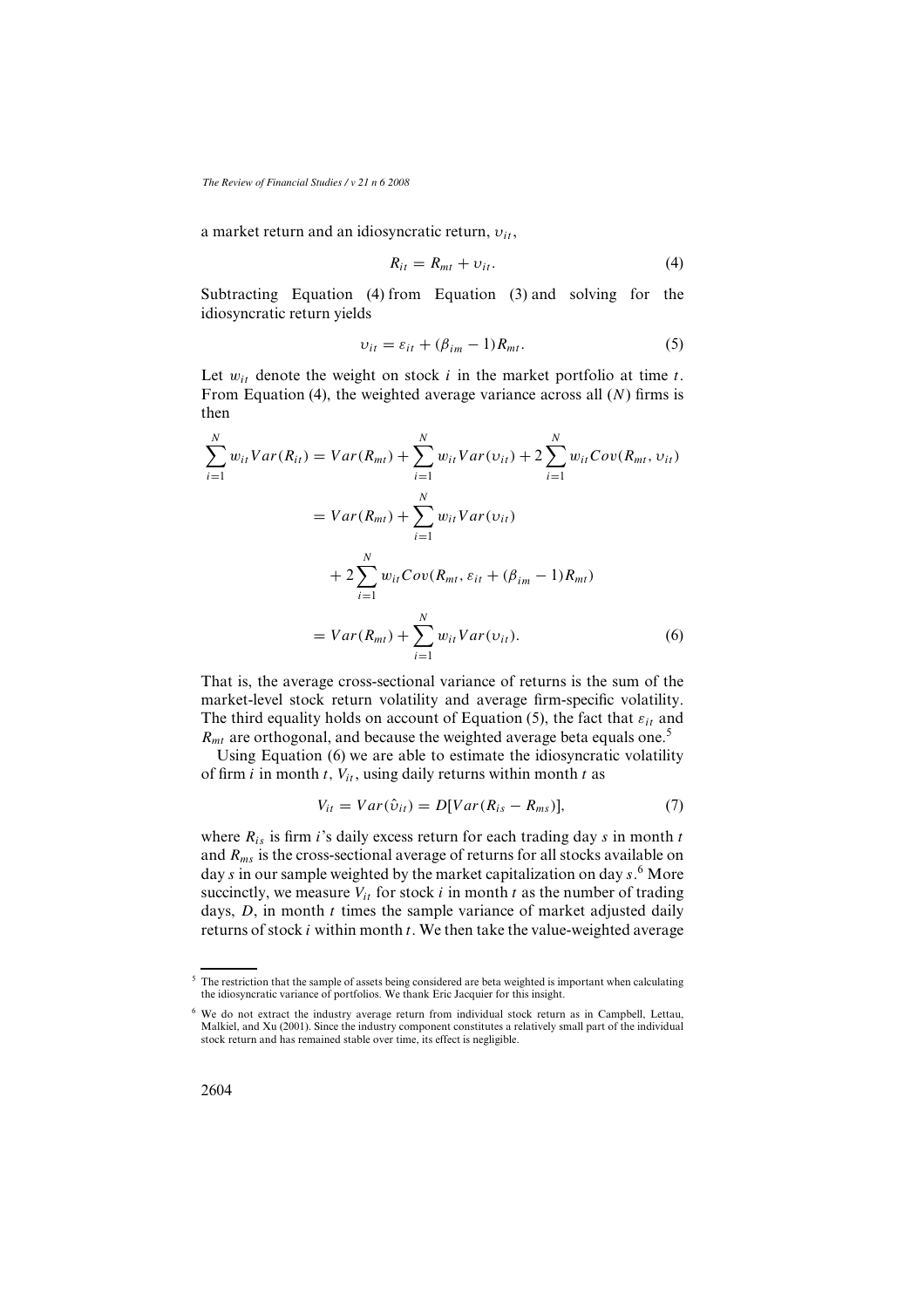of *Vit* across all stocks in month *t* and construct the monthly time-series of idiosyncratic volatility  $V_t$  for month  $t$  as

$$
V_t = \sum_{i=1}^{N} w_{it} V_{it}.
$$
 (8)

Here  $w_{it}$  is a weight based on the market capitalization of stock  $i$  at the end of month  $(t - 1)$ . The correlation between our idiosyncratic volatility measure and the Campbell, Lettau, Malkiel, and Xu (2001) measure is 0.98 for the overlapping time period from January 1971 to December 1997.

To calculate aggregate idiosyncratic volatility based on the unconditional and conditional versions of the Fama–French and Carhart models we use the value-weighted cross-sectional average of the variance of the error terms from regressions of the model for each firm that has at least 25 monthly observations within the past 5 years.<sup>7</sup> In the conditional versions of the model we use four instrumental variables meant to proxy for the information set available to investors. The conditional versions of the model allow for time-variation in the coefficients of the model. The coefficients are assumed to be deterministic linear functions of the instruments, which result in an interactive regression such as in Ferson and Harvey (1999).

The instrumental variable data employed consist of four series typically used in asset pricing studies. These include the dividend yield of the Standard and Poor's 500 Index (DivYld), the spread between the lagged Moody's Composite Average of Yields on Corporate Bonds from the industrial manual and the U.S. 3-Month T-Bill from the CRSP Risk-Free file as a measure of the term structure (Term), the difference between the Moody's BAA and AAA corporate bond yield as a measure of quality (Junk), and the return on the consumer price index. See Appendix B for formal definitions of the conditioning variables.

#### **2.2 Growth options and their proxies**

Using investment opportunities to explain different dimensions of return variance is not unusual. The relation between investment opportunities and firm variance can be traced back to other classic corporate theory besides Galai and Masulis such as Myers (1977). More recently, Schwert (2002) suggests that growth options of large firms in NASDAQ high-tech industries may explain more volatile earnings and hence higher*total* equity return volatility. Miles (1987); Berk, Green, and Naik (1999); Jacquier, Titman, and Yalcin (2001); and Carlson, Fisher, and Giammarino (2003)

 $^7\,$  The value-weighted aggregate idiosyncratic variance for all four models experiences a dramatic increase in the period January 2000 through December 2002. To avoid biasing our results toward finding an upward trend in idiosyncratic volatility we exclude that period from our sample for these models.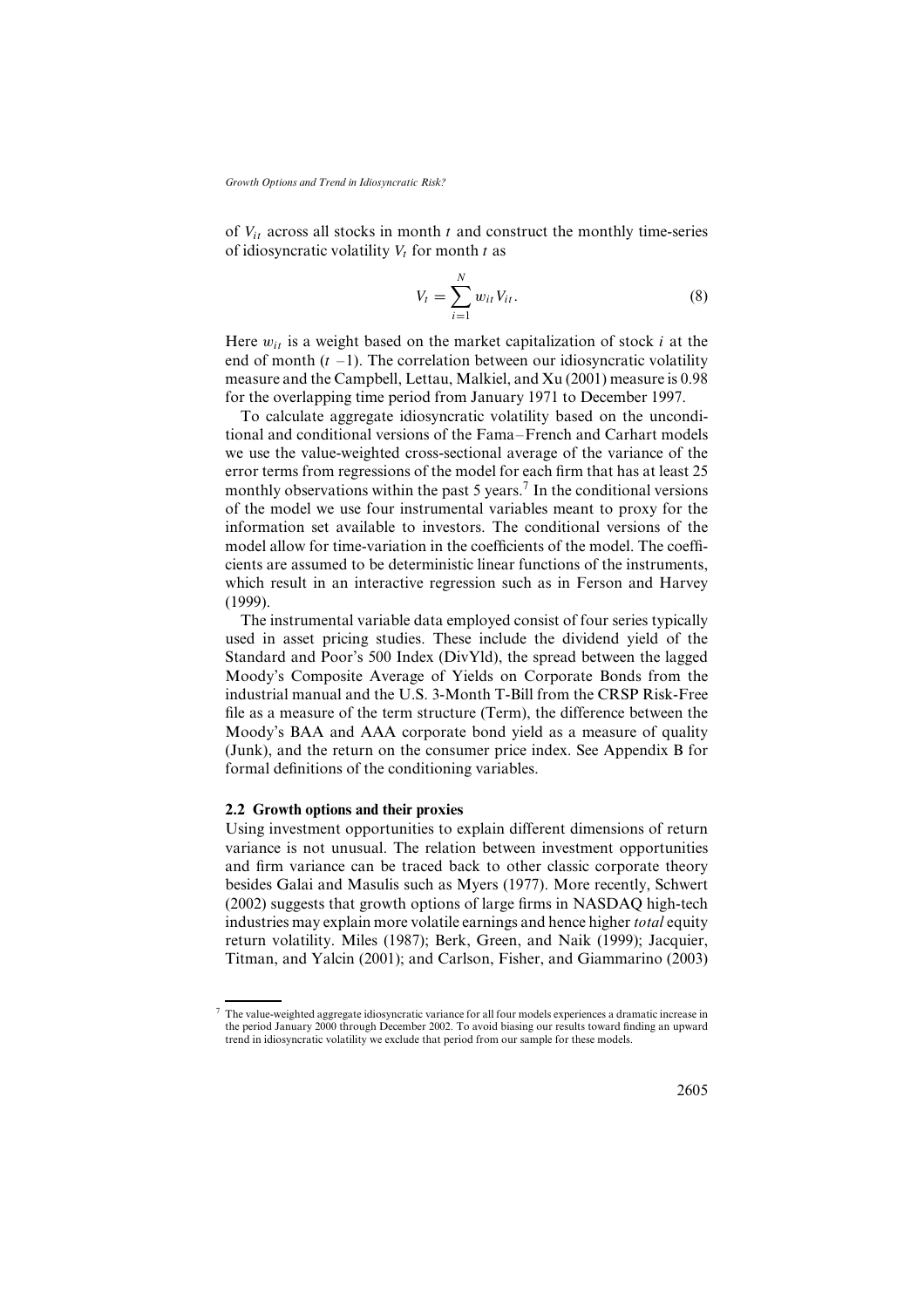argue that the exercise of growth options changes a firm's exposure to *systematic* risk. Our innovation is to connect growth options to *nonsystematic* risk.

Indirect evidence also indicates a positive relation between growth options and firm-specific risks. Chan, Lakonishok, and Sougiannis (2001) find a positive relation between firm return volatility and research and development (R&D) intensity. Apedjinou and Vassalou (2004) show that firms with larger corporate ''innovations'' (the change in gross profit margins not explained by changes in capital and labor utilized) have higher firm-specific volatility. Since firm innovations and R&D both proxy for growth options, this evidence suggests idiosyncratic volatility is associated with growth options.

We use five proxies for growth options that have been widely used in the corporate finance literature. These include an estimate of Tobin's *Q*, the ratio of the market value to book value of assets (MABA), the debt to equity ratio (DTE), the ratio of capital expenditures to fixed assets (CAPFIX), and a direct measure of the present value of growth options (PVGO). See Appendix B for formal definitions of these growth option proxies. We note that growth opportunities are not directly observable and every proxy is prone to criticism. We attempt to overcome the individual shortcomings of the proxies by using a range of previously studied variables for the bulk of our analysis.

The *MABA* ratio proxies for corporate growth options since the market value of assets captures the market's anticipation of future growth opportunities within the firm while book value does not. Tobin's *Q* is the ratio of the market value of assets to the replacement costs of assets. Both ratios should be positively related to the growth options of a firm. While these ratios have a long history as proxies for growth options (e.g., Collins and Kothari 1989, Chung and Charoenwong 1991, Smith and Watts 1992, and Goyal, Lehn, and Racic 2002) more recent theoretic work by Berk, Green, and Naik (1999) and Carlson, Fisher, and Giammarino (2003) explicitly links book-to-market ratios to growth options. The link is empirically confirmed in Anderson and Garcia-Feijóo (2006). Shin and Stultz (2000) provide empirical evidence relating Tobin's Q to the variance of equity.

Even so, there are a number of interpretations for the informational content of book-to-market and its variants. The success of the Fama–French factor model has prompted a large body of literature debating economic explanations for the ability of book-to-market ratios to explain the cross-sectional variation of equity returns, for example, Lettau and Ludvigson (2001a, 2001b), Liew and Vassalou (2000), Vassalou (2003), Petkova and Zhang (2005), Xing and Zhang (2004), Daniel and Titman (1997), and Ferson, Sarkissian, and Simin (1999), to name a few. Our focus is on the time-series relation between aggregate idiosyncratic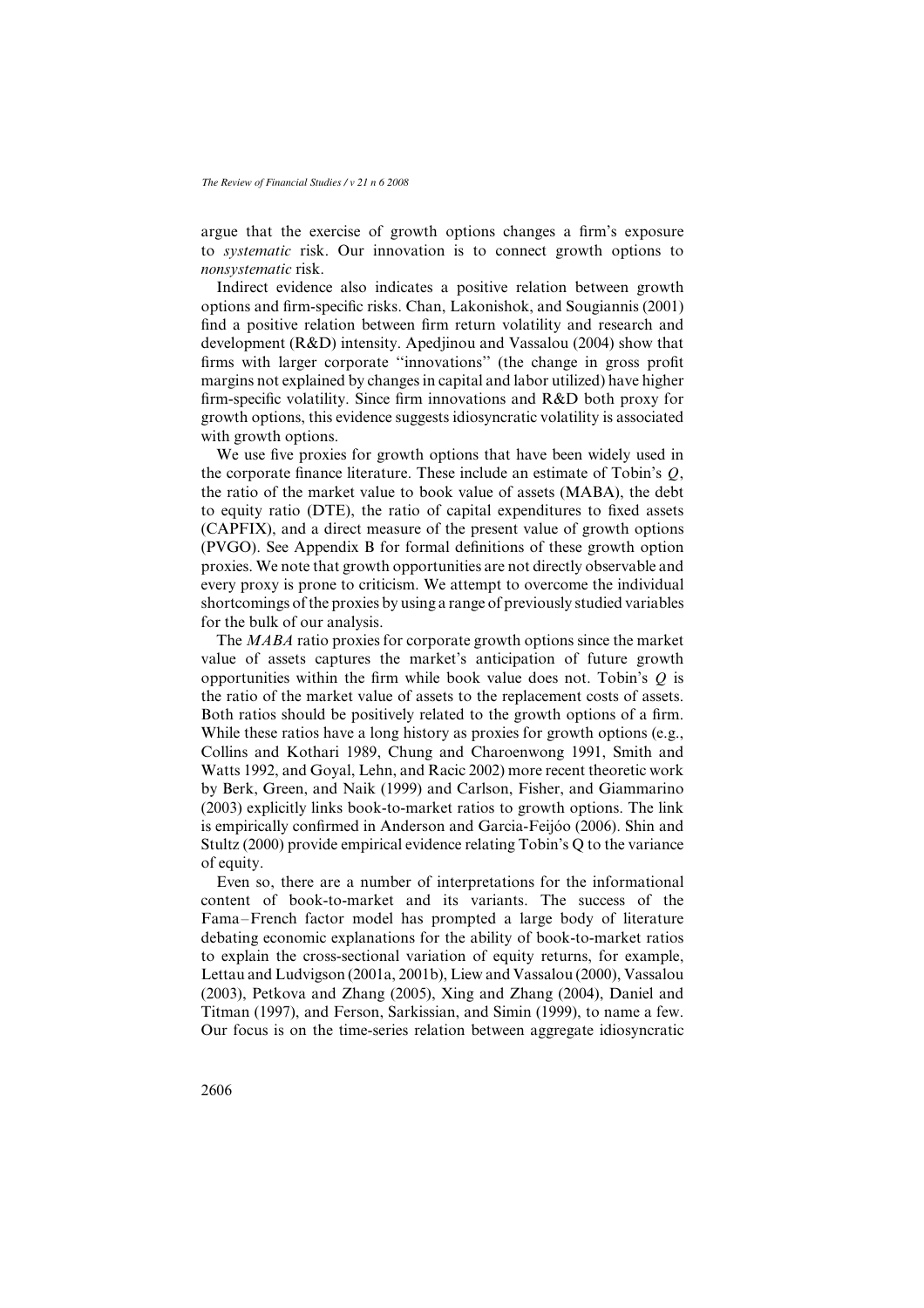volatility and aggregate growth option variables. Another motivation for using the errors from the Fama–French factor model is to insulate our results from the cross-sectional book-to-market effect. These versions of idiosyncratic variance should be orthogonal to the book-to-market effect captured by the Fama–French model.

We also use the *DTE* and the *CAPFIX* as a means of checking that our results hold for *nonprice* based growth option proxies. *DTE* represents growth options since firms with significant growth opportunities may have lower financial leverage. Lower leverage occurs because financing projects with equity attenuates the under-investment problem associated with financing with debt, pointed out by Myers (1977), while very high levels of *DTE* may also proxy for financial distress. *CAPFIX* acts as a proxy for growth options since the discretionary nature of capital expenditures leads to new investment opportunities. However, the relationship between capital expenditures and the value of the investment options may not be linear (see Goyal, Lehn, and Racic 2002).

Finally, we reproduce a direct measure of the *PVGO* used by Long, Wald, and Zhang (2005). To estimate the portion of the firm's value that results from the *PVGO*, we first compute the firm's projected earnings from assets in place using historical earnings, and then capitalize those earnings. The *PVGO* is estimated as the difference between the firm's market value of equity and the value of the asset-in-place (e.g., the nongrowth part of equity value) scaled by the firm's market value of equity.<sup>8</sup>

## **2.3 The elasticity of equity value to total firm value**

Our estimate of elasticity,  $\eta_s$ , is a cross-sectional value-weighted average of individual firm  $\eta'_{S}$ s. To generate a time-series of  $\eta_{S}$  for firm *i*, we roll the regression of the natural logarithm of the value of equity, *S* (measured as shares outstanding  $\times$  share price), on the natural logarithm of an estimate of firm value,  $\tilde{A}$ ,

$$
\ln S_{i,t} = \alpha_i + \beta_i \ln \tilde{A}_{i,t} + \varepsilon_{i,t},\tag{9}
$$

through the sample for each firm using the past 36 months of data. The  $\beta_i$ coefficient is the elasticity  $\eta_{S,i}$  for firm *i*.

Our procedure for estimating firm value  $\tilde{A}$  using the Black–Scholes model is adopted from the procedure used by Moody/KMV and outlined

<sup>8</sup> Other proxies for growth options are dividend yields, R&D expenditures/total assets, and earnings-pershare/share price. We do not use these proxies for several reasons. In our sample negative earnings appear in approximately 27% of nonmissing firm-months, making them difficult to interpret in terms of growth options. Dividend yields are zero in 63% of the sample. Jacquier, Titman, and Yalcin (2001) note that a low or zero dividend yield may proxy for financial distress, making it a poor proxy for growth opportunities. Quarterly R&D expenditures have been available on *COMPUSTAT* only since 1989, with many missing observations.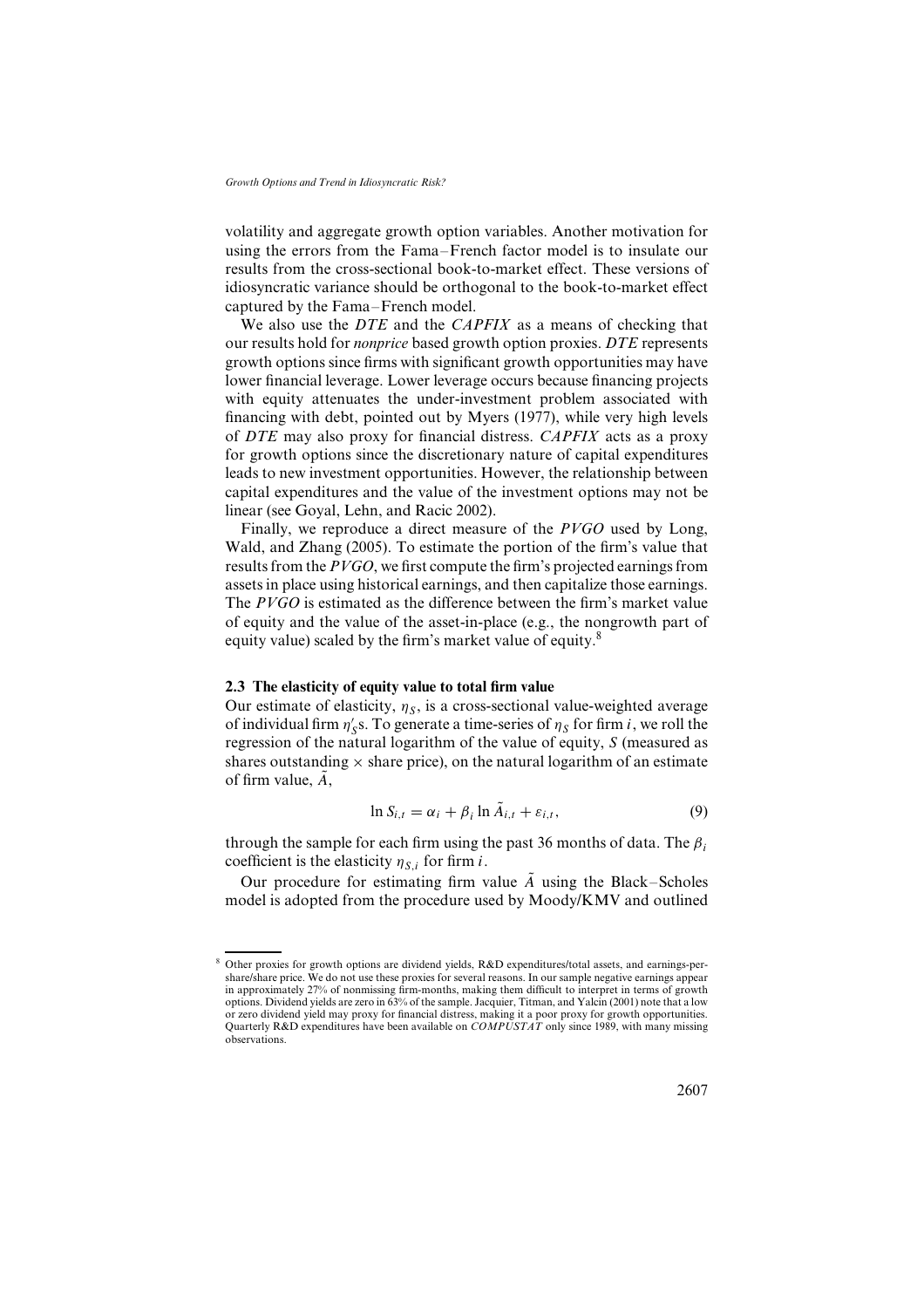in Vassalou and Xing  $(2004)$ .<sup>9</sup> We assume that the capital structure of the firm includes both equity and debt, and the market value of a firm's assets follows a standard geometric Brownian motion. In this setting, the market value of equity can be thought of as a call option on the asset value with time-to-maturity equal to  $T$ , and the strike price equal to the book value of debt (see Appendix A). Specifically, we use market capitalization at the end of each month as the value of equity, *S*. The exercise price *K* is approximated by the book value of bonds. The risk-free rate  $r$  is the monthly 1-year Treasury Constant Maturity Rate from the Board of Governors of the Federal Reserve System. In the Black–Scholes model, the volatility  $\sigma_A^2$  is the realized variance of firm value.

The maturity of the call option,  $T$ , should be close to the lifetime of the firm. Since we do not observe default *ex ante*, we calculate the average years (among firms delisted from the CRSP) that a firm is listed on CRSP. During our entire sample period, there are 14,151 unique firms. 9,935 firms are delisted, and only 111 firms have been listed from 1972 through 2002. The average age of these 9,935 firms is 9.7 years, while the median age is 7 years. For this reason, we choose  $T$  to be 10 years.<sup>10</sup> The book value of bonds is defined as the ''Debt in One Year'' plus one-half of the ''Long-Term Debt,'' where both variables are from the merged CRSP/COMPUSTAT annual file. We follow Moody/KMV and Vassalou and Xing (2004) and use 50% of the long-term debt in the calculation of book value of the debt.

We adopt an iterative procedure to estimate the value of each firm. In each month we:

- (1) Estimate the volatility of equity,  $\sigma_S^2$ , by using previous 36 months of market capitalization, and set the initial value of  $\sigma_A^2$  to be  $\sigma_S^2$ ;
- (2) Use the Black–Scholes model to estimate the firm value *A* for each month;
- (3) After obtaining a monthly time-series of *A*, compute its variance and use it as the input to the Black–Scholes model for the next round iteration;
- (4) Repeat steps (2) and (3) until the difference in  $\sigma_A^2$  between two iterations is no larger than 0.0001;
- (5) Back out the value of the firm by using the final estimate of  $\sigma_A^2$  and the Black–Scholes model in Equation (A1).

Duan, Gauthier, and Simonato (2005) show how this method of estimating the unobserved asset value, within the context of Merton's (1974) model, is identical to maximum likelihood estimation.

<sup>10</sup> To check whether our results are robust, we performed two sensitivity tests. Specifically, we define the book value of bonds as the ''Debt in One Year'' plus 40% (or) 60% of the ''Long-Term Debt.'' Next, we use *T* = 7 years in the calculation of the firm value. Overall, alternative proxies of input variables do not change the qualitative results so that the cross-sectional average of elasticity *η*'s is close to 1, although estimates of individual firm's asset value vary with inputs.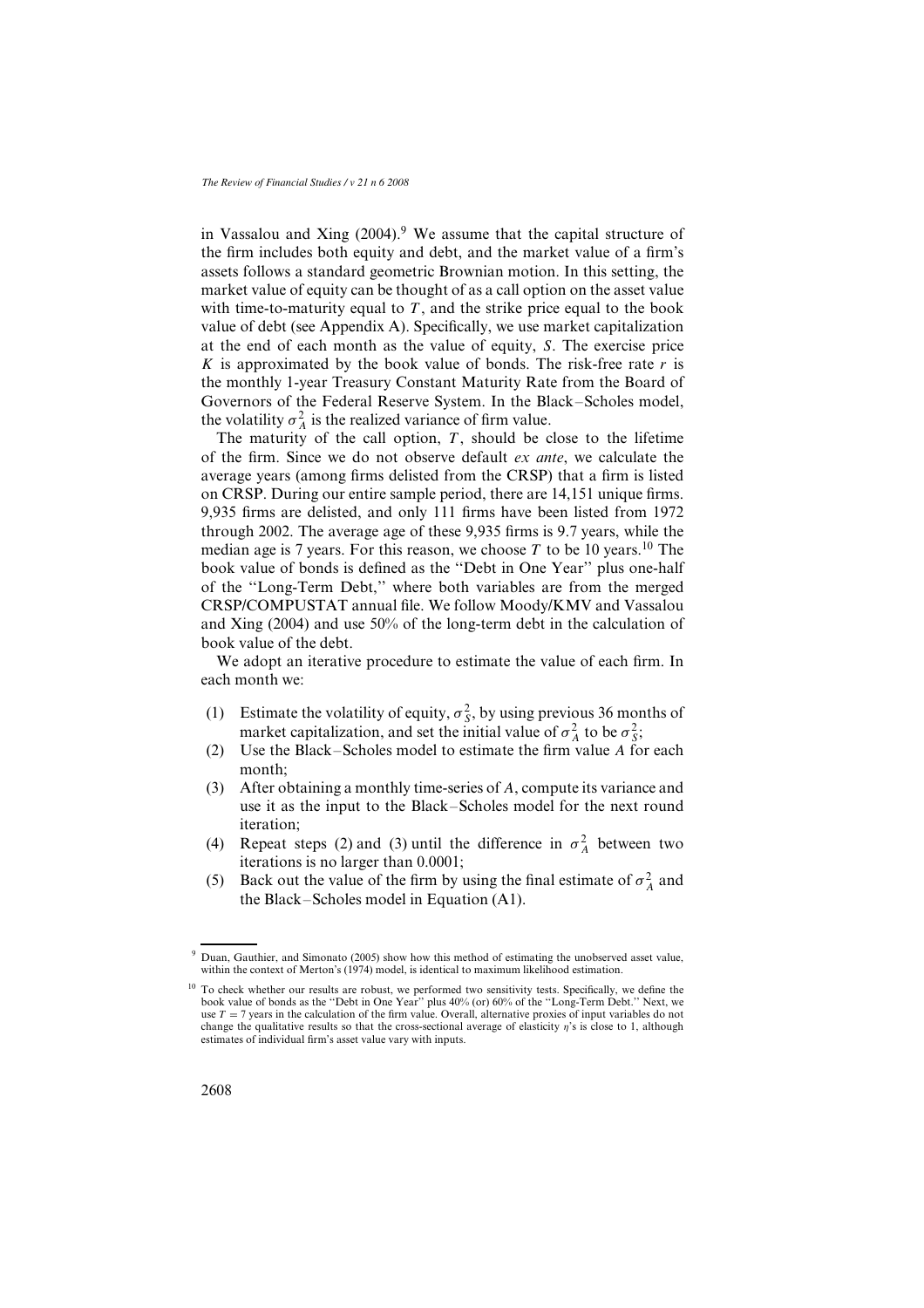We remove 80 firms (0.73% of the sample) that did not achieve convergence for at least 25% of their sample data. These are small firms with large amounts of debt. For the entire sample, the average ratio of debt-to-market capitalization is about 10%, while the average debt-tomarket cap ratio is 99% for the 80-firm sample. While the Black–Scholes model worked reasonably well for 99.3% sample firms, it does not appear to work well for firms close to bankruptcy. The time-series average of our value-weighted cross-sectional  $\eta_s$  is 0.998 with a standard deviation of 0.023, ranging from 0.99 to 1.005 across all individual 120-month periods.

## **3. Data**

Daily stock returns are from CRSP. The accounting data are from the merged CRSP/COMPUSTAT quarterly industrial file. The COMPUSTAT quarterly files start in 1971 and we include data through 2002.11 We include only common shares listed on the NYSE, AMEX, and NASDAQ. We exclude financial service firms since their growth opportunities and capital structure differ from most firms. In each month all the stocks included must have a nonmissing return for the current month, nonmissing market capitalization at the end of the previous month, and nonnegative book value of common equity. Finally, we delete the last quarter of data for any firm delisted before our sample period ends.

To eliminate any look-ahead bias we match the COMPUSTAT quarterly accounting variables with the monthly return variances, calculated using daily stock returns from CRSP, by the earnings report date in COMPUSTAT. Firms typically report earnings within three months after the end of the current fiscal quarter. For any firm-quarter that has nonmissing accounting variables but a missing earnings report date, we assume that the firm reports its quarterly earnings at the end of the third month after the end of the fiscal quarter. As is commonly done with these data, we winsorize the firm-month panel data at both the upper and lower 2.5% levels to mitigate the impact of outliers. The original panel consists of 1,242,983 firm-month observations over the period of 1971 through 2002.

Table 1 reports the descriptive statistics of monthly idiosyncratic return variance  $(V)$  at the firm-month panel level. The mean is  $3.7\%$  and the median is 1.7%. The value-weighted average variance has a standard deviation of 5.4%, is moderately skewed to the right, and has relatively fat tails. The monthly idiosyncratic variance from the different versions of the Fama–French model all have slightly lower means and tighter distributions

<sup>&</sup>lt;sup>11</sup> At the beginning of the sample there are many missing values. We use the sample period from 1974 to 2002 in the subsequent analysis. Since we require 3 years of data to estimate time-series variance of growth options variables, the sample period for the time-series analysis is from September 1976 to December 2002.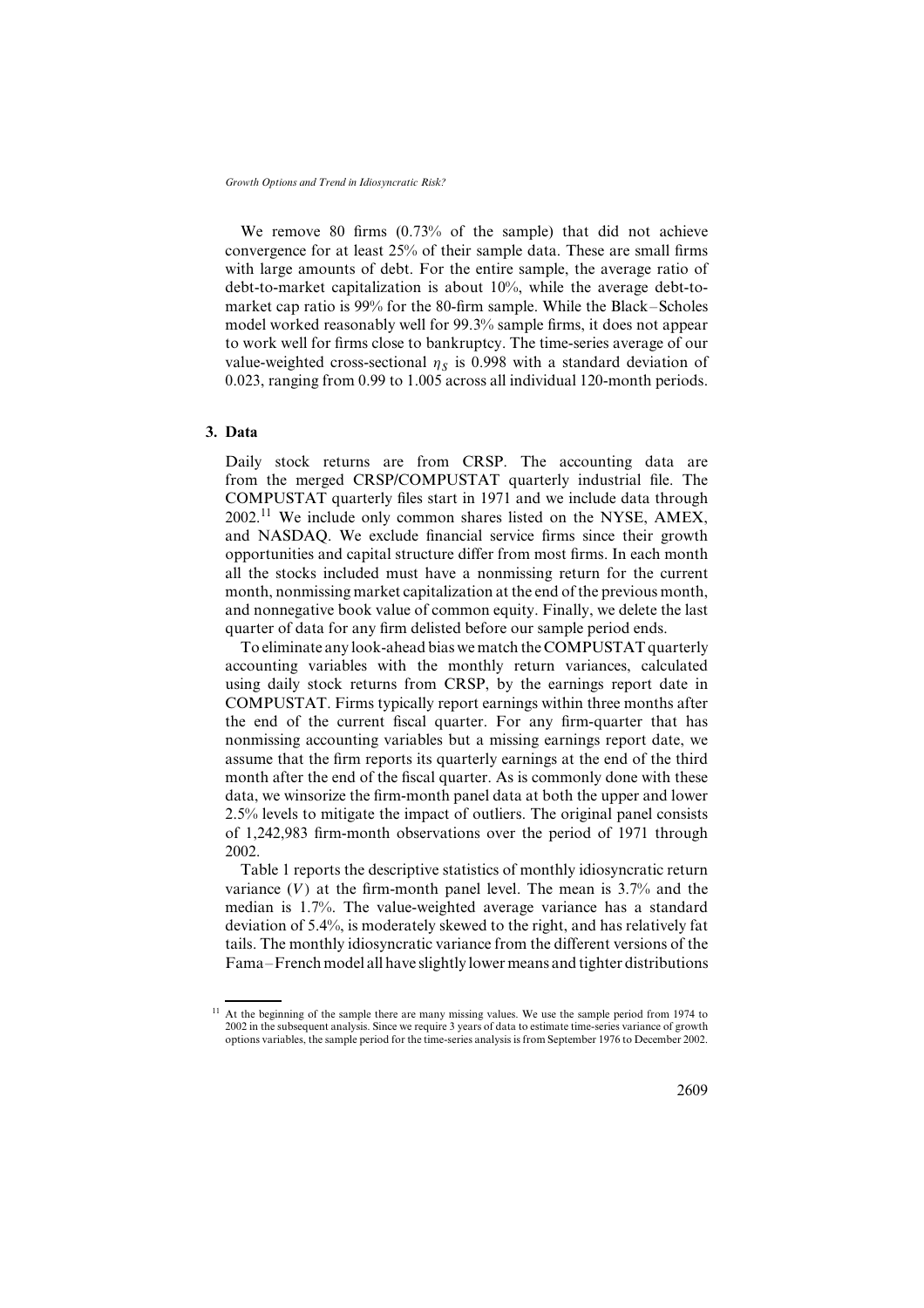*The Review of Financial Studies / v 21 n 6 2008*

**Table 1**

|                   | Panel data summary statistics |       |        |          |                 |          |
|-------------------|-------------------------------|-------|--------|----------|-----------------|----------|
| <b>Statistics</b> | Firm-months                   | Mean  | Median | Std. Dev | <b>Skewness</b> | Kurtosis |
| V                 | 1.242.983                     | 0.037 | 0.017  | 0.054    | 2.607           | 9.804    |
| FF3               | 1.177.406                     | 0.025 | 0.015  | 0.028    | 2.183           | 7.783    |
| FF4               | 1.177.406                     | 0.025 | 0.015  | 0.028    | 2.174           | 7.739    |
| CFF3              | 1.177.406                     | 0.024 | 0.014  | 0.027    | 2.181           | 7.750    |
| CFF4              | 1.177.406                     | 0.023 | 0.013  | 0.026    | 2.202           | 7.835    |
| SIZE              | 1.242.983                     | 942.6 | 67.9   | 7217.1   | 30.5            | 1397.7   |
| MABA              | 1.176.690                     | 1.786 | 1.280  | 1.354    | 2.373           | 8.600    |
| 0                 | 1,117,736                     | 1.215 | 0.784  | 1.359    | 2.282           | 8.335    |
| $CA$ $PFI$ $X$    | 873.298                       | 0.178 | 0.122  | 0.169    | 1.475           | 4.688    |
| <b>DTE</b>        | 974.513                       | 0.547 | 0.218  | 0.836    | 2.524           | 9.671    |
| PVGO              | 654.493                       | 0.121 | 0.311  | 0.730    | $-1.823$        | 6.689    |
| ROE               | 1,238,385                     | 0.003 | 0.024  | 0.089    | $-2.211$        | 8.762    |

Summary statistics of monthly average idiosyncratic return variance, size, growth options, and return-on-equity at the firm-month panel level. *V* denotes the CAPMbased monthly average idiosyncratic return variance. *FF3, FF4, CFF3, CFF4* denote the Fama–French 3 factor, 4 factor, unconditional and conditional model-based monthly average idiosyncratic return variance; *SIZE*: the previous month-end market capitalization in million dollars; *MABA*: market value to book value of assets; *Q*: Tobin's Q; *CAPFIX*: the capital expenditures to fixed assets ratio; *DTE*: the debt to equity ratio; *PVGO*: the present value of growth options; and *ROE*: return-on-equity. All variables are winsorized at the 2.5% and 97.5% levels. *CAPFIX, DTE*, and *PVGO* cover the period 1981/01 thru 2002/12; the remaining variables cover the entire sample period 1971/07 thru 2002/12.

than *V* and are slightly less skewed and fat tailed. The conditional versions of the model produce variances with marginally smaller means and standard deviations than their unconditional counterparts.

Table 1 also presents summary statistics of the growth-options variables *MABA*, *Q*, *CAPFIX, DTE*, and *PVGO*, as well as *ROE*, and firm *SIZE* at the panel level. *MABA* averages 1.8 with a median of 1.3. The maximum (minimum) value of *MABA* is about 7 (0.7), which is within the usual (0.01, 100) interval. *MABA* is positively skewed, fat tailed, and volatile with a standard deviation of 1.35. Similar patterns appear for *Q* with the exception that *Q* is on average smaller with a mean (median) at 1.2 (0.7) and slightly more volatile than *MABA*. Our samples of *MABA* and *Q* are consistent with series used in other work, e.g., Jacquier, Titman, and Yalcin (2001). *CAPFIX, DTE*, and *PVGO* are reasonably distributed. These series are all fat tailed with some skewness where *PVGO* exhibits negative skewness.

ROE measures profitability of a firm. In general, the firms in our sample are profitable with positive mean *ROE* of 0.3%. A median firm has a *ROE* of about 2.4%, which is about 8 times as high as the mean *ROE*, implying that there exist some extremely poor performers in our sample. This is corroborated by both the minimum value of *ROE* at −34% and the negative skewness of −2.2. Firm size, measured by the previous month-end market capitalization, has a mean and median of \$943 million and \$68 million, respectively.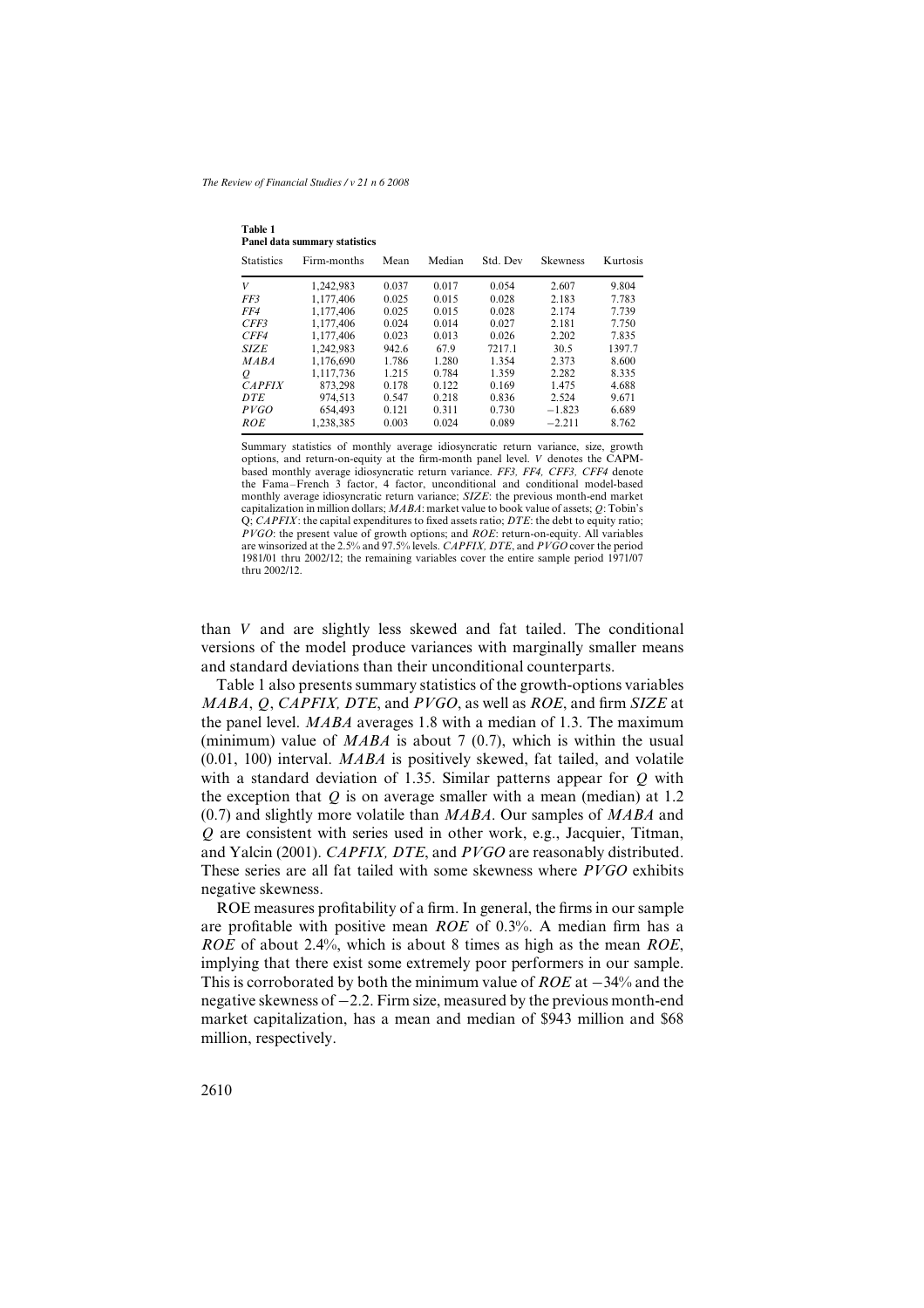For each month, we calculate the value-weighted averages of the variables across all firms in the original firm-month panel and construct a value-weighted monthly time-series in which the weight is the market capitalization evaluated at the end of the previous month. To calculate the time-series variance of the growth-options variables we require that each firm have at least eight quarterly values within the past 3 years. Because of these restrictions we use *MABA* and *Q* from 1976/09 through 2002/12, *DTE* and *PVGO* from 1985/01 through 2002/12, and *CAPFIX* from 1985/09 through 2002/12.

## **4. Empirical results**

## **4.1 Growth options and idiosyncratic volatility:**  $(\eta_S = \tilde{\eta}_S)$

To evaluate the impact of growth options on the idiosyncratic variance of equity returns we estimate a regression following the specification laid out in Equation (2),

$$
V_{t} = \beta_{0} + \beta_{1}\tau + \beta_{2}\tilde{\eta}_{S,t-1}^{2}
$$
  
+ $\beta_{3}[\tilde{\eta}_{S,t-1}^{2} * GO_{t-1}]$   
+ $\beta_{4}[\tilde{\eta}_{S,t-1}^{2} * GOTSV_{t-1}] + \varepsilon_{t},$  (10)

where  $V_t$  is the value-weighted idiosyncratic return variance as defined in Equation (8),  $\tau$  is a time trend,  $\tilde{\eta}_s^2$  is the squared elasticity of equity value with respect to firm value, and  $GO_t$  is the valueweighted average of the growth option in month *t*. We also include a measure of the variance of growth options to test our second hypothesis. *GOTSV<sub>t</sub>* is the value-weighted average of individual firm time-series variances of the growth option in month *t*. All the regressions are estimated using the generalized method of moments (GMM) and the *t*-statistics are computed using the heteroscedasticity- and autocorrelation-consistent standard errors of Newey and West (1987) with 12 lags.

Table 2 contains a panel for each of the five growth option proxies. Each panel contains the results from regressing the CAPM-based measure of idiosyncratic volatility on (1) a time trend alone and (2) the specification of Equation (10). The number of firm-month observations varies across panels because of the filters used to create the growth option proxies. In each panel we find the time trend is positively and significantly related to idiosyncratic volatility and explains almost a third of the variation in idiosyncratic volatility. For the specification of Equation (10) we find that in all panels the upward trend in idiosyncratic volatility is statistically zero or significantly negative, supporting our hypothesis that the upward trend in firm idiosyncratic volatility is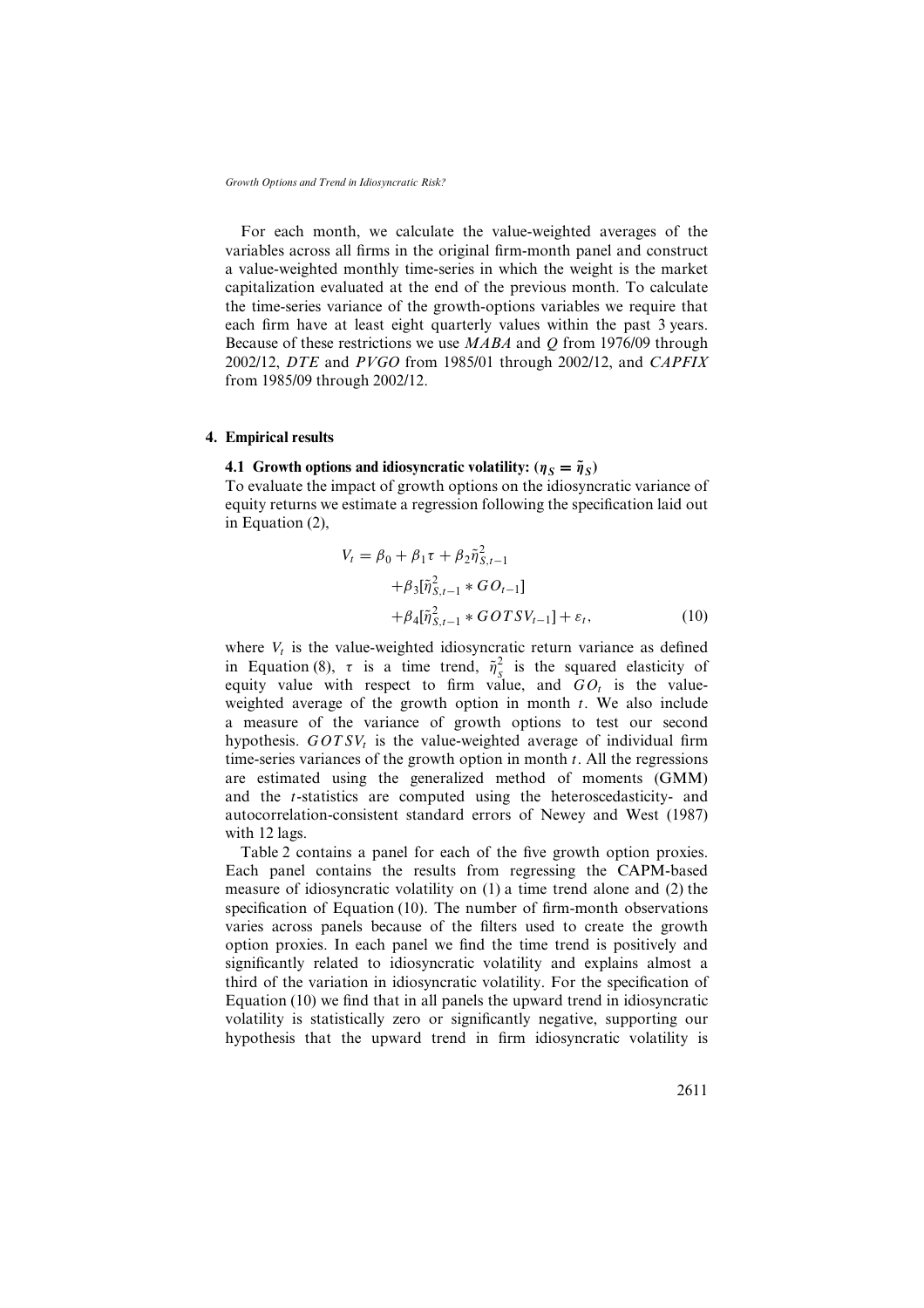#### *The Review of Financial Studies / v 21 n 6 2008*

**Table 2 Time-series regressions of idiosyncratic variance on time trend, elasticity of equity to firm value, and the interaction of elasticity and growth options**

Panel A: *MABA*

|              |                                |                                             |                                   | ганен А. <i>МАБА</i>         |                               |                     |
|--------------|--------------------------------|---------------------------------------------|-----------------------------------|------------------------------|-------------------------------|---------------------|
|              | Intercept                      | $\tau$                                      | $n_S^2$                           | $\eta_S^2 \times MABA$       | $\eta_S^2 \times MABAV$       | Adj. $\mathbb{R}^2$ |
| $\mathbf{1}$ | 0.01<br>$-1.91$                | $3.91*$<br>(3.73)                           |                                   |                              |                               | 0.32                |
| 2            | $-0.06$<br>$(-1.82)$           | $-3.83*$<br>$(-3.16)$                       | 0.06<br>(1.79)                    | $0.01*$<br>(3.35)            | $0.02*$<br>(2.65)             | 0.63                |
|              |                                |                                             |                                   | Panel B: Q                   |                               |                     |
|              | Intercept                      | $\tau$                                      | $n_S^2$                           | $\eta_S^2 \times Q$          | $\eta_S^2 \times QV$          | Adj. $R^2$          |
| 1            | 0.01<br>(1.77)                 | $4.08*$                                     |                                   |                              |                               | 0.32                |
| 2            | $-0.06$<br>$(-1.81)$           | (3.71)<br>$-4.02$ <sup>*</sup><br>$(-3.03)$ | 0.07<br>(1.88)                    | $0.01*$<br>(3.12)            | $0.02*$<br>(2.63)             | 0.62                |
|              |                                |                                             |                                   | Panel C: CAPFIX              |                               |                     |
|              | Intercept                      | $\tau$                                      | $n_S^2$                           | $\eta_S^2 \times CAPFIX$     | $\eta_S^2 \times CAPFIXV$     | Adj. $R^2$          |
| 1            | 0.01<br>(1.94)                 | $6.68*$<br>(3.28)                           |                                   |                              |                               | 0.30                |
| 2            | 0.12<br>(1.99)                 | $-0.38$<br>$(-0.27)$                        | $-0.14$ <sup>*</sup><br>$(-2.28)$ | 0.02<br>(1.55)               | $3.14*$<br>(5.66)             | 0.60                |
|              |                                |                                             |                                   | Panel D: DTE                 |                               |                     |
|              | Intercept                      | $\tau$                                      | $n_S^2$                           | $\eta_S^2 \times DTE$        | $\eta_S^2 \times DTEV$        | Adj. $R^2$          |
| 1            | 0.01<br>(1.65)                 | $6.53*$<br>(3.47)                           |                                   |                              |                               | 0.32                |
| 2            | 0.08<br>(1.16)                 | $-0.33$<br>$(-0.21)$                        | $-0.05$<br>$(-0.75)$              | $-0.05^*$<br>$(-2.43)$       | 0.10<br>(0.90)                | 0.42                |
|              |                                |                                             |                                   | Panel E: PVGO                |                               |                     |
|              | Intercept                      | $\tau$                                      | $n_S^2$                           | $\eta_{\rm S}^2 \times PVGO$ | $\eta_{\rm S}^2 \times PVGOV$ | Adj. $R^2$          |
| 1            | 0.01                           | $6.06*$                                     |                                   |                              |                               | 0.31                |
| 2            | (1.46)<br>$-0.08$<br>$(-0.83)$ | (3.39)<br>0.80<br>(0.49)                    | 0.08<br>(0.81)                    | $0.03*$<br>(2.21)            | $0.08*$<br>(1.97)             | 0.38                |

Time-series regressions of idiosyncratic return variance on a time trend and the explanatory variables suggested by the Galai and Masulis model. The dependent variable is the monthly average idiosyncratic return variance, *V*, formed as in Campbell, Lettau, Malkiel, and Xu (2001). The independent variables include a time trend, the elasticity of equity value with respect to firm value,  $\eta_S^2$ , as well as the products of the elasticity and the level (time-series variance) of each growth option proxy, market-to-book value of assets, *MABA (MABAV)*, Tobin's Q, *Q (QV)*, capital to fixed expenditures, *CAPFIX* (*CAPFIXV*), Debt to Equity, *DTE* (*DTEV*), and the present value of growth options, *PVGO* (*PVGOV*). We use the generalized method of moments (*GMM*) to estimate the model. The *t*-<br>statistics (in parentheses) are calculated using Newey and West (1987) heteroscedasticity and autocorrelation-consistent standard errors with 12 lags. \*Indicates significance at 5% level using a two-sided *t*-test.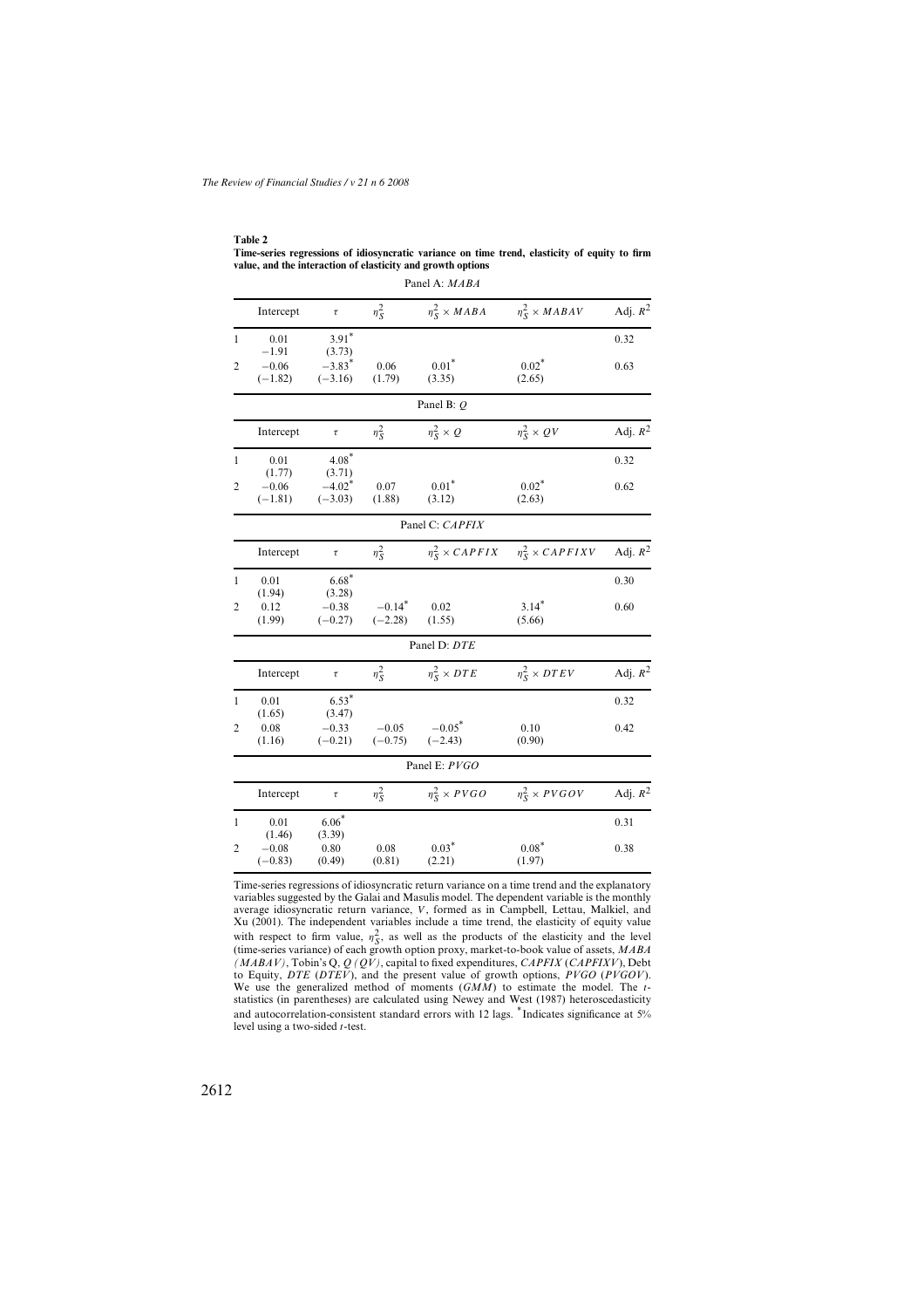related to the time-series dynamics in growth options and growth-options volatility.

Except when using *CAPFIX*, the elasticity term is insignificantly associated with firm-specific risk. For *MABA*, *Q*, and *PVGO* both the level and the time-series variance of growth options are significantly related to *V*, while only the level of *DTE* and only the time-series variance of *CAPFIX* are significant at the 5% level. Comparing the regressions (1) and (2) in each panel we find that for *MABA*, *Q*, and *CAPFIX,* adjusted *R*-squares nearly double. *DTE* and *PVGO* produce smaller increases in adjusted *R*-square. The results based on all the proxies for growth options support our hypotheses that the products of elasticity of equity value with respect to total firm value and growth options as well as the product of elasticity and the time-series variances of growth options are positively related to the upward trend in firm idiosyncratic volatility. In every case, once the growth-options variables are considered, the time trend becomes insignificantly different from zero or negative.12

## **4.2 Growth options and idiosyncratic volatility:**  $(\eta_S = 1)$

While the results in the previous table clearly support the connection between growth options and idiosyncratic volatility suggested by the Galai and Masulis model, the interactive regression specification is not easily comparable to alternative explanations such as the profitability hypothesis explored by Wei and Zhang (2006). Given that the estimated value of  $\eta_s$  is close to 1 throughout the sample, we set  $\eta_S^2$  in Equation (10) equal to 1 and estimate the following regression,

$$
V_t = \beta_0 + \beta_1 \tau + \beta_2 GO_{t-1} + \beta_3 GOTSV_{t-1} + \varepsilon_t, \tag{11}
$$

making the assumption that  $\eta_s = 1$  has only a marginal impact on the analysis. In Table 3 there is some variation in the estimated parameters, but no qualitative impact. Overall, the results support our hypotheses that both the level and time-series variances of growth options are positively related to the upward trend in firm idiosyncratic volatility. In every case once the growth-options variables are considered, the time trend becomes insignificantly different from zero or negative. Together, the level and time-series variance of growth options account for as much as 61% of the time-series variation of aggregate idiosyncratic volatility.

<sup>&</sup>lt;sup>12</sup> In unreported regressions we find that for *MABA* and *Q* both the levels and variances of the growth options are significant individually. For *DTE* and *PVGO* only the levels and for *CAPFIX* only the variances are significant. In all these cases, when the level or variance is significant the trend coefficient is zero or negative.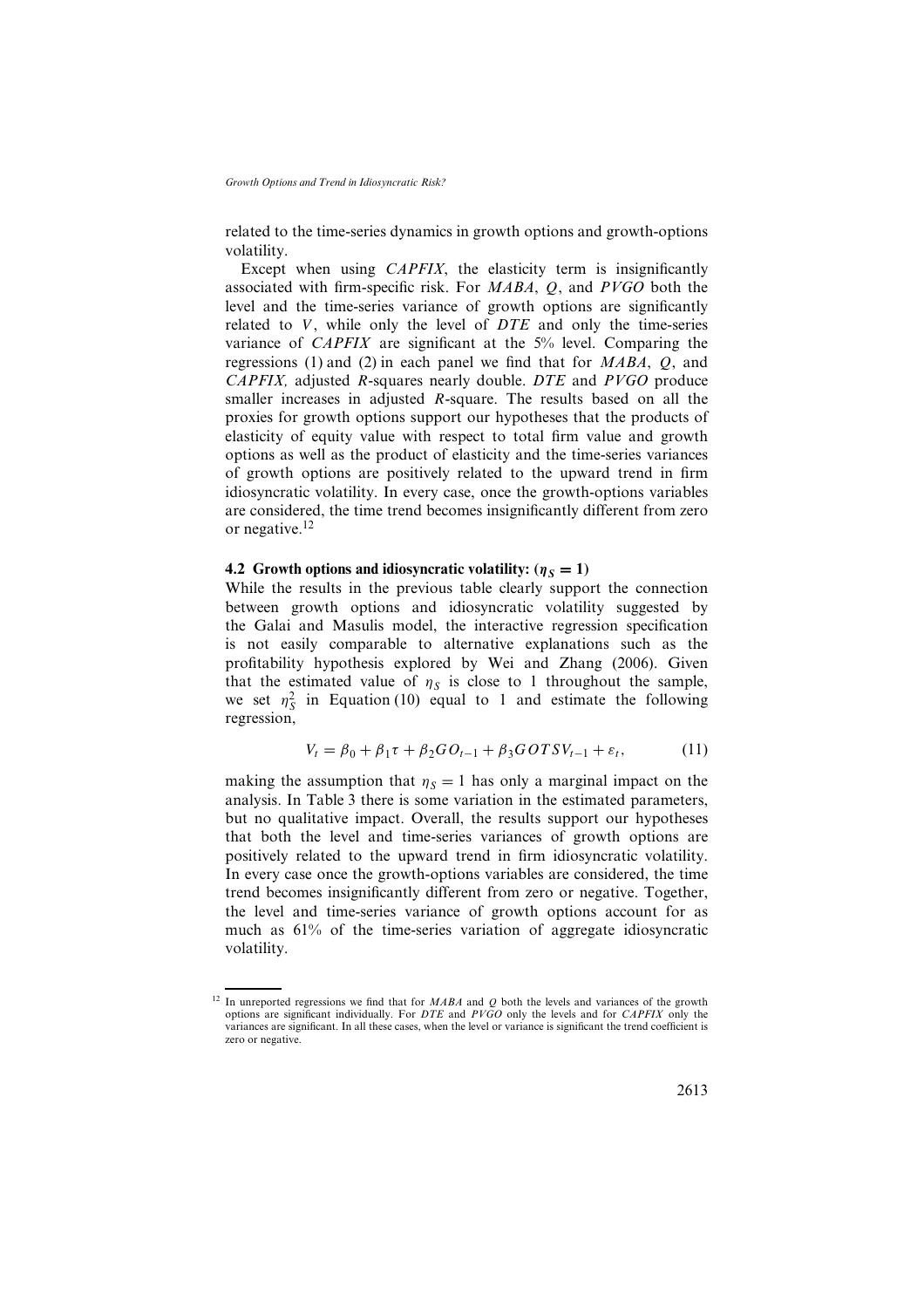#### *The Review of Financial Studies / v 21 n 6 2008*

**Table 3 Time-series regressions of idiosyncratic variance on a time trend and growth options**

|              |                                   |                                   | Panel A: MABA          |                    |            |
|--------------|-----------------------------------|-----------------------------------|------------------------|--------------------|------------|
|              | Intercept                         | $\tau$                            | <b>MABA</b>            | MABAV              | Adj. $R^2$ |
| 1            | 0.01<br>(1.91)                    | $3.91*$<br>(3.73)                 |                        |                    | 0.32       |
| 2            | 0.01<br>$(-0.64)$                 | $-3.15$ <sup>*</sup><br>$(-2.49)$ | $0.01*$<br>(3.04)      | $0.02^*$<br>(2.43) | 0.61       |
|              |                                   |                                   | Panel B: Q             |                    |            |
|              | Intercept                         | τ                                 | Q                      | QV                 | Adj. $R^2$ |
| 1            | 0.01<br>(1.77)                    | $4.08*$<br>(3.71)                 |                        |                    | 0.32       |
| 2            | $0.01*$<br>(2.41)                 | $-3.75$ <sup>*</sup><br>$(-2.69)$ | $0.01*$<br>(3.25)      | $0.01*$<br>(2.87)  | 0.61       |
|              |                                   |                                   | Panel D: CAPFIX        |                    |            |
|              | Intercept                         | $\tau$                            | <b>CAPFIX</b>          | <b>CAPFIXV</b>     | Adj. $R^2$ |
| $\mathbf{1}$ | 0.01<br>(1.94)                    | $6.68*$<br>(3.28)                 |                        |                    | 0.30       |
| 2            | $-0.02$ <sup>*</sup><br>$(-4.02)$ | $-0.17$<br>$(-0.13)$              | 0.02<br>(1.63)         | $3.12*$<br>(5.71)  | 0.60       |
|              |                                   |                                   | Panel C: DTE           |                    |            |
|              | Intercept                         | $\tau$                            | DTE                    | <b>DTEV</b>        | Adj. $R^2$ |
| 1            | 0.01<br>(1.65)                    | $6.53*$<br>(3.47)                 |                        |                    | 0.32       |
| 2            | $0.03*$<br>(3.11)                 | $-0.17$<br>$(-0.10)$              | $-0.05^*$<br>$(-2.41)$ | 0.10<br>(0.94)     | 0.43       |
|              |                                   |                                   | Panel E: PVGO          |                    |            |
|              | Intercept                         | $\tau$                            | <b>PVGO</b>            | <b>PVGOV</b>       | Adj. $R^2$ |
| 1            | 0.01<br>(1.46)                    | $6.06*$<br>(3.39)                 |                        |                    | 0.31       |
| 2            | 0.01<br>$(-0.97)$                 | 0.76<br>(0.46)                    | $0.03*$<br>(2.27)      | $0.08*$<br>(2.01)  | 0.38       |

Time-series regressions of idiosyncratic return variance on a time trend and the explanatory variables suggested by the Galai and Masulis model setting  $\eta_S^2 = 1$ . The dependent variable is the monthly average idiosyncratic return variance, <br>V, formed as in Campbell, Lettau, Malkiel, and Xu (2001). The independent<br>variables include a time trend and the level (time-series variance) of option proxy, market-to-book value of assets, *MABA (MABAV)*, Tobin's Q, *Q (QV)*, capital to fixed expenditures, *CAPFIX* (*CAPFIXV*), Debt to Equity, *DTE* (*DTEV*), and the present value of growth options, *PVGO* (*PVGOV*). We use the generalized method of moments (*GMM*) to estimate the model. The *t*-statistics (in parentheses) are calculated using Newey and West (1987) heteroscedasticity and autocorrelation-consistent standard errors with 12 lags. \*Indicates significance at 5% level using a two-sided *t*-test.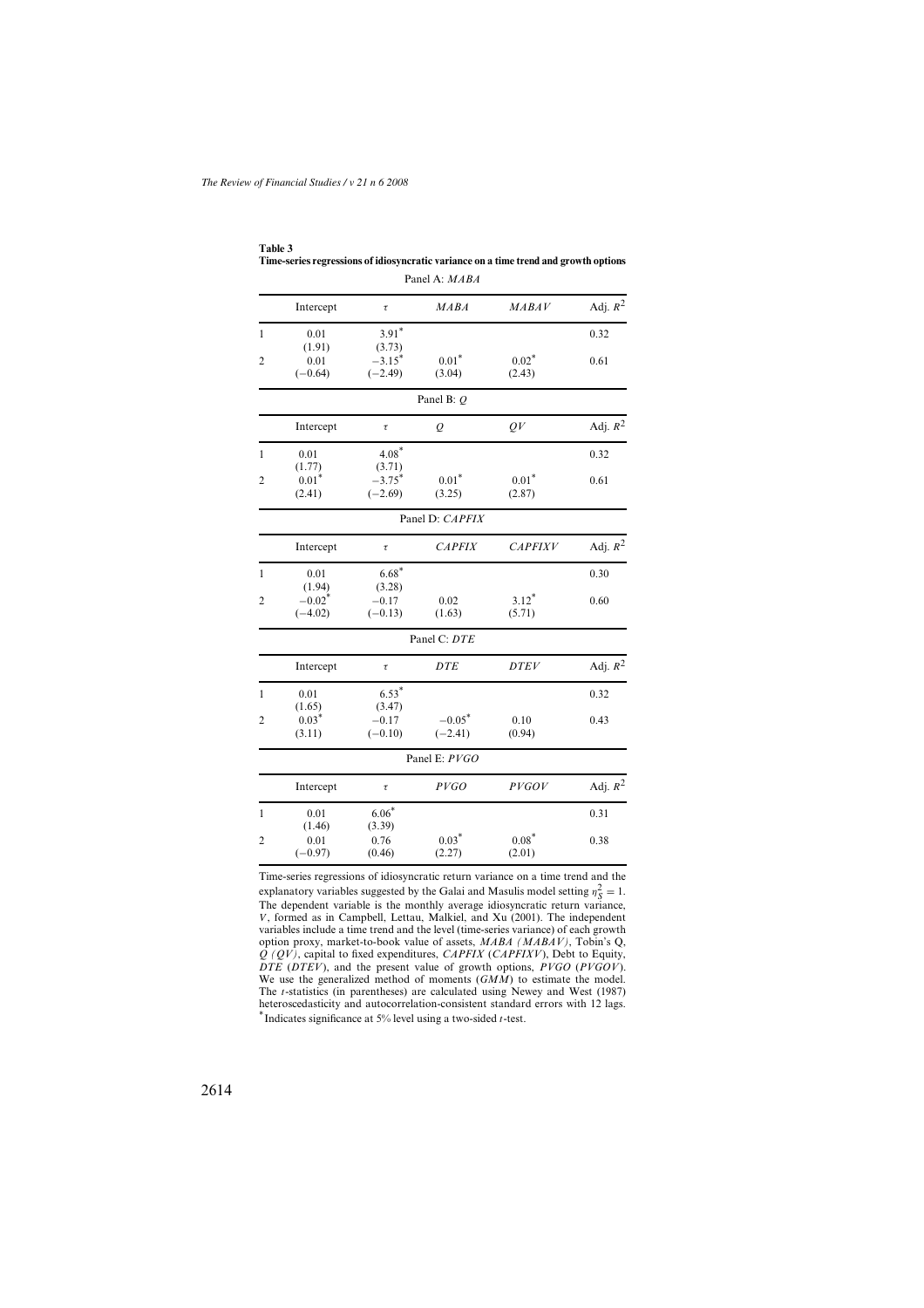## **4.3 Alternative measures of idiosyncratic volatility and growth options**

In Sections 4.1 and 4.2, we obtained our primary results relying on the definition of idiosyncratic volatility adopted by Campbell, Lettau, Malkiel, and Xu (2001). This subsection contains an assessment of the impact of alternative definitions of idiosyncratic volatility (or growth option proxies) on the results. We first consider the four additional ways to calculate idiosyncratic volatility by using both unconditional and conditional versions of the Fama–French three-factor model with and without a factor related to momentum described in Section 2.1. Then we take a closer look at how the different growth option proxies impact the results.

For the purpose of illustration, we fix the growth option variable as *MABA* and report the regression results with alternative definitions of volatility in Table 4. Regardless of which definition is used, when idiosyncratic volatility is regressed on only a time trend, the coefficient is significant and positive. The adjusted R-squares are close to 30% for the idiosyncratic volatility based on the CAPM, FF-3, and FF-4 models, while the adjusted R-squares are slightly higher for conditional volatility based

| Idiosyncratic volatility | Intercept | τ                    | GO        | GOV     | Adj. $R^2$ |
|--------------------------|-----------|----------------------|-----------|---------|------------|
| <b>CAPM</b>              | 0.01      | $3.91*$              |           |         | 0.32       |
|                          | (1.91)    | (3.73)               |           |         |            |
|                          | $-0.01$   | $-3.15$ <sup>*</sup> | $0.01*$   | $0.02*$ | 0.61       |
|                          | $(-0.64)$ | $(-2.49)$            | (3.04)    | (2.43)  |            |
| Unconditional FF3        | $0.06*$   | $3.27*$              |           |         | 0.29       |
|                          | (44.33)   | (2.95)               |           |         |            |
|                          | $0.06*$   | $-2.46*$             | $-0.01$   | $0.06*$ | 0.68       |
|                          | (18.88)   | $(-2.54)$            | $(-0.49)$ | (3.79)  |            |
| Conditional FF3          | $0.06*$   | $4.49*$              |           |         | 0.42       |
|                          | (39.91)   | (4.14)               |           |         |            |
|                          | $0.06*$   | $-2.05^*$            | $-0.01$   | $0.06*$ | 0.69       |
|                          | (18.24)   | $(-2.08)$            | $(-0.51)$ | (3.74)  |            |
| Unconditional FF4        | $0.06*$   | $3.57*$              |           |         | 0.32       |
|                          | (41.20)   | (3.22)               |           |         |            |
|                          | $0.06*$   | $-0.56$              | $-0.01$   | $0.07*$ | 0.70       |
|                          | (16.35)   | $(-0.55)$            | $(-0.99)$ | (3.92)  |            |
| Conditional FF4          | $0.05*$   | $5.11$ <sup>*</sup>  |           |         | 0.49       |
|                          | (38.32)   | (4.73)               |           |         |            |
|                          | $0.06*$   | $-0.13$              | 0.01      | $0.06*$ | 0.74       |
|                          | (15.42)   | $(-0.13)$            | $(-0.71)$ | (3.71)  |            |
|                          |           |                      |           |         |            |

| Table 4                                                           |  |
|-------------------------------------------------------------------|--|
| The impact of alternative definitions of idiosyncratic volatility |  |

Time-series regressions of idiosyncratic return variance on a time trend and the explanatory variables suggested by the Galai and Masulis model setting  $\eta_S^2 = 1$ . The dependent variable is the monthly average idiosyncratic return variance formed using the CAPM-based on the method of Campbell, Lettau, Malkiel, and Xu (2001), unconditional Fama–French 3 or 4 factor model, and the conditional version of the models. The independent variables include a time trend and the level, *GO* and time-series variance, *GOV* of the *MABA* growth option proxy. The instrumental variables used in the conditional versions of the models are described in the text. We use the generalized method of moments (*GMM*) to estimate the model. The *t*-statistics (in parentheses) are calculated using Newey and West (1987) heteroscedasticity and autocorrelation-consistent standard errors with 12 lags. \*Indicates significance at 5% level using a two-sided *t*-test.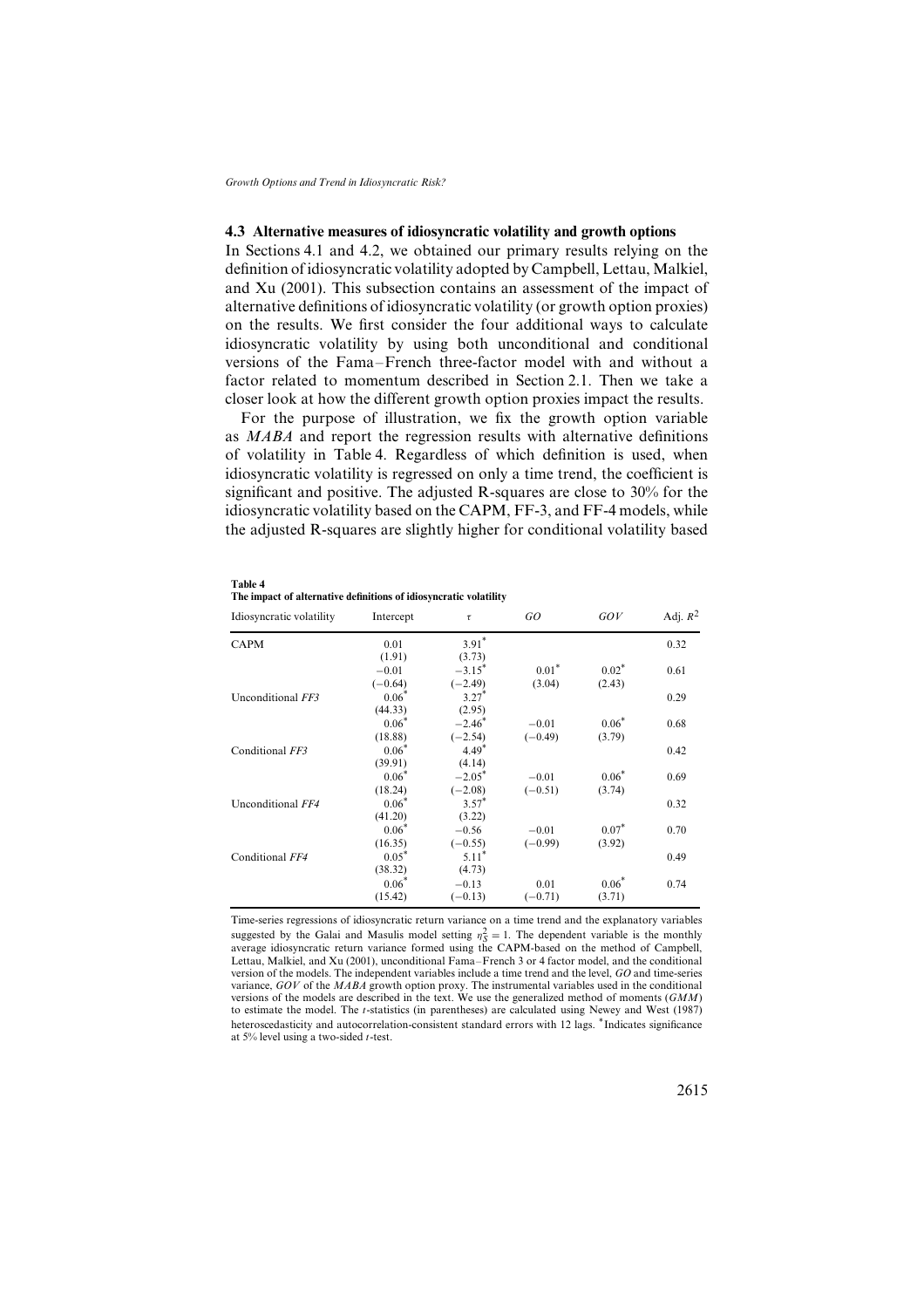on the FF-3 and FF-4 models, suggesting that the time trend documented in Campbell, Lettau, Malkiel, and Xu (2001) is robust with respect to alternative definitions of idiosyncratic volatility. After including the level and variance of *MABA*, the trend becomes insignificant or negative and the increase in adjusted R-square is substantial for each definition of idiosyncratic volatility. Finally, we find the interaction between growth options and the five definitions of idiosyncratic volatility is slightly different. When the CAPM is used to calculate idiosyncratic volatility, both the level and the time-series variance of *MABA* are significant. For the definitions of idiosyncratic volatility based on the Fama–French model, only the time-series variance of *MABA* is significant.

To examine the impact of alternative definitions of growth options on our results we first focus on the CAPM-based idiosyncratic volatility and take a closer look at the results in Table 3. Both *MABA* and Tobin's *Q*, the two proxies that cover the whole sample, provide similar results: the level and the variance of *MABA* (or *Q)* are significant and the adjusted R-square increases from 32% to 61% when *MABA* (or *Q)* and its variance are included in the regression. Panels C, D, and E of Table 3 show that each growth option proxy, *CAPFIX, DTE*, or *PVGO*, all of which start in the early 1980s, is significant and eliminates the significance of the time trend. The only noticeable difference among these three proxies is that while both the level and the variance of *PVGO* are significant, only the time-series variance of *CAPFIX* (or the level of *DTE*) is significant.

Finally, on the basis of the idiosyncratic volatility estimated from the unconditional Fama–French three-factor model, we compare results among the five growth option proxies in Table 5. The economic content of

|                   | The impact of alternative definitions of growth options |                                   |                       |                      |            |
|-------------------|---------------------------------------------------------|-----------------------------------|-----------------------|----------------------|------------|
| GO                | Intercept                                               | τ                                 | GO                    | GOV                  | Adj. $R^2$ |
| MABA              | $0.06*$<br>(18.88)                                      | $-2.46^*$<br>$(-2.54)$            | $-0.01$<br>$(-0.49)$  | $0.06*$<br>(3.79)    | 0.68       |
| Q                 | $0.06^*$<br>(29.97)                                     | $-2.31$ <sup>*</sup><br>$(-2.36)$ | $-0.01$<br>$(-0.27)$  | $0.05^*$<br>(3.32)   | 0.65       |
| <b>CAPFIX</b>     | $0.04*$<br>(7.53)                                       | 3.17<br>(1.71)                    | $-0.01$<br>$(-0.57)$  | $3.94*$<br>(4.71)    | 0.91       |
| <b>DTE</b>        | $0.09*$<br>(14.07)                                      | $-1.27$<br>$(-0.60)$              | $-0.04*$<br>$(-3.14)$ | $-0.04$<br>$(-0.77)$ | 0.61       |
| PV <sub>G</sub> O | $0.06^{\circ}$<br>(12.42)                               | 2.71<br>(1.22)                    | $0.02*$<br>(2.30)     | 0.01<br>(0.09)       | 0.60       |

Time-series regressions of idiosyncratic return variance on a time trend and the explanatory variables suggested by the Galai and Masulis model setting  $\eta_S^2 = 1$ . The dependent variable is the monthly average idiosyncratic return variance formed using the unconditional Fama–French three-factor model. The independent variables include a time trend and the level, *GO* and timeseries variance, *GOV* of each growth option proxy. We use the generalized method of moments (*GMM*) to estimate the model. The *t*-statistics (in parentheses) are calculated using Newey and West (1987) heteroscedasticity and autocorrelation-consistent standard errors with 12 lags.

\*Indicates significance at 5% level using a two-sided *t*-test.

**Table 5**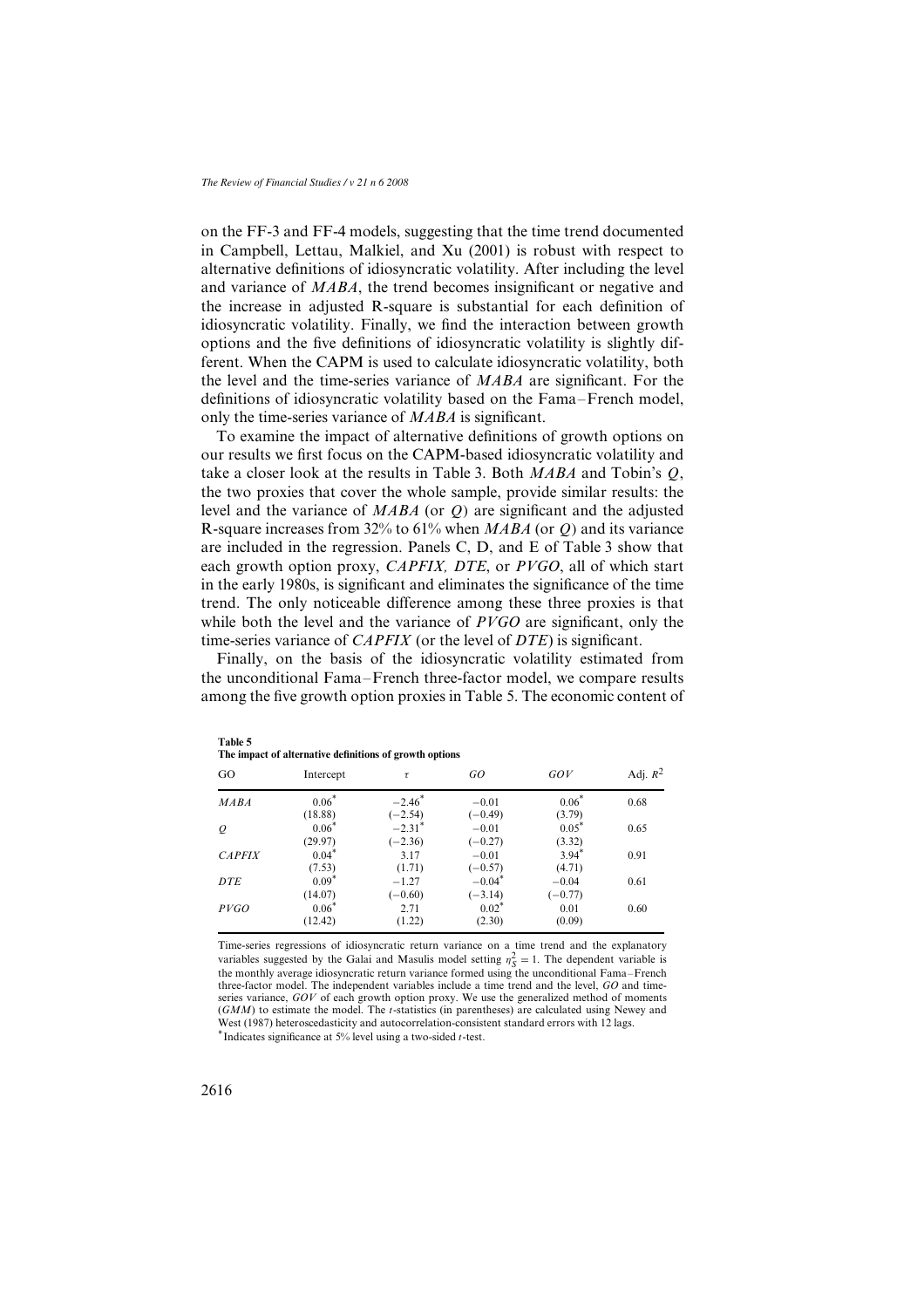these results is that, irrespective of the definition of growth option proxies, once growth options are controlled for, either the trend in aggregate idiosyncratic volatility is nonexistent or the firm-specific risk has decreased over time. In summary, these results suggest that after we control for bookto-market and size through the different versions of the Fama–French model, the upward trend in idiosyncratic volatility documented in Campbell, Lettau, Malkiel, and Xu (2001) remains significant. More importantly for our story, the trend in the time-series of aggregate idiosyncratic volatility can be explained by the growth option proxies commonly used in the literature.

## **5. Alternative Explanations**

There are two plausible alternative explanations for the increase in idiosyncratic volatility in the literature to date. In a model of investor learning, Pastor and Veronesi (2003) show that idiosyncratic volatility is higher for younger firms with more uncertainty about future profitability (ROE) and more volatile profitability, which they suggest partially explains increasing idiosyncratic volatility since more firms have listed at younger ages. Along the same lines, Vuolteenaho (2004) concludes that variance of cash flow news is more than twice that of expected return news and that cash flow shocks are largely firm specific. Since ROE is actually scaled earnings (i.e., corporate cash flows) this implies that the variations in ROE are predominantly firm specific and will be reflected in idiosyncratic risk. Wei and Zhang (2006) analyze the relations between idiosyncratic volatility and ROE, as well as firm age. They show that aggregate return-onequity and ROE volatility contribute to the upward trend in idiosyncratic volatility, although they do not find the firm age to be important. Given the significance of ROE and the mixed results on age we include both as control variables below.<sup>13</sup>

#### **5.1 Profitability versus growth options: round one**

We explore the relationship between the trend in firm-specific risk and growth options controlling for ROE and its time-series volatility, using the following regression:

$$
V_{t} = \beta_{0} + \beta_{1}\tau + \beta_{2}GO_{t-1} + \beta_{3}GOTSV_{t-1} + \beta_{4}ROE_{t-1} + \beta_{5}ROETSV_{t-1} + \varepsilon_{t}.
$$
 (12)

<sup>&</sup>lt;sup>13</sup> Return-on-equity (ROE) is defined as earnings divided by book value of common equity.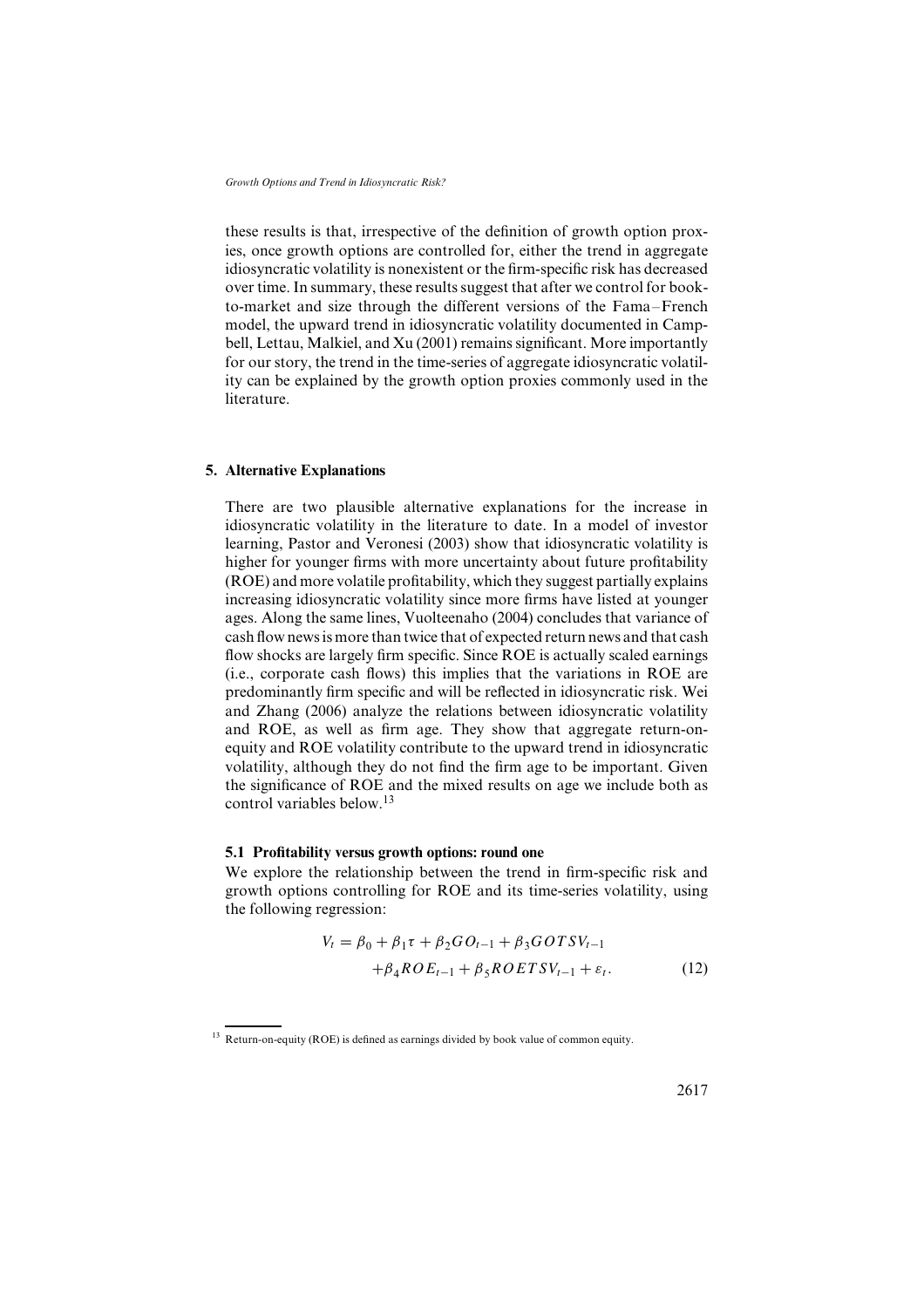Here  $ROE_t$  is the weighted average of ROE in month *t* and  $ROETSV_t$  is the weighted average of the three-year time-series variance of return-onequity in month *t*, created following the same procedure used to define the time-series volatility of growth options.

Table 6 reports the regression results for each growth option proxy controlling for *ROE*. <sup>14</sup> The time trend is insignificant in all 12 specifications except the first, where it is significantly negative, and when only the level of *ROE* and *CAPFIX* is included in the regression. *ROE* never enters significantly and *ROETSV* is significant only in the second regressions of Panels D and E. Additionally, both *ROE* and *ROETSV*, which have significant explanatory power for firm-specific risk in the absence of the growth option proxies, are consistently insignificant after including both the levels and variances of the growth option proxies. Comparing these results to those in Table 3, adding *ROE* and *ROETSV* in the regressions only marginally improves the adjusted *R*-square for any of the growth option proxies, indicating little additional explanatory power over the growth-options variables alone.

## **5.2 Profitability versus growth options: round two**

In this section we provide additional evidence that the growth option proxies play a more significant role in explaining the trend in idiosyncratic variance than does profitability using the following procedure.

- (1) Regress idiosyncratic volatility on a constant and *ROE* to remove any variation in the volatility explained by *ROE*.
- (2) Take the residuals from step (1) and run two regressions:
	- (a) First, regress the residuals on an intercept and the time trend and test if the trend remains significant.
	- (b) Second, add a growth option proxy to the regression in step (a) and test if the trend remains significant.
- (3) Repeat steps  $(1-2)$  switching the roles of the growth option and *ROE*.

If the time trend is significant in part (a) of step  $(2)$ , then we have evidence that *ROE* fails to capture the trend. If the trend is insignificant in part (b), then we can conclude that the growth option explains the trend in idiosyncratic variance that cannot be explained by *ROE*. We reverse the process in step (3) to check that we are not generating a spurious result, that is, a trend exists after first removing the growth option component.

<sup>&</sup>lt;sup>14</sup> In unreported results we duplicate the results for *ROE* in Wei and Zhang (2006) by regressing the value-weighted average variance on an intercept, trend, and ROE. Our estimate of the coefficient on *ROE* is 0.186 with a Newey–West *t*-statistic using three lags of 2.213. As in their results, the trend is significant and positive in this regression.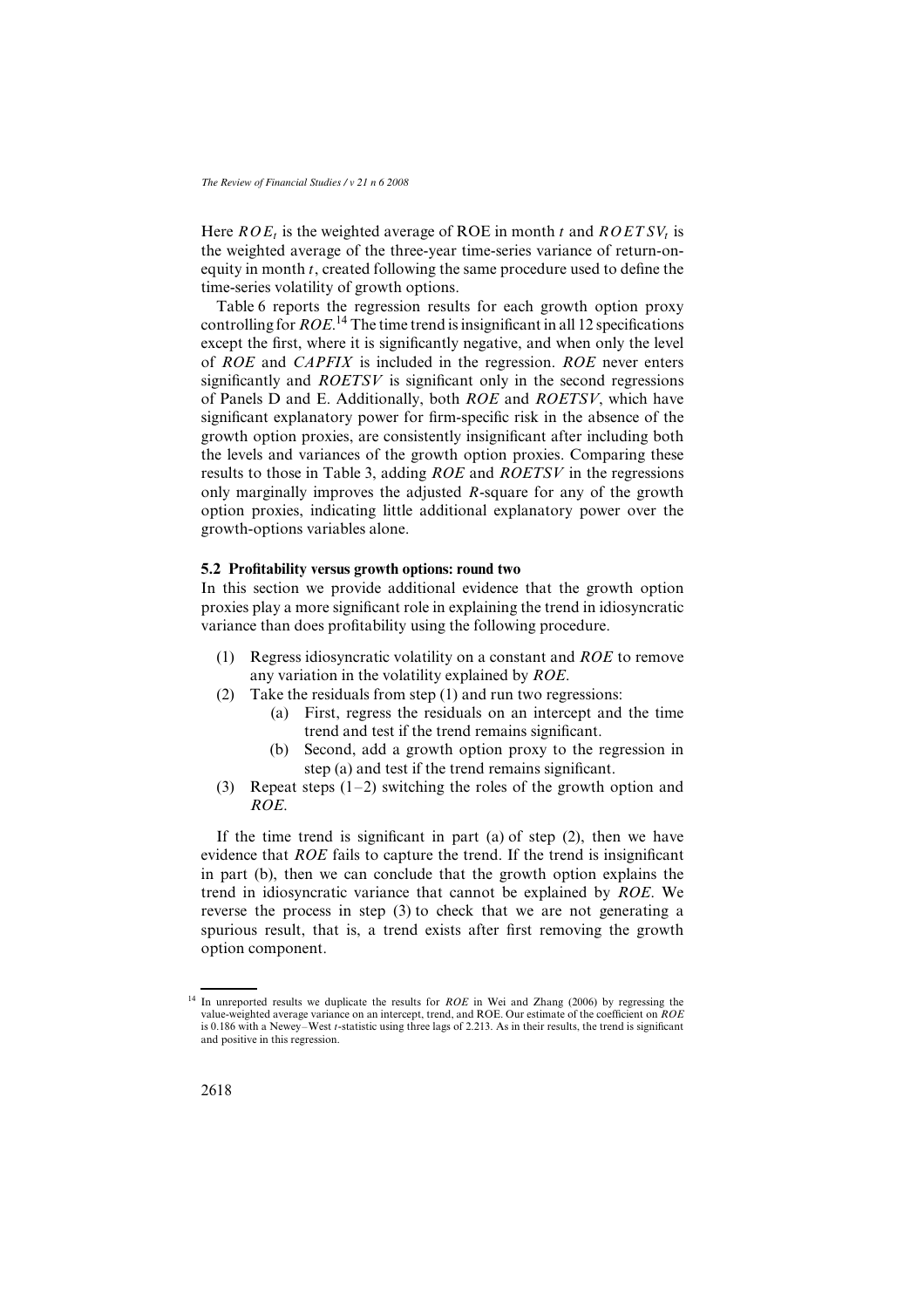| Table 6<br>Time-series regressions of idiosyncratic variance on a time trend, return-on-equity, and growth options |
|--------------------------------------------------------------------------------------------------------------------|
| Panel A: <i>MABA</i>                                                                                               |

|                | Intercept                                      | $\tau$                            | <b>ROE</b>           | ROEV                           | <b>MABA</b>           | MABAV                                   | Adj. $R^2$ |
|----------------|------------------------------------------------|-----------------------------------|----------------------|--------------------------------|-----------------------|-----------------------------------------|------------|
| $\mathbf{1}$   | $-0.01$<br>$(-0.96)$                           | $-2.55$ <sup>*</sup><br>$(-1.98)$ | $-0.04$<br>$(-0.65)$ |                                | $0.01*$<br>(4.46)     |                                         | 0.58       |
| $\overline{2}$ | $0.010*$<br>(5.46)                             | $-3.39$<br>$(-1.77)$              |                      | 4.41<br>(1.22)                 |                       | $0.03^*$<br>(2.80)                      | 0.56       |
| 3              | $-0.010$<br>$(-0.90)$                          | $-1.81$<br>$(-0.90)$              | 0.07<br>(0.81)       | $-3.74$<br>$(-0.84)$           | $0.01*$<br>(2.77)     | $0.02^{7}$<br>(2.73)                    | 0.62       |
|                |                                                |                                   |                      | Panel B: Q                     |                       |                                         |            |
|                | Intercept                                      | $\tau$                            | <b>ROE</b>           | <b>ROEV</b>                    | $\varrho$             | O <sub>V</sub>                          | Adj. $R^2$ |
| 1              | 0.01<br>(0.59)                                 | $-2.70$<br>$(-1.92)$              | $-0.06$<br>$(-0.86)$ |                                | $0.01*$<br>(4.28)     |                                         | 0.58       |
| 2              | $0.01^{\degree}$                               | $-4.08$                           |                      | 5.38                           |                       | $0.03^*$                                | 0.56       |
| 3              | (5.34)<br>0.01<br>(0.03)                       | $(-1.95)$<br>$-2.38$<br>$(-1.07)$ | 0.04<br>(0.48)       | (1.38)<br>$-2.36$<br>$(-0.48)$ | $0.01*$<br>(2.33)     | (2.80)<br>$0.02^*$<br>(2.72)            | 0.61       |
|                |                                                |                                   |                      | Panel C: CAPFIX                |                       |                                         |            |
|                | Intercept                                      | $\tau$                            | <b>ROE</b>           | <b>ROEV</b>                    | <b>CAPFIX</b>         | <b>CAPFIXTV</b>                         | Adj. $R^2$ |
| $\mathbf{1}$   | 0.01                                           | $5.26*$<br>(4.42)                 | 0.07                 |                                | 0.04<br>(1.90)        |                                         | 0.35       |
| 2              | $(-0.61)$<br>$-0.02$ <sup>*</sup>              | $-0.45$                           | (0.66)               | 0.65                           |                       | $3.22$ <sup>*</sup>                     | 0.59       |
| 3              | $(-4.16)$<br>$-0.02$ <sup>*</sup><br>$(-2.92)$ | $(-0.25)$<br>$-0.28$<br>$(-0.16)$ | 0.13<br>(0.99)       | (0.25)<br>$-1.50$<br>$(-0.42)$ | 0.02<br>(1.65)        | (4.60)<br>$3.26$ <sup>*</sup><br>(4.89) | 0.61       |
|                |                                                |                                   |                      | Panel D: DTE                   |                       |                                         |            |
| Reg.           | Intercept                                      | $\tau$                            | <b>ROE</b>           | ROEV                           | <b>DTE</b>            | <b>DTEV</b>                             | Adj. $R^2$ |
| $\mathbf{1}$   | $0.03*$                                        | 0.03                              | $-0.06$<br>$(-0.52)$ |                                | $-0.04*$<br>$(-2.72)$ |                                         | 0.42       |
| $\overline{c}$ | (3.44)<br>0.01                                 | (0.02)<br>$-2.90$                 |                      | 13.06 <sup>*</sup>             |                       | $-0.09$                                 | 0.42       |
| 3              | (0.14)<br>$0.02^*$                             | $(-0.92)$<br>$-4.43$              | $-0.07$              | (2.19)<br>10.04                | $-0.04*$              | $(-1.43)$<br>0.06                       | 0.46       |
|                | (2.22)                                         | $(-1.39)$                         | $(-0.69)$            | (1.73)                         | $(-1.99)$             | (0.50)                                  |            |
|                |                                                |                                   |                      | Panel E: PVGO                  |                       |                                         |            |
| Reg.           | Intercept                                      | $\tau$                            | <b>ROE</b>           | ROEV                           | PVGO                  | <b>PVGOV</b>                            | Adj. $R^2$ |
| $\mathbf{1}$   | 0.01<br>$(-0.38)$                              | 0.70<br>(0.36)                    | 0.10<br>(0.99)       |                                | 0.02<br>(1.80)        |                                         | 0.37       |
| 2              | $-0.01$<br>$(-1.59)$                           | $-1.47$<br>$(-0.39)$              |                      | 16.86<br>(2.17)                |                       | $0.05^{\circ}$<br>(2.07)                | 0.39       |
| 3              | $-0.01$<br>$(-1.67)$                           | $-3.43$<br>$(-0.98)$              | 0.09<br>(0.83)       | 11.42<br>(1.45)                | $0.02^*$<br>(1.99)    | $0.10^{7}$<br>(2.60)                    | 0.42       |

Time-series regressions of idiosyncratic return variance on time trend, return-on-equity, growth options, and the time-series variances of return-on-equity and growth options. The dependent variable is monthly<br>average idiosyncratic return variance, V. The independent variables include a time trend, return-on-equity<br>(ROE), the the generalized method of moments (*GMM*) to estimate the model. The *t*-statistics (in parentheses) are calculated using Newey and West (1987) heteroscedasticity and autocorrelation-consistent standard errors with 12 lags. \*Indicates significance at 5% level using a two-sided *t*-test.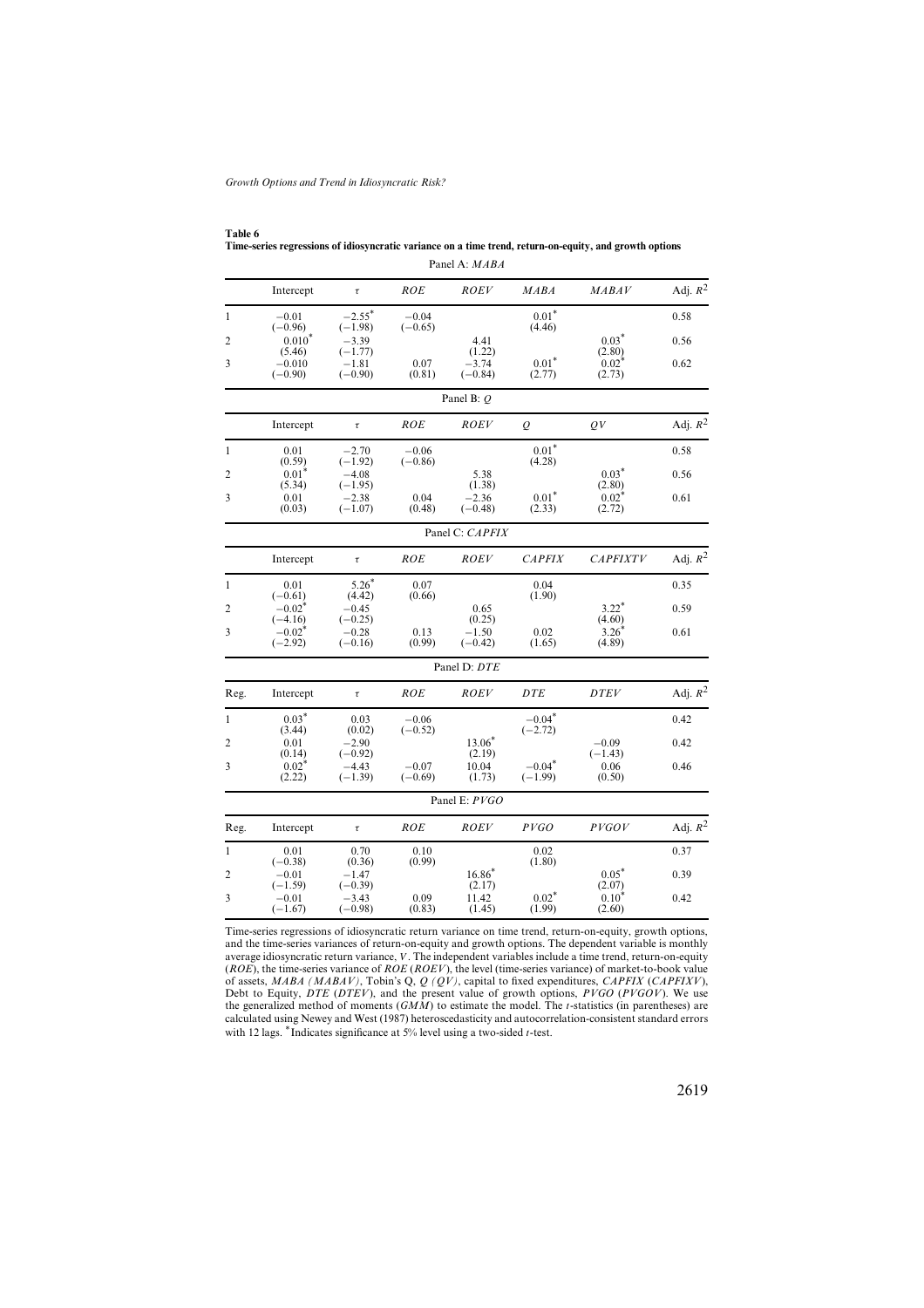Table 7 contains the results of this test. The left two cells of Panel A show the results of steps (1) and (2) when we consider *MABA* as a proxy for growth options. In the cell labeled Step 1 we report the regression of the idiosyncratic variance on *ROE*. Here *ROE* is significantly different from zero at the 5% level. In the cell labeled Step 2 we first report the regression of the orthogonalized errors on the time trend. The trend remains a significant explanatory variable of idiosyncratic variance after controlling for profitability. The second regression in the Step 2 cell adds the proxy for growth options to the previous regression. In Panel A, *MABA* is significantly positive while the trend becomes significantly negative.<sup>15</sup> In the right two cells we reverse the roles of *ROE* and the growth options, and in no case is the trend significant in step (2) after controlling the growth-option component. Adding the variance of the growth options in Panel B to the regressions has little impact on these results.

We repeat but do not report the same experiment for each of the other growth option proxies. For *Q* and *DTE* we find qualitatively identical results as in Table 7. Removing *ROE* leaves a significant trend, which is explained by the level and the combination of the level and variance of growth options, while removing the growth option proxies does not leave a trend. For the *CAPFIX* sample, removing *ROE* leaves a significant trend, which is explained by the combination of the level and variance of growth options. Removing the level and variance of growth options of *DTE* does not leave a trend. For the *PVGO* sample, removing *ROE* leaves a trend that is positive but insignificant, that is, the coefficient on the trend when it is the only regressor is 2.74 with a *t*-statistic of 1.55. After including the level and variance of *PVGO* the trend coefficient falls to −0.52 with a *t*-statistic of −0.22. However, removing the level or the combination of the level and variance of *PVGO* eliminates the significant trend.

Overall, we see that removing profitability from idiosyncratic variance leaves a significant trend component that is explainable by any of the growth option proxies we consider. Accounting for both the level and variance of growth options reveals that the trend is insignificant. Conversely, taking the growth option component out of the idiosyncratic variance never leaves a significant trend. This evidence, together with the evidence in Table 6, provides convincing support to the predictions of the Galai and Masulis model versus the profitability-based explanations in the literature.

## **5.3 Firm age**

Besides cash flow variability, firm age has been suggested as a possible explanation of the trend in idiosyncratic volatility. Some authors argue

<sup>&</sup>lt;sup>15</sup> Including the variance of ROE does not change the results qualitatively.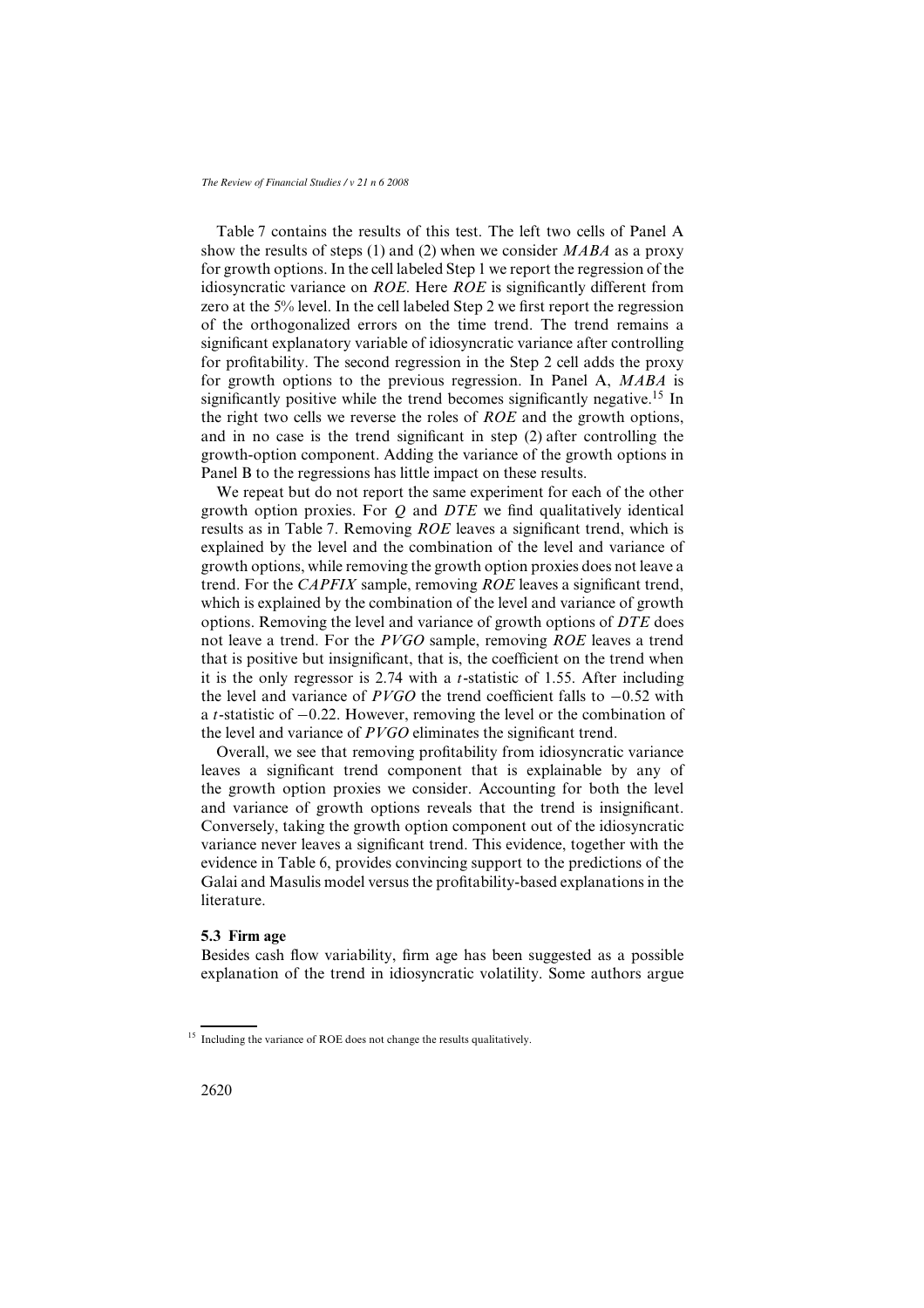|                                                                 | First on ROE then on MABA                                                           |                                                                 |                               |                                                                                                     |                                                               |                               | First on MABA then on ROE                                                                |                             |                                                                          |                |
|-----------------------------------------------------------------|-------------------------------------------------------------------------------------|-----------------------------------------------------------------|-------------------------------|-----------------------------------------------------------------------------------------------------|---------------------------------------------------------------|-------------------------------|------------------------------------------------------------------------------------------|-----------------------------|--------------------------------------------------------------------------|----------------|
| $V_t = \beta_0 + \beta_1 RO E_{t-1} + \varepsilon_t$<br>Step 1: | $\varepsilon_t = \alpha_0 + \alpha_1 \tau + \alpha_2 G O_{t-1} + \eta_t$<br>Step 2: |                                                                 |                               |                                                                                                     | Step 1:<br>$V_t = \beta_0 + \beta_1 GO_{t-1} + \varepsilon_t$ |                               |                                                                                          | Step 2:                     | $\varepsilon_t = \alpha_0 + \alpha_1 \tau + \alpha_2 ROE_{t-1} + \eta_t$ |                |
| ROE<br>Intercept                                                | Intercept                                                                           | F                                                               | NABA                          | MABAV                                                                                               | Intercept                                                     | <b>MABA</b>                   | MABAV                                                                                    | Intercept                   | $\overline{1}$                                                           | <b>ROE</b>     |
| $0.40^{*}$<br>(2.40)<br>$(-1.40)$<br>$-0.01$                    | $-0.01$ <sup>*</sup><br>$(-3.91)$<br>$-0.01$ <sup>*</sup><br>$(-3.83)$              | $2.63^*$<br>$(2.60)$<br>$-2.05$<br>$(-1.38)$                    | $0.01$ <sup>*</sup><br>(2.78) |                                                                                                     | $-0.01$<br>$(-1.77)$                                          | $0.01$ <sup>*</sup><br>(5.14) |                                                                                          | (1.06)<br>$(-0.07)$<br>0.01 | $\begin{array}{c}(-0.84)\\-0.68\end{array}$<br>$(-1.24)$<br>$-0.59$      | (0.36)<br>0.03 |
|                                                                 |                                                                                     |                                                                 |                               |                                                                                                     |                                                               |                               | Panel B: Market Value to Book Value of Assets (MABA) and it Variance (MABAV)             |                             |                                                                          |                |
|                                                                 | First on ROE then on MABA and MABAV                                                 |                                                                 |                               |                                                                                                     |                                                               |                               | First on MABA and MABAV then on ROE                                                      |                             |                                                                          |                |
| $V_t = \beta_0 + \beta_1 RO E_{t-1} + \varepsilon_t$<br>Step 1: | Step 2:                                                                             |                                                                 |                               | $\varepsilon_t = \alpha_0 + \alpha_1 \tau + \alpha_2 G O_{t-1} + \alpha_3 G O T S V_{t-1} + \eta_t$ |                                                               |                               | Step 1:<br>$V_t = \beta_0 + \beta_1 G O_{t-1} + \beta_2 G O T S V_{t-1} + \varepsilon_t$ | Step 2:                     | $\varepsilon_t = \alpha_0 + \alpha_1 \tau + \alpha_2 ROE_{t-1} + \eta_t$ |                |
| $0.40^{*}$<br>(2.40)<br>$(-1.40)$<br>$-0.01$                    | $-0.01$ <sup>*</sup><br>$(-3.91)$<br>$(-0.01$<br>$(-1.60)$                          | $\begin{array}{c} 2.63^* \\ 2.60 \\ -3.12 \\ -0.34 \end{array}$ | (0.98)<br>0.01                | $0.03*$<br>(4.29)                                                                                   | $(-0.41)$<br>$-0.01$                                          | $0.01^{*}$<br>(2.01)          | (1.48)<br>0.01                                                                           | $(-0.63)$<br>(1.31)<br>0.01 | $(-1.04)$<br>$(-1.93)$<br>$-0.70$                                        | (1.06)<br>0.09 |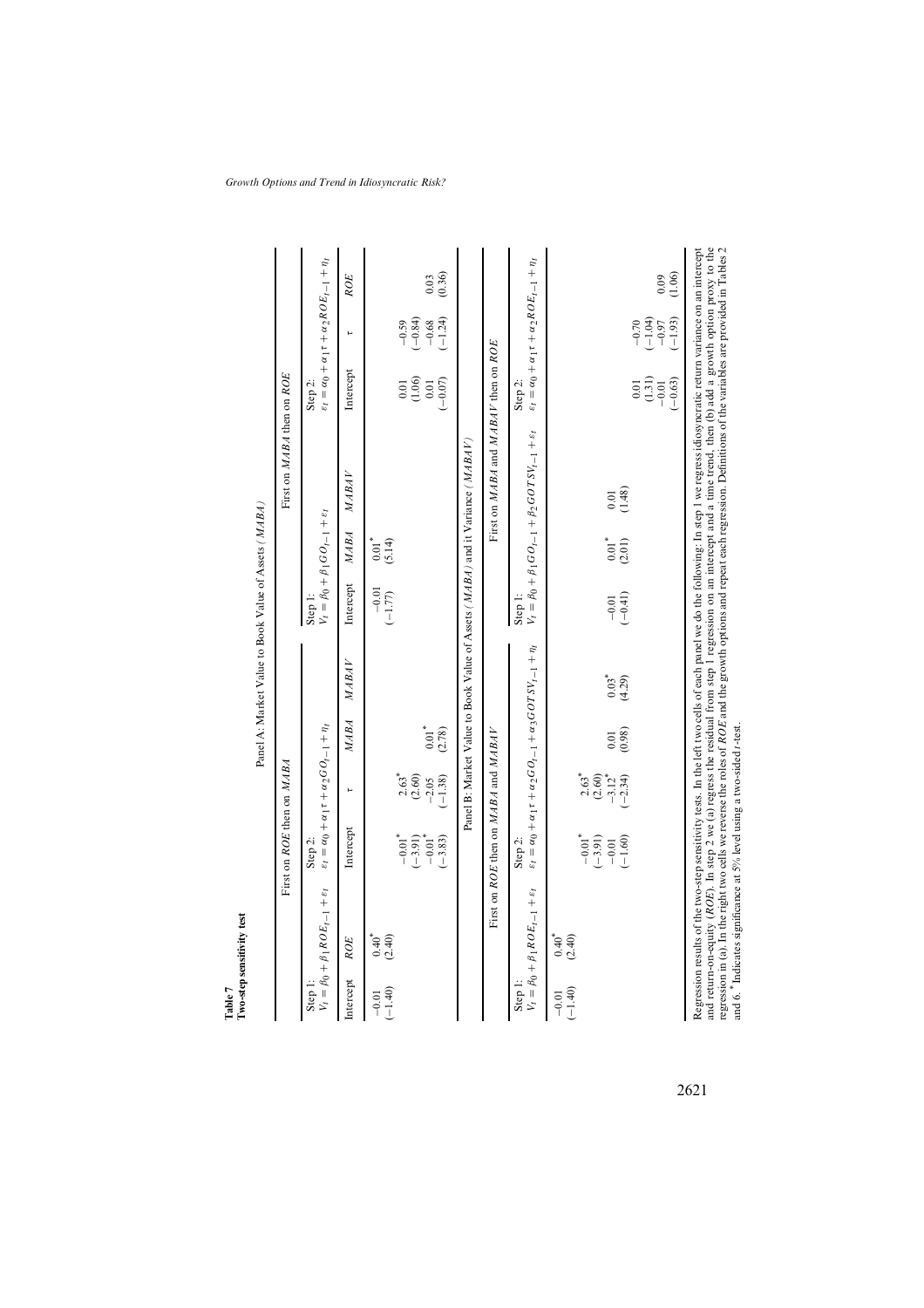that the value of equity for younger firms depends on more distant and hence uncertain future cash flows than those of older firms, indicating that a decrease in the average age of firms over time would contribute to increasing firm-specific volatility. This suggests that aggregate idiosyncratic volatility has increased through time because the number of riskier firms in the market has increased rather than because firms have become riskier. If increases in idiosyncratic volatility are due solely to additional younger firms in the sample, it should be the case that removing young firms from the sample would eliminate the trend in idiosyncratic volatility.

We test if changes in the cross-sectional distribution of firm age over time accounts for the trend in idiosyncratic volatility by restricting the age of the firms in each of our samples. In this test we focus on a subsample of firms that have been exchange-listed over the entire sample period. This sample selection procedure ensures that no new firms and no riskier firms are added to the sample over time. For firms that have sufficient data to calculate *MABA* and *Q* we eliminate any firm with less than 25.5 years of data. This leaves 110 firms in the *MABA* sample and 107 firms in the *Q* sample. For the proxies *CAPFIX*, *DTE*, and *PVGO* our samples start in the mid-1980s. For these samples we eliminate all firms that have less than 12 years of data, leaving 1361, 838, 1259 firms in these samples, respectively.

In Table 8 the rows labeled (1) contain the results from regressing the aggregate idiosyncratic volatility for the age-restricted samples on a time trend. In each of the five samples the coefficient on the time trend is positive and significant. The rows labeled (2) contain the coefficients and *t*-statistics from the regressions of the age-restricted sample idiosyncratic volatility on a time trend and the level and variance of the growth options for these samples. In every case the inclusion of the growth option proxies eliminates the significance of the time trend. These results indicate, first, that increasing the number of younger firms is not a sufficient explanation of the trend and, second, that even for samples of older firms, growth options are able to explain the trend in idiosyncratic volatility.

In unreported tests we repeat the experiment in Table 4 using other proxies for the age of firms. These include the number of initial public offerings in each year and eight other age-related variables: the number of firms with age less than 1 year, less than 3 years, less than 5 years, and less than 10 years, as well as the percentage of the sample that fell in those age buckets.<sup>16</sup> The results overwhelmingly indicate that these proxies for firm age are unable to explain the trend in idiosyncratic volatility, i.e., the trend remains significant and positive. In the presence of the growth option proxies and their time-series variances, none of the age variables increases the amount of explained variation by more than 1% and in some

<sup>16</sup> The initial public offerings data can be found on Jay Ritter's web site at http://bear.cba.ufl.edu/ritter/.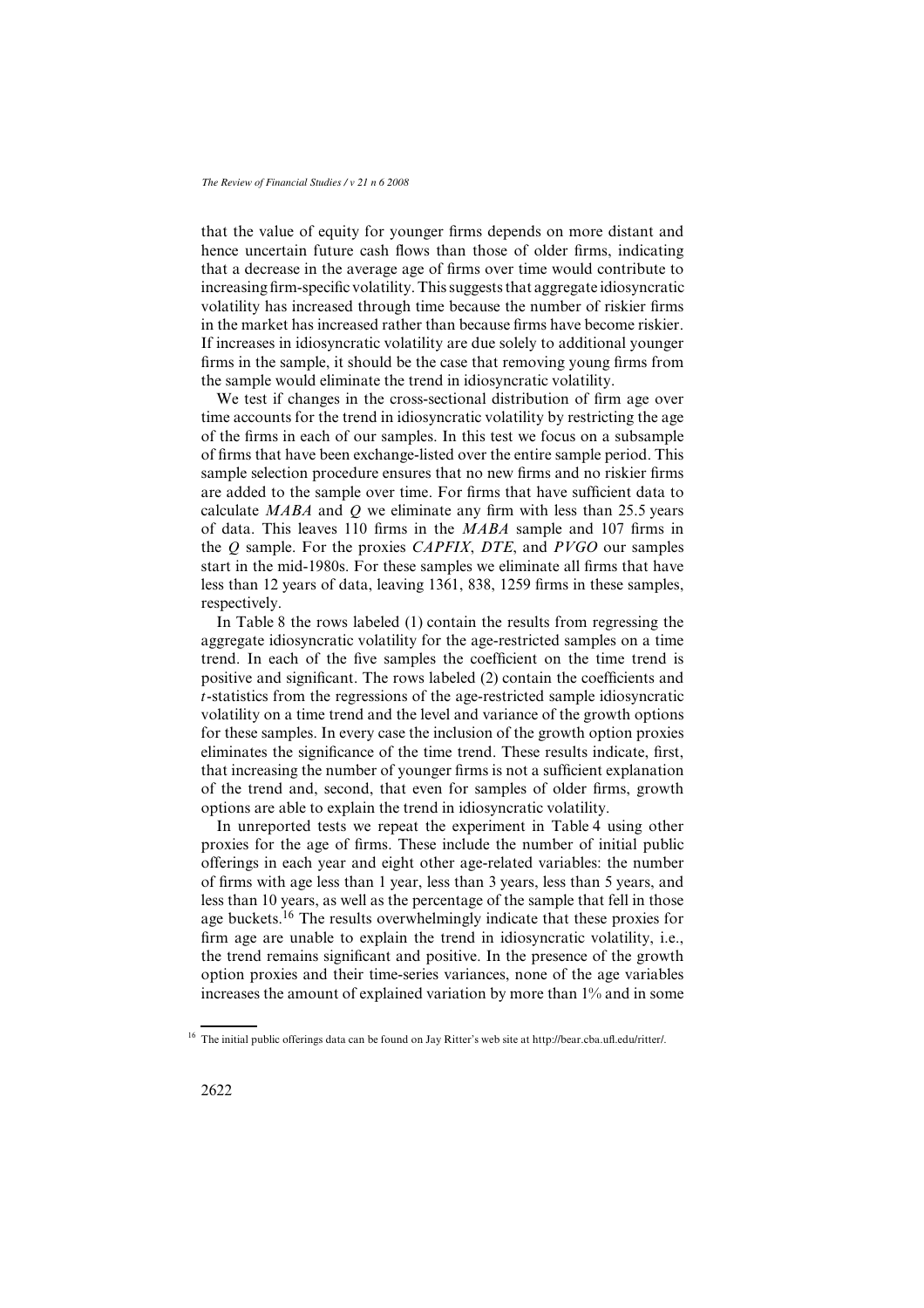## **Table 8**

**Time-series regressions of idiosyncratic variance on a time trend and growth options: age-restricted samples**

|              |                                   |                      | Panel A: MABA          |                    |            |
|--------------|-----------------------------------|----------------------|------------------------|--------------------|------------|
|              | Intercept                         | $\tau$               | MABA                   | <b>MABAV</b>       | Adj. $R^2$ |
| 1            | $0.01*$<br>(2.27)                 | $2.20*$<br>(3.33)    |                        |                    | 0.24       |
| 2            | 0.01<br>$(-0.24)$                 | 0.46<br>(0.99)       | 0.01<br>(0.66)         | $0.05*$<br>(2.82)  | 0.46       |
|              |                                   |                      | Panel B: Q             |                    |            |
|              | Intercept                         | $\tau$               | $\varrho$              | QV                 | Adj. $R^2$ |
| $\mathbf{1}$ | 0.01<br>$(2.19)^*$                | 2.31<br>$(3.37)^{4}$ |                        |                    | 0.24       |
| 2            | 0.01<br>(1.15)                    | 0.13<br>(0.21)       | 0.01<br>(0.13)         | 0.05<br>$(3.77)^*$ | 0.53       |
|              |                                   |                      | Panel C: CAPFIX        |                    |            |
|              | Intercept                         | $\tau$               | <b>CAPFIX</b>          | <b>CAPFIXV</b>     | Adj. $R^2$ |
| 1            | $0.01*$<br>(2.19)                 | $4.95*$<br>(3.01)    |                        |                    | 0.26       |
| 2            | $-0.02*$<br>$(-3.78)$             | 0.21<br>(0.18)       | 0.01<br>(1.64)         | $4.38*$<br>(4.52)  | 0.56       |
|              |                                   |                      | Panel D: DTE           |                    |            |
|              | Intercept                         | $\tau$               | <b>DTE</b>             | <b>DTEV</b>        | Adj. $R^2$ |
| 1            | 0.01<br>(1.94)                    | $4.82*$<br>(3.21)    |                        |                    | 0.28       |
| 2            | $0.02^*$<br>(3.06)                | 0.14<br>(0.11)       | $-0.03^*$<br>$(-2.35)$ | 0.02<br>(0.38)     | 0.36       |
|              |                                   |                      | Panel E: PVGO          |                    |            |
|              | Intercept                         | $\tau$               | PVGO                   | <b>PVGOV</b>       | Adj. $R^2$ |
| $\mathbf{1}$ | 0.01<br>(1.42)                    | $4.99*$<br>(3.20)    |                        |                    | 0.29       |
| 2            | $-0.01$ <sup>*</sup><br>$(-1.97)$ | 1.58<br>(1.25)       | $0.02*$<br>(2.57)      | $0.12^*$<br>(3.52) | 0.36       |

Time-series regressions of idiosyncratic return variance on time trend, growth options, and time-series variances of growth options. Here the samples for *MABA* and *Q* are restricted to firms with more than 25.5 years of data. The shorter samples for *CAPFIX*,*DTE*, and*PVGO* are restricted to firms with at least 12 years of data. The dependent variable is the monthly average idiosyncratic<br>return variance, *V*. The independent variables include a time trend and the level<br>(time-series variance) of each growth option proxy, market-t using Newey and West (1987) heteroscedasticity and autocorrelation-consistent standard errors with 12 lags. \*Indicates significance at 5% level using a two-sided *t*-test.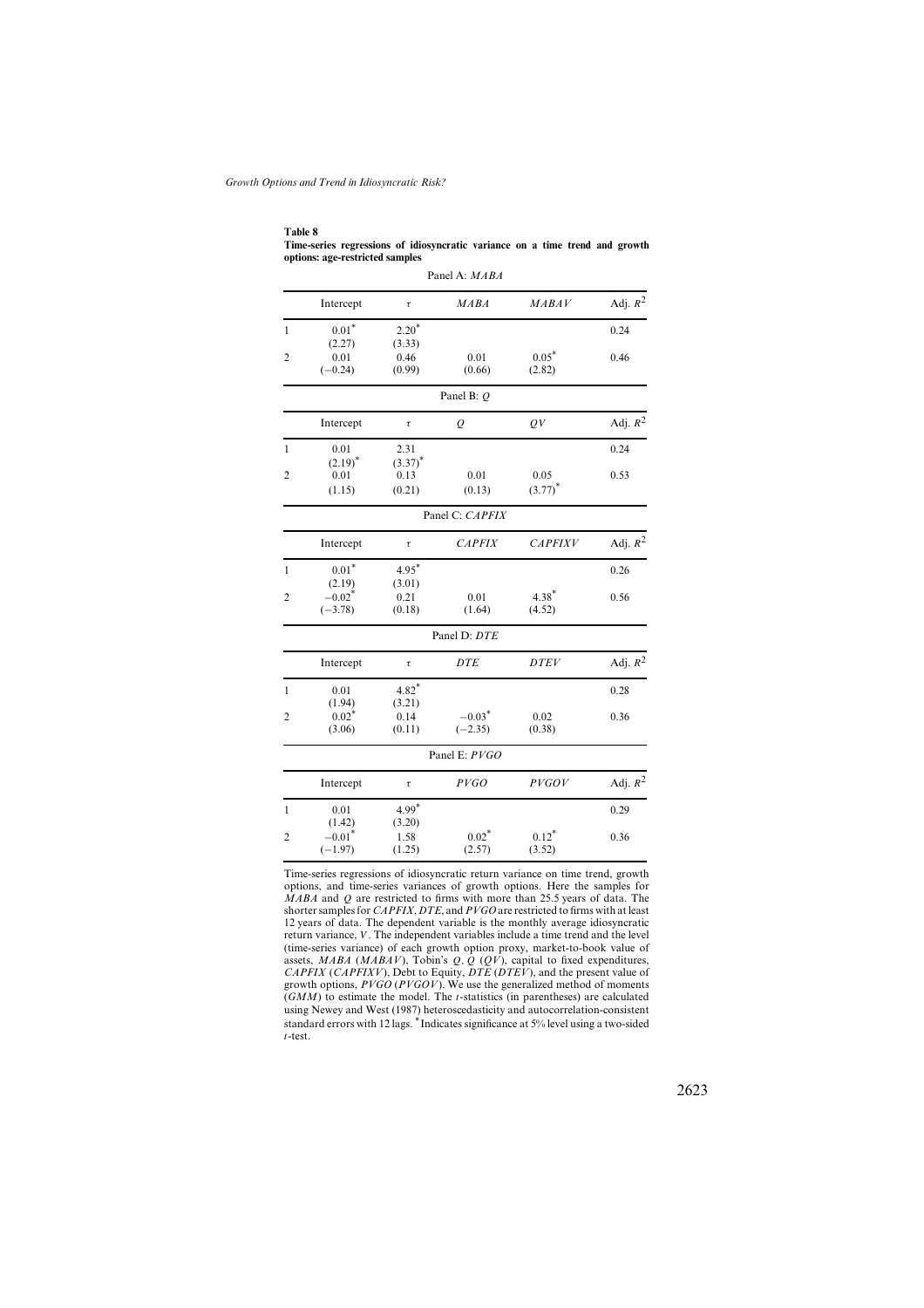cases their inclusion decreases the adjusted R-square. The ability of growth options to explain the upward trend in idiosyncratic volatility is not due to growth options acting as a proxy for firm age, and controlling for firm age fails to eliminate the explanatory power of growth options.

## **6. Subsample Analysis**

While growth options have proven to be an important component of the long-run trend in idiosyncratic volatility, it is important to assess if this is a consistent phenomenon through time and across different markets. Given the similarity of the results for the five proxies for growth options and the results of Adam and Goyal (2003), which suggest that *MABA* is the most informative growth options proxy, we conserve space by focusing on *MABA* as the growth option proxy and the Campbell, Lettau, Malkiel, and Xu (2001) version of idiosyncratic volatility.

## **6.1 Rolling through time**

Our subsample analysis consists of rolling our regression (Equation 11) through the data using 100-month windows. The trend in idiosyncratic volatility is significantly positive in 89 (41%) of the 217 overlapping samples; in the remaining samples the trend is never significantly different from zero. For the 89 sample windows exhibiting a positive trend, *MABA* is significantly positive and eliminates the trend in 92% of the windows. When the time-series variance of the growth option is included in the regression, the trend is explained in 62% of the samples.

We repeat the above test replacing October 1987 in the idiosyncratic volatility series with the average of the September and November values. This large and unique value impacts the trend coefficient in just under half the trend estimates. The trend in idiosyncratic volatility is significantly positive in 48% of the overlapping samples after removing the October 1987 outlier. *MABA* is significantly positive and eliminates the trend for 98% of these samples. In this case, when the time-series variance of the growth option is included in the regression, the trend becomes insignificant in 68% of the samples and becomes significantly negative in 15% of the samples. Both with and without the large outlier in October 1987, the growth option proxies consistently explain the trend in periods when idiosyncratic volatility contains a positive trend.

## **6.2 NYSE/AMEX versus NASDAQ firms**

Schwert (2002) documents unusually high volatility of NASDAQ firms compared with NYSE/AMEX firms over the 6-year period between 1995 and 2001. Comparing large and small firm portfolios on the three national markets, he concludes that the substantial increase in total return volatility of NASDAQ stocks is due to the type of firms (hi-tech firms with more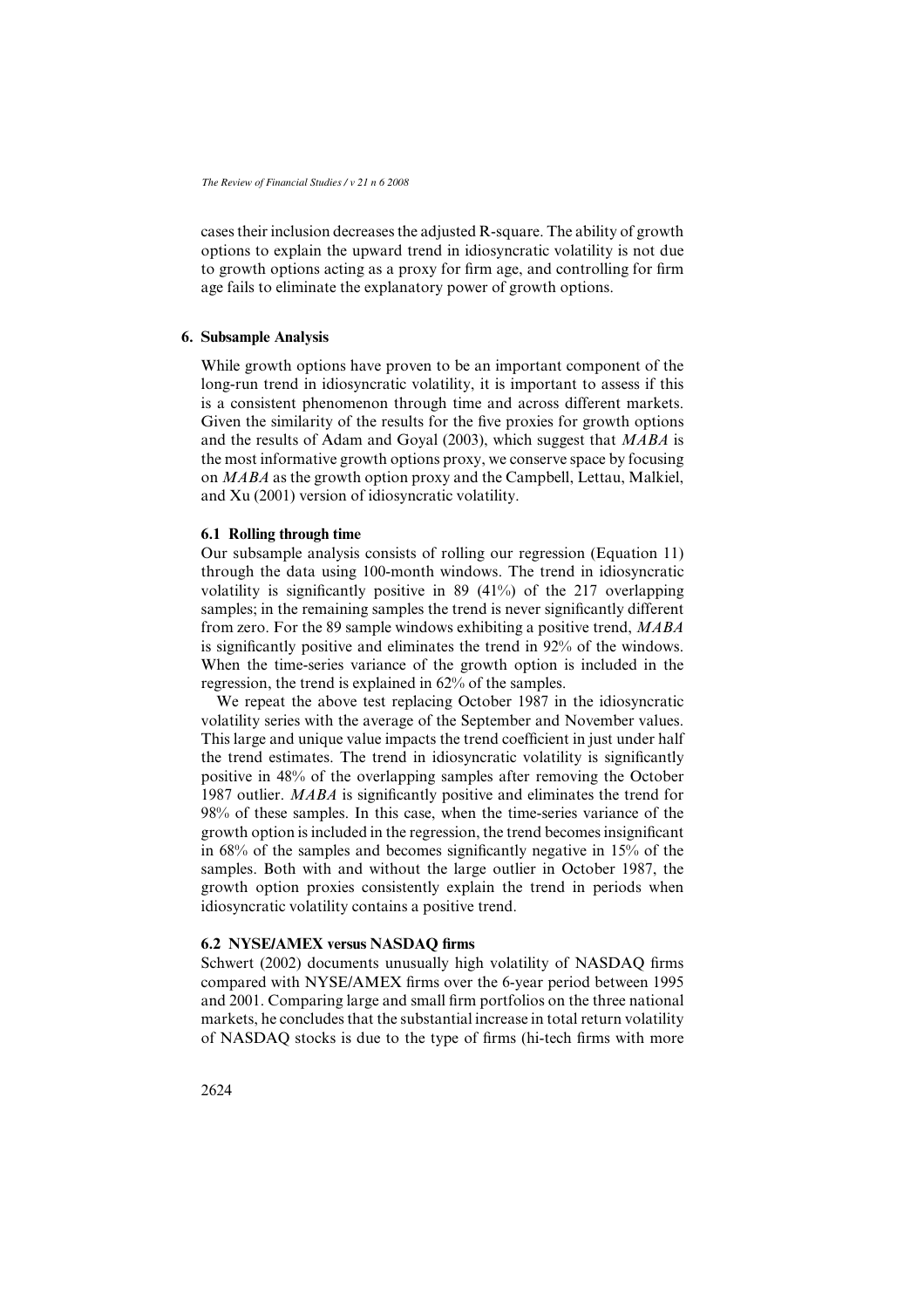growth options) rather than to the firm size or the immaturity of the firm. Motivated by this finding, we investigate the ability of growth options to explain the firm-specific risk of NASDAQ versus NYSE/AMEX firms. *A priori*, we could argue that the small, high-tech firms with large growth options listed on NASDAQ will be more sensitive to the level and volatility of growth options. On the other hand, the larger NYSE/AMEX firms may have more free cash flow and more flexibility in choosing risky projects that increase the idiosyncratic variance of the firm, thereby increasing the value of their equity. We explore these issues by separating firms listed on NASDAQ from those listed on the NYSE and AMEX.

Table 9 presents the summary statistics for the two samples, respectively. Between 46 and 49% of all firm-months in our full sample are from NYSE/AMEX while the rest come from NASDAQ. Idiosyncratic volatility is on average more than 2 times higher for NASDAQ firms. The mean (median) of *V* is  $2\%$  (0.9%) for NYSE/AMEX firms versus  $5.4\%$  (2.9%) for NASDAQ firms. The standard deviation of *V* is also much higher for NASDAQ (6.4%) versus NYSE/AMEX firms (3.4%). In both samples *V* is positively skewed with heavy tails indicating some firms with large idiosyncratic volatility in both samples.

**Table 9**

|  | Summary statistics of idiosyncratic variance, growth options, and |  |  |
|--|-------------------------------------------------------------------|--|--|
|  | return-on-equity: NYSE/AMEX versus NASDAQ firms                   |  |  |

|                    | V                      | <i>SIZE</i> | <b>ROE</b> | MABA    |
|--------------------|------------------------|-------------|------------|---------|
|                    | <b>NYSE/AMEX Firms</b> |             |            |         |
| No. of Firm-months | 605,911                | 605,911     | 604,654    | 540,804 |
| % No. Obs.         | 49                     | 49          | 49         | 46      |
| Mean               | 0.020                  | 1564.1      | 0.023      | 1.430   |
| Median             | 0.009                  | 148.1       | 0.030      | 1.157   |
| Std. Dev.          | 0.034                  | 8737.8      | 0.060      | 0.880   |
| <b>Skewness</b>    | 4.333                  | 21.4        | $-3.009$   | 3.388   |
| Kurtosis           | 25.78                  | 737.7       | 18.06      | 17.89   |
|                    | <b>NASDAQ</b> Firms    |             |            |         |
| No. of Firm-months | 637,072                | 637,072     | 633,731    | 635,886 |
| % No. Obs.         | 51                     | 51          | 51         | 54      |
| Mean               | 0.054                  | 351.5       | $-0.016$   | 2.089   |
| Median             | 0.029                  | 39.5        | 0.015      | 1.470   |
| Std. Dev.          | 0.064                  | 5319.4      | 0.106      | 1.591   |
| <b>Skewness</b>    | 1.935                  | 57.5        | $-1.654$   | 1.822   |
| Kurtosis           | 6.102                  | 4115.7      | 5.611      | 5.660   |

Summary statistics of idiosyncratic return variance, growth options, and return-on-equity for firms listed on NYSE/AMEX versus firms on NASDAQ at the firm-month panel level from January 1971 to December 2002. We split the full sample into two subsamples: NYSE/AMEX and NASDAQ firms, according to the exchange on which a firm is listed each month. Both samples are winsorized at the 2.5 and 97.5% levels for all variables. The definitions of the variables are provided in Tables 1 and 6.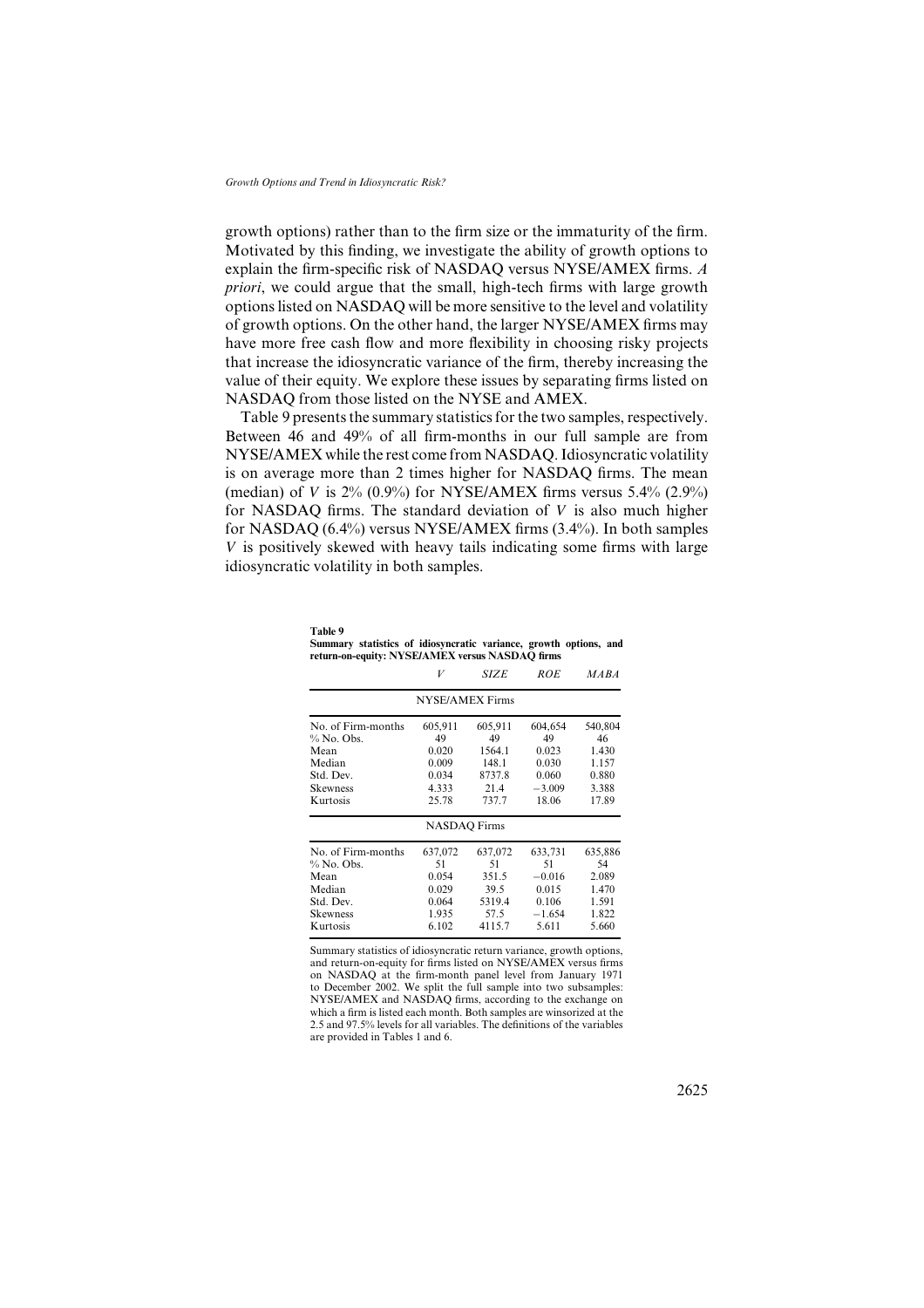**Table 10 Time-series regressions of idiosyncratic variance on a time trend and growth options: NYSE/AMEX versus NASDAQ firms**

|                | NYSE/AMEX firms      |                                   |                   |                                   |      | NASDAQ firms         |                      |                   |                |            |
|----------------|----------------------|-----------------------------------|-------------------|-----------------------------------|------|----------------------|----------------------|-------------------|----------------|------------|
|                | Intercept            | τ                                 |                   | $MABA \quad MABAV \quad Adj. R^2$ |      | Intercept            | τ                    | MABA              | MABAV          | Adi. $R^2$ |
|                | $0.01*$<br>(3.29)    | $2.40*$<br>(3.02)                 |                   |                                   | 0.21 | $0.01*$<br>(2.57)    | $8.40*$<br>(6.32)    |                   |                | 0.47       |
| $\mathcal{L}$  | $-0.01$<br>$(-1.73)$ | $-2.23$<br>$(-1.91)$              | $0.01*$<br>(3.52) |                                   | 0.44 | $-0.01$<br>$(-0.30)$ | 1.14<br>(0.57)       | $0.01*$<br>(2.65) |                | 0.54       |
| $\mathbf{3}$   | $0.01*$<br>(6.14)    | $-1.18$<br>$(-1.93)$              |                   | $0.03*$<br>(4.15)                 | 0.46 | $0.01^*$<br>(4.42)   | $5.61*$<br>(2.40)    |                   | 0.01<br>(0.85) | 0.48       |
| $\overline{4}$ | 0.01<br>(0.11)       | $-2.28$ <sup>*</sup><br>$(-2.16)$ | 0.01<br>(1.71)    | $0.02*$<br>(3.14)                 | 0.49 | $-0.01$<br>$(-0.09)$ | $-2.02$<br>$(-0.52)$ | $0.01*$<br>(2.78) | 0.01<br>(1.18) | 0.55       |

Time-series regressions of idiosyncratic return variance on time trend, market-to-book assets (*MABA*), and time-series variance of *MABA* (*MABAV*) for NYSE/AMEX versus NASDAQ firms. The dependent variable is monthly average idiosyncratic return variance (*V )*. We use the generalized method of moments (*GMM*) to estimate the model. The *t*-statistics (in parentheses) are calculated using Newey and West (1987) heteroscedasticity and autocorrelation-consistent standard errors with 12 lags.

\*Indicates significance at 5% level using a two-sided *t*-test.

NYSE/AMEX firms on average are 3–4 times larger than NASDAQ firms in their market capitalization. The standard deviation for NYSE/AMEX firms is about 6 times its mean, while that for NASDAQ firms is about 15 times its mean value, reflecting the size variation of firms listed on NASDAQ. In addition, *SIZE* is more skewed to the right with heavier tails for NASDAQ firms. Profitability for NYSE/AMEX firms is on average positive and less variable than that of NASDAQ firms, which average a *ROE* of −1.6%. *MABA* for NASDAQ firms is slightly larger (median of 1.5) than that for NYS/AMEX firms (median of 1.2).

Table 10 provides the regression results for the analysis of the two samples, respectively. There are distinct differences between the average idiosyncratic variances and the ability of growth options to explain firmspecific risk on different exchanges. Regression (1) in Table 10 indicates that, while the trend is significant for both samples, it is much more prevalent in the idiosyncratic variance of NASDAQ firms. The coefficient on the trend is nearly 4 times larger for the NASDAQ sample and the trend alone explains more than twice the variability of the firm-specific risk of that sample. Even though we cannot conclude that NASDAQ firms are driving the trend in idiosyncratic volatility in the full sample, it is apparent that the upward drift of idiosyncratic variance is more pronounced for NASDAQ firms.

While *MABA* is significant and drives out the trend for both exchanges, the time-series variance of *MABA* is important only for the NYSE/AMEX sample. Adding the variance of *MABA* as an explanatory variable doubles the explanatory power in the NYSE/AMEX sample but has little impact on the adjusted *R*-squares for the NASDAQ samples. In regression (4) when both the level and variance of *MABA* are included in the regressions, the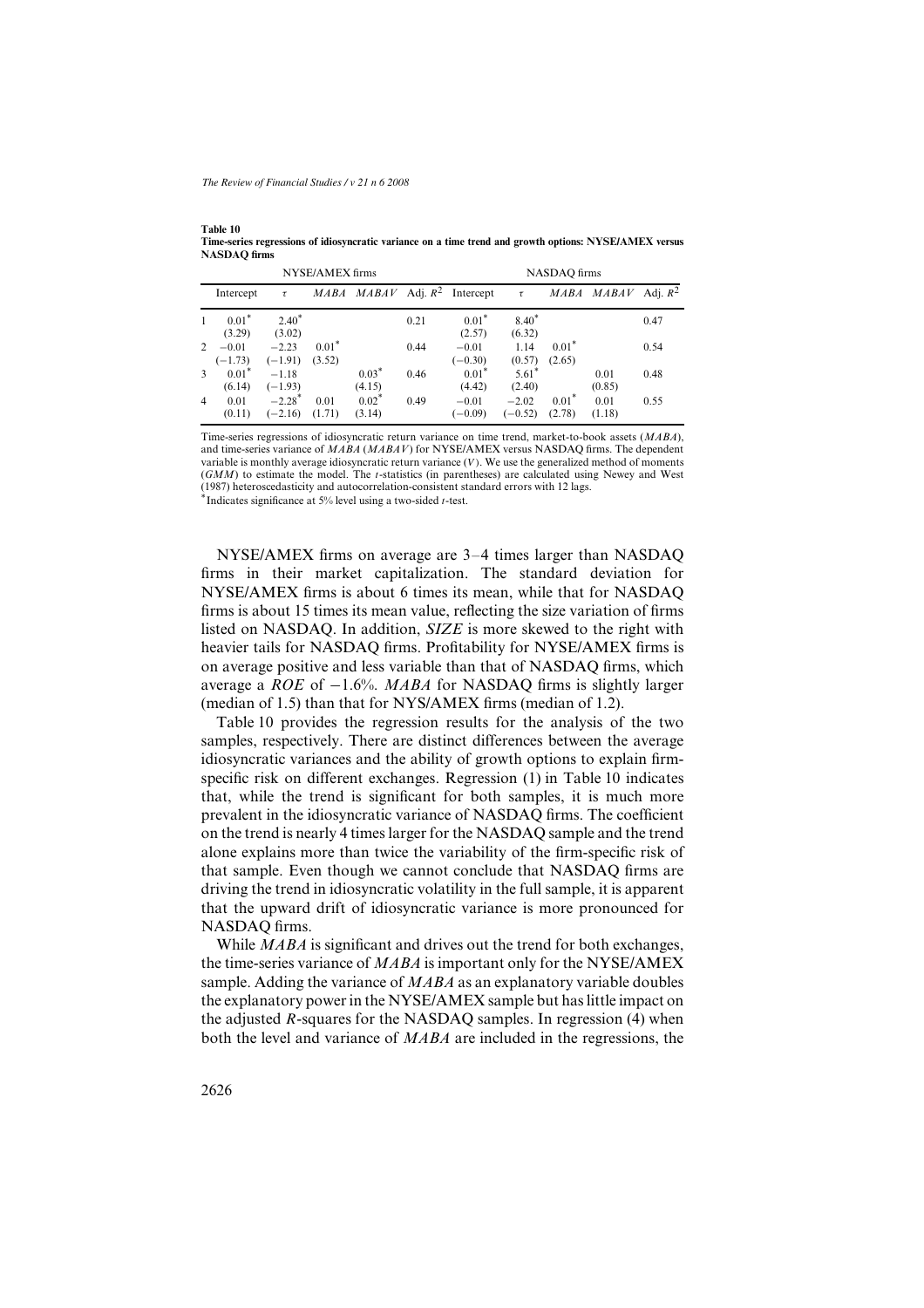level is significant in the NASDAQ sample while both the level and the variance are significant in the NYSE/AMEX sample for the one-sided test. In support of our first hypothesis, growth options are related to the idiosyncratic variance of firms in both samples. The result that the variance of growth options is more important for NYSE/AMEX firms is consistent with larger firms having more flexibility in their choice and timing of investments and supports our second hypothesis.

Overall the exercise of breaking up the sample based on exchanges adds more support for the implications of the Galai and Masulis model. Firms with more growth options exhibit a stronger trend in their idiosyncratic volatility. Growth options are important in explaining the significant trends in firm-specific risk across exchanges, while the variance of growth options plays a significant role for larger firms that have more ability to take advantage of changes in their investment opportunity set.

## **7. Conclusions**

This paper provides a theory-based explanation of why individual stocks have become more volatile over time, by linking the trend in equity return volatility to the investment decisions of corporate managers. We use the classic corporate finance model of Galai and Masulis (1976) to argue that a significant portion of the trend in aggregate idiosyncratic volatility can be explained by the level and variance of growth options. We maintain that a moral hazard problem present in levered firms motivates managers acting on behalf of shareholders to select investment projects that increase the idiosyncratic variance of the firm at the expense of debt holders. The empirical evidence supports the hypotheses that both the level and variance of aggregate growth options are positively related to the upward trend in idiosyncratic volatility. After controlling for growth options, the trend in idiosyncratic volatility disappears or becomes negative. Our results are robust to the definition of idiosyncratic volatility and across different exchanges as well as subsamples, and the data clearly support growth options over alternative explanations of the trend in idiosyncratic volatility.

Showing that growth options play an important role in explaining the trend in firm-specific risk leads to the question of why the level and variance of growth options have changed. Zingales (2000) discusses how the nature of firms has changed; for example, large conglomerates have broken up and vertically integrated manufacturers have resigned direct control of suppliers. Intuitively, if we view a firm as a portfolio of investment opportunities, divestitures increase the focus of firms. The decline in diversification of both assets and investment possibilities increases the riskiness of the investment opportunity set. An obvious source of increased growth options is the trend toward more open capital and goods markets. Globalization of the world's economies provides managers with more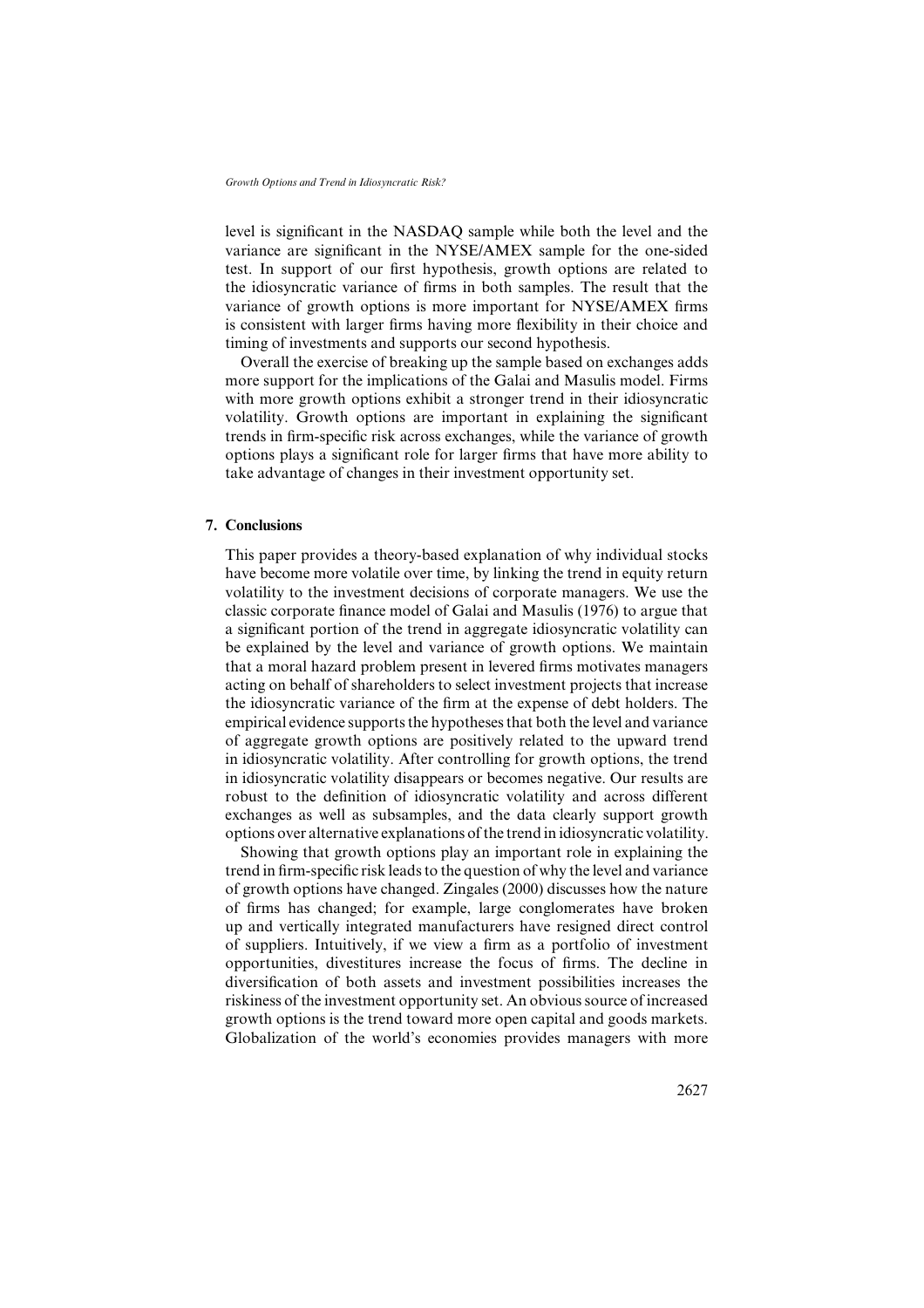opportunities for growth while at the same time increasing competition. Li, Morck, Yang, and Yeung (2004) show that lower market model *R*<sup>2</sup> is associated with greater capital market openness. Since easier access to capital broadens the menu of growth opportunities, this is additional evidence supporting a tie between growth options and idiosyncratic risk. Fama and French (2004) argue that decreasing costs of capital have induced smaller firms to seek financing to capture riskier growth opportunities.

Zingales (2000) points out that increased worldwide competition increases the demand for process innovation and improvements in quality. Our results are consistent with globalization of markets providing more opportunities for growth and more competition, which forces managers to seek out riskier projects to increase shareholder value. While Irvine and Pontiff (2004) show that increasing competition can raise the variability of cash flows, thereby increasing idiosyncratic volatility, the variability of cash flows in part comes from riskier growth options. Beck, Demirgüc-Kunt, and Maksimovic (2005) suggest that the legal and institutional structures that are more favorable to investment contribute to the availability of growth opportunities in the economy. As more so-called ''third world'' economies mature into stable marketplaces, the menu of growth options for many firms continues to increase, suggesting that our results may hold internationally as well.

The strong results linking idiosyncratic risk and growth options following from the Galai and Masulis model have implications for the development of incentive packages for corporate managers and for the understanding of risks faced by debt holders. Brisley (2006) argues that firms with risky and valuable growth options must properly incentivize conservative managers to take risks. From an investor's perspective our results suggest consideration of growth options is important for understanding time-variation in the covariance structure of returns. Alternatively, the results suggest an important role for firm-specific information in the information set of conditional asset pricing models.

#### **Appendix A: The Galai and Masulis Model and Idiosyncratic Volatility**

In the Galai and Masulis framework the total value of a firm's assets, *A*, is the sum of the value of equity, *S*, and debt, *D*. The instantaneous expected return of the firm is therefore the value-weighted sum of the ROE and the return on debt. Here each of the instantaneous expected return components,  $(\overline{r}_A, \overline{r}_S, \overline{r}_D)$ , is a linear function of instantaneous systematic risk  $\beta_i$  and the instantaneous market risk premium, for example,  $\overline{r_i} = r_f + \beta_i(\overline{r_M} - r_f)$ , where  $\beta_i = \frac{\text{cov}(\tilde{r}_i : \tilde{r}_M)}{\sigma^2(\tilde{r}_M)}, i = A, S, \text{ or } D.$  $\sigma^2(\tilde{r}_M)$ 

Under the assumptions in Galai and Masulis, the value of equity can be considered equivalent to the value of a European call option on the value of the firm so that *S* is determined by the Black–Scholes (1973) option pricing model

$$
S = A \times N(d_1) - ke^{-r_f T} \times N(d_2),
$$
 (A1)

2628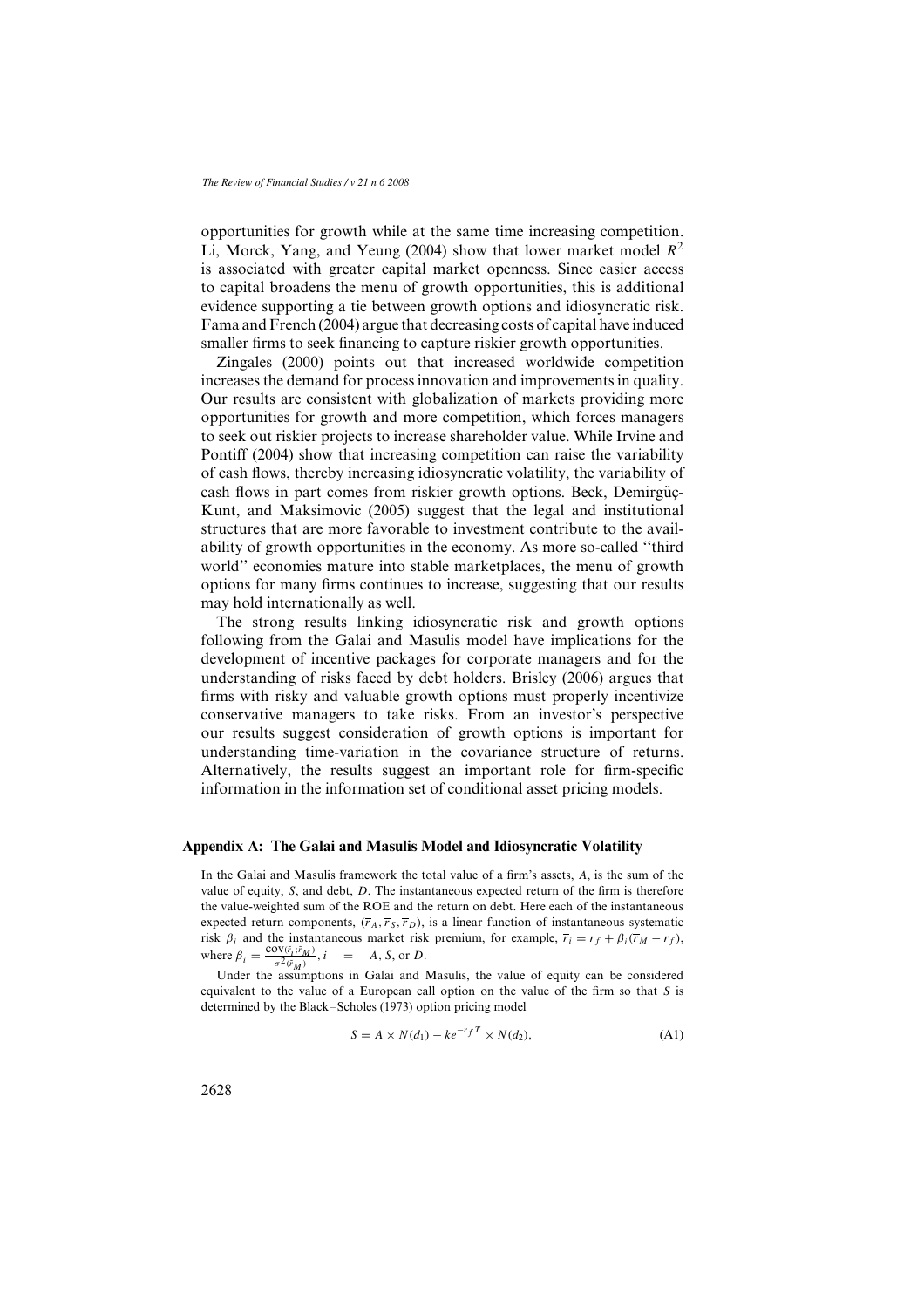where  $d_1 = \frac{\ln(A/k) + (r_f + \sigma^2/2)T}{\sigma\sqrt{T}}$ ,  $d_2 = d_1 - \sigma\sqrt{T}$ ,  $N(\cdot)$  is the standard normal cumulative probability density function, *k* the exercise price of the option, *T* the time to maturity, and *σ*<sup>2</sup> the instantaneous variance of percentage changes in *A*. Galai and Masulis show that as the time increment goes to zero, the dollar ROE is proportional to the dollar return on the value of the firm,

$$
\tilde{r}_S = \frac{\Delta S}{S} = \frac{S_A}{S} A \frac{\Delta A}{A} = \frac{S_A}{S} A \tilde{r}_A = \eta_S \tilde{r}_A.
$$
 (A2)

Substituting Equation (2) into the CAPM yields a relation between the systematic risk of equity and the systematic risk of the total value of the firm,

$$
\beta_S = S_A \frac{A}{S} \beta_A = \eta_S \beta_A. \tag{A3}
$$

Here  $\eta_s$  is the elasticity of equity value with respect to firm value. The moral hazard occurs because from (1),  $\frac{\partial S}{\partial \sigma} > 0$  while from (3),  $\frac{\partial \beta S}{\partial \sigma} < 0$  (if  $\beta_A$  is stationary and >0). It is important to note that since both these derivatives are taken holding the value of the firm, the *DTE*, and the market risk of the firm constant, any change in the total variance of the firm must be due to changes in the idiosyncratic risk of firm-level returns; that is,  $\frac{\partial S}{\partial \sigma} = \frac{\partial S}{\partial \sigma \epsilon_A}$  and  $\frac{\partial \beta_S}{\partial \sigma} = \frac{\partial \beta_S}{\partial \sigma \epsilon_A}$ .<sup>17</sup> One way managers influence the idiosyncratic variance of the firm is to choose investments from their opportunity set with the most nonsystematic risk.

Galai and Masulis stress that since the investment decisions of a levered firm are controlled by stockholders, a project requiring an initial investment of *I* , will be undertaken as long as  $\partial S/\partial I = (\partial S/\partial A)(dA/dI) + (\partial S/\partial \sigma^2)(d\sigma^2/dI) \geq 0$  (even if  $dA/dI < 0$ ). Stockholders are willing to take on a project that has a negative impact on firm value as long as the benefit from increasing the idiosyncratic variance outweighs the cost. For our purposes consider a levered firm with a choice between two mutually exclusive projects, *X* and *Y* , with equal profitability in terms of expected net cash flow discounted for systematic risk,  $dA/dI_X = dA/dI_Y$ , where  $\sigma_X^2 < \sigma_Y^2$ . Managers always choose *Y* since  $(\partial S/\partial \sigma^2)(d\sigma^2/dI_Y) > (\partial S/\partial \sigma^2)(d\sigma^2/dI_Y)$ . The costs of increasing nonsystematic risk are borne by the holders of the firm's debt.

Similar to the relationship between the market risk of equity and the market risk of the firm in Equation (3), the idiosyncratic volatility of equity is a function of the interaction between the idiosyncratic volatility of firm-level returns and  $\eta_s$ , the elasticity of equity value with respect to firm value. To see this, let *εi* represent the idiosyncratic part of returns. Adding  $\varepsilon_i$  to the CAPM equation implies that the total variance of equity can be written as  $\sigma_S^2 = \beta_S^2 \sigma_{\tilde{r}_M}^2 + \sigma_{\varepsilon_S}^2$ . Substituting in Equation (A3) for  $\beta_s$  and using the implication from Equation (2) that  $\sigma_s^2 = \eta_s^2 \sigma_A^2$  reveals that

$$
\sigma_{\varepsilon_S}^2 = \eta_S^2 (\sigma_A^2 - \beta_A^2 \sigma_{\tilde{r}_M}^2) = \eta_S^2 \sigma_{\varepsilon_A}^2.
$$
 (A4)

Idiosyncratic risk of equity is a function of the idiosyncratic variance of firm and through  $\eta_s$ , the firm's capital structure and the slope of the function relating equity values and total firm value.

<sup>&</sup>lt;sup>17</sup> See the discussion of the Galai and Masulis model in Copeland and Weston (1988).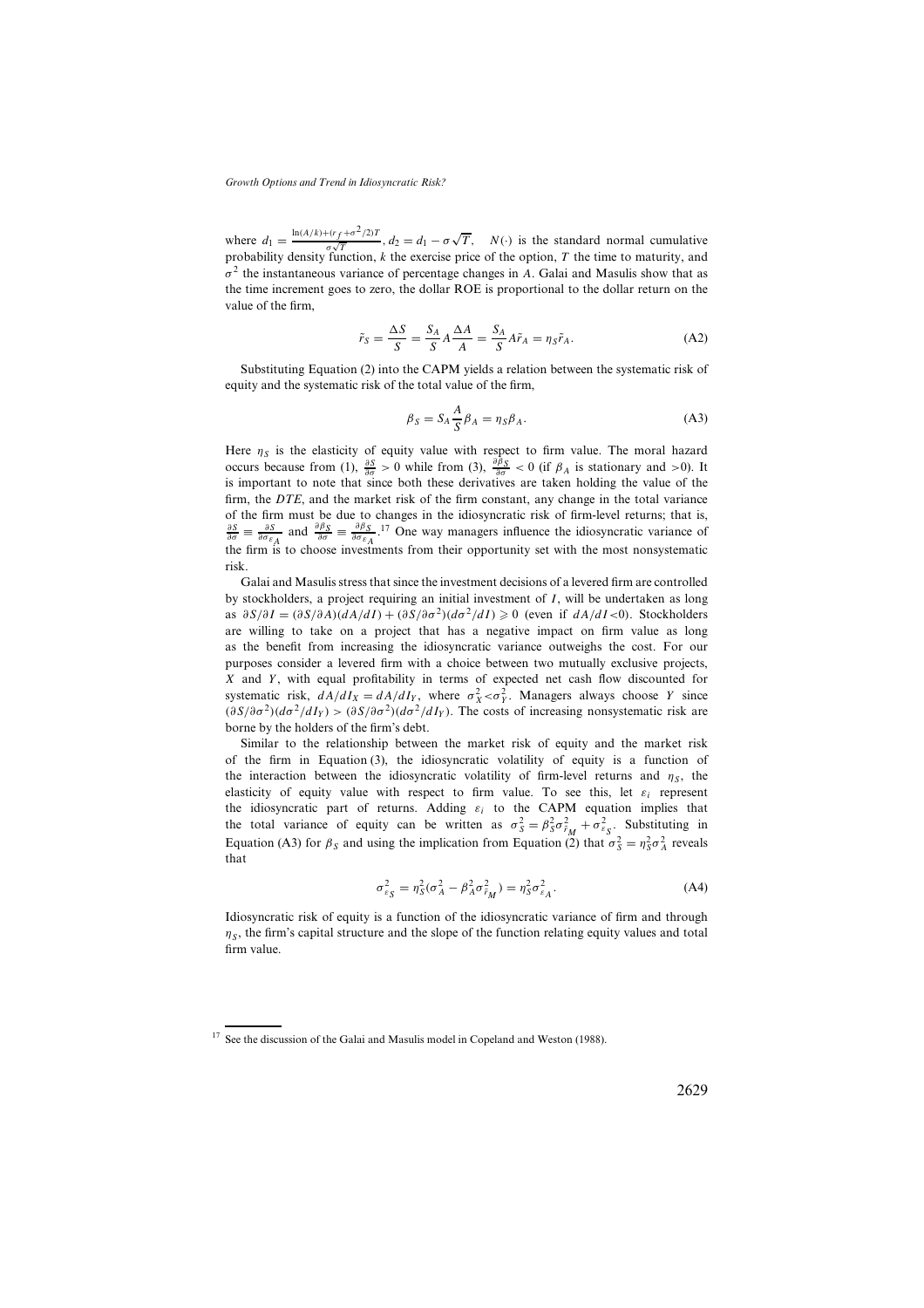*The Review of Financial Studies / v 21 n 6 2008*

## **Appendix B: Data Definitions**

## **B.1 Growth option proxies**

Using the merged Center for Research in Stock Prices (*CRSP*) and *COMPUSTAT* quarterly industrial and research files data items, we define the growth option proxies as

*MABA* = [Total Assets (data44) – Total Common Equity (data59) + Price (data14)  $\times$ Common Shares Outstanding (data61)] / Total Assets (data44)

 $Q =$  [Price (data14)  $\times$  Common Shares Outstanding (data6) + Preferred Stock (data55) + Current Liabilities (data49) − Current Assets Total (data40) + Long-Term Debt (data51)] / Total Assets (data44)

*DTE* = [Debt in Current Liabilities (data45) + Total Long-Term Debt (data51) + Preferred Stock (data55)]/[Common Shares Outstanding (data61)  $\times$  Price (data14)]

*CAPEX* = Capital Expenditures (data90) / Property, Plant, and Equipment (data42)

*PVGO* = The present value of growth options in Long, Wald, and Zhang (2005).

Following Brealey and Myers (2000), we define *PVGO* as the option value of equity, not of the firm. The *PVGO* of the firm can be approximated by the *PVGO* of equity as long as the probability of bankruptcy is low. We obtain the *PVGO* as follows:

- (1) Estimate the annual (*ROE*) by the operating cash flow divided by the beginning period book value of long-term liability not including debt.
- (2) Use previous four years' (*ROE*) to compute a weighted average (*ROE*) for year *t*: Average  $ROE_t = w1 \times ROE_{t-1} + w2 \times ROE_{t-2} + w3 \times ROE_{t-3} + w4 \times ROE_{t-4}$ , where w1= 40%, w2 = 30%, w3 = 20%, and w4 = 10%. This weighting scheme gives greater weights to more recent observations.
- (3) Obtain the projected earning by multiplying average *ROE* by the end-of-period nondebt long-term liability.
- (4) Estimate the value of asset-in-place, defined as the discounted projected-cash-flows. The discount rate is computed by using the CAPM model, the one-month risk-free rate, and the previous 60-month historical stock return.
- (5) Obtain the *PVGO*, the total market value of equity minus the value of asset-in-place divided by the total market value of equity.

While there are several ways to define *ROE*, our definition, in step 1, of operating cash flow divided by nondebt long-term liability can capture the actual economic *ROE* better than accounting definitions can. We tested other weighting schemes used in step 2 such as equally weighting each of the four years. We found qualitatively similar results. Lastly, to check the robustness of our results with respect to alternative definitions of discount rate, we experimented with several definitions of betas and discount rates, including (1) historical betas, (2) value line estimates of betas, and (3) setting beta to be 1 for all firms and estimating the discount rate as the sum of risk-premium on the S&P 500 index portfolio and the onemonth risk-free rate over the previous 60-month period. Our results reaffirm the finding of Long, Wald, and Zhang (2005) that the calculation of the PVGO is insensitive to alternative definitions of discount date.

## **B.2 Conditioning variables**

The dividend yield is calculated by summing up 12 lags of  $[I_{NYSE,t} \times (1 + R_{NYSE,t+1}) I_{NYSE,t+1}$ ] and then dividing by  $(I_{NYSE,t+12})$ , where  $I_{NYSE}$  is the level of the value-weighted NYSE index excluding dividends and *RNYSE* is the return on the value-weighted NYSE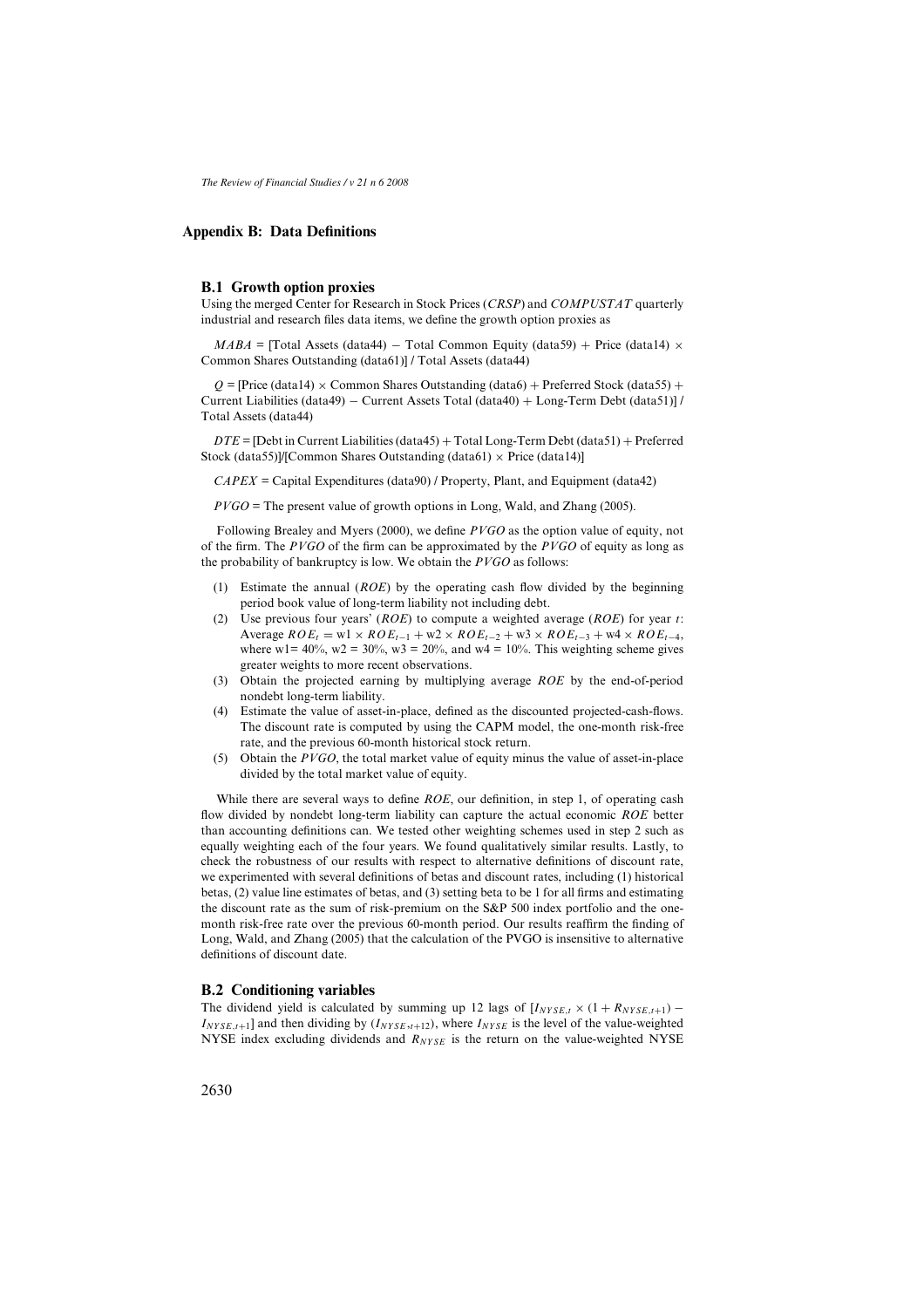index including dividends found in the CRSP indices files. Junk is the difference between Moody's BAA and AAA corporate bond yields (percent/annum) divided by 100. Term is the spread between the lagged Moody's Composite Average of Yields on Corporate Bonds (industrial Manual)/1200 and U.S. 3-Month T-Bill from the risk-free CRSP file described above. Returns on the consumer price index are found in the CRSP Treasury and Inflation files.

#### **References**

Adam, T., and V. Goyal. 2003. The Investment Opportunity Set and Its Proxy Variables: Theory and Evidence. Working Paper, Hong Kong University of Science and Technology.

Anderson, C., and L. Garcia-Feijóo. 2006. Empirical Evidence on Capital Investment, Growth Options, and Security Returns. *Journal of Finance* 61:171–94.

Ang, A., R. Hodrick, Y. Xing, and X. Zhang. 2005. The Cross-Section of Volatility and Expected Returns. *Journal of Finance* 51:259–99.

Apedjinou, K., and M. Vassalou. 2004. Corporate Innovation, Price Momentum, and Equity Returns. Working Paper, Columbia University.

Beck, T., A. Demirgüç-Kunt, and V. Maksimovic. 2005. Financial and Legal Constraints to Firm Growth: Does Size Matter? *Journal of Finance* 60:137–77.

Berk, J., R. Green, and V. Naik. 1999. Optimal Investment, Growth Options, and Security Returns. *Journal of Finance* 54:1553–607.

Black, F., and M. Scholes. 1973. The Pricing of Options and Corporate Liabilities. *Journal of Political Economy* 81:637–54.

Brealey, R., and S. Myers. 2000. *Principles of Corporate Finance*, 6th ed. New York: McGraw-Hill Companies, Inc.

Brisley, N. 2006. Executive Stock Options: Early Exercise Provisions and Risk-Taking Incentives. *Journal of Finance* 61:2487–509.

Brown, D., and M. Ferreira. 2003. Information in the Idiosyncratic Volatility of Small Firms. Working paper, University of Wisconsin-Madison.

Campbell, J., M. Lettau, B. Malkiel, and Y. Xu. 2001. Have Individual Stocks Become More Volatile? An Empirical Exploration of Idiosyncratic Risk. *Journal of Finance* 56:1–43.

Carhart, M. 1997. On Persistence in Mutual Fund Performance. *Journal of Finance* 52:57–82.

Carlson, M., A. Fisher, and R. Giammarino. 2003. Corporate Investment and Asset Price Dynamics: Implications for the Cross Section of Returns. Working paper, University of British Columbia.

Chan, L., J. Lakonishok, and T. Sougiannis. 2001. The Stock Market Valuation of Research and Development Expenditures. *Journal of Finance* 56:2431–56.

Chung, K., and C. Charoenwong. 1991. Investment Options, Assets in Place, and the Risks of Stocks. *Financial Management* 20:21–33.

Collins, D., and S. P. Kothari. 1989. An Analysis of Intertemporal and Cross-Sectional Determinants of Earnings Response Coefficients. *Journal of Accounting and Economics* 11:143–81.

Copeland, T., and J. F. Weston. 1988. *Financial Theory and Corporate Policy*, 3rd ed. Boston: Addison-Wesley Publishing Company, 464–71.

Daniel, K., and S. Titman. 1997. Evidence on the Characteristics of Cross-Sectional Variation in Stock Returns. *Journal of Finance* 52:1–33.

Duan, J., G. Gauthier, and J. Simonato. 2005. On the Equivalence of the KMV and Maximum Likelihood Methods for Structural Credit Risk Models. Working paper, HEC.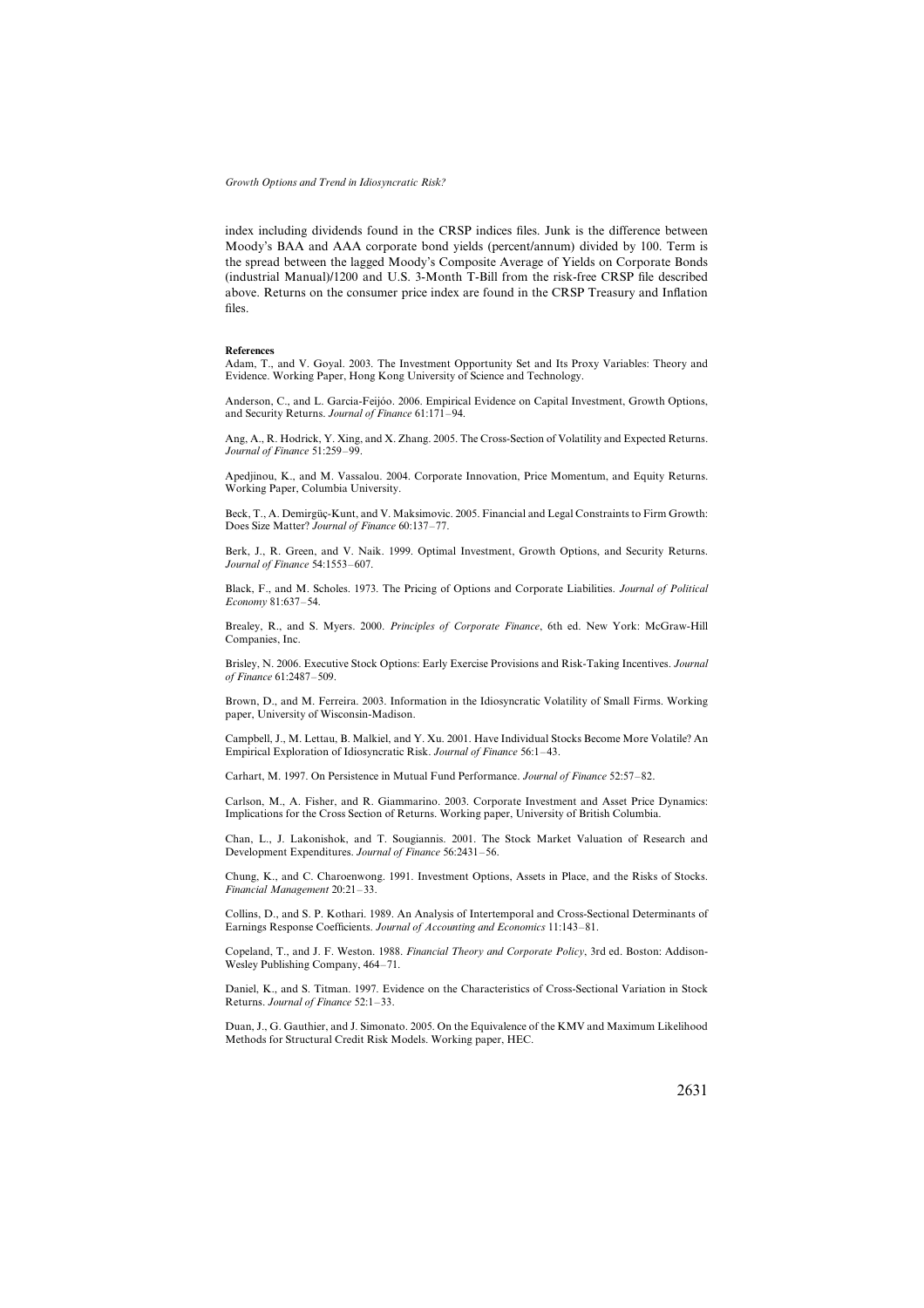#### *The Review of Financial Studies / v 21 n 6 2008*

Fama, E., and K. French. 1992. The Cross-Section of Expected Stock Returns. *Journal of Finance*  $47.427 - 65$ 

Fama, E., and K. French. 1993. Common Risk Factors in the Returns on Stocks and Bonds. *Journal of Financial Economics* 33:3–56.

Fama, E., and K. French. 2004. Newly Listed Firms: Fundamentals, Survival Rates, and Returns. *Journal of Financial Economics* 73:229–69.

Ferson, W., and C. Harvey. 1999. Conditioning Variables and the Cross-Section of Stock Returns. *Journal of Finance* 54:1325–60.

Ferson, W., S. Sarkissian, and T. Simin. 1999. The Alpha Factor Asset Pricing Model: A Parable. *Journal of Financial Markets* 2:49–68.

Galai, D., and R. Masulis. 1976. The Option Pricing Model and the Risk Factor of Stock. *Journal of Financial Economics* 3:53–81.

Goyal, A., and P. Santa-Clara. 2003. Idiosyncratic Risk Matters! *Journal of Finance* 58:975–1008.

Goyal, V., K. Lehn, and S. Racic. 2002. Growth Opportunities and Corporate Debt Policy: The Case of the U.S. Defense Industry. *Journal of Financial Economics* 64:35–59.

Irvine, P., and J. Pontiff. 2004. Idiosyncratic Volatility and Market Structure. Working Paper, Boston College.

Jacquier, E., S. Titman, and A. Yalcin. 2001. Growth Opportunities and Assets in Place: Implications for Equity Betas. Working Paper, Boston College.

Jensen, M., and W. Meckling. 1976. Theory of the Firm: Managerial Behavior, Agency Costs, and Ownership Structure. *Journal of Financial Economics* 3:305–60.

Lettau, M., and S. Ludvigson. 2001a. Consumption, Aggregate Wealth, and Expected Stock Returns. *Journal of Finance* 56:815–49.

Lettau, M., and S. Ludvigson. 2001b. Resurrecting the (C)CAPM: A Cross-Sectional Test When Risk Premia Are Time-Varying. *Journal of Political Economy* 109:1238–87.

Li, K., R. Morck, F. Yang, and B. Yeung. 2004. Firm-Specific Variation and Openness in Emerging Markets. *Review of Economics and Statistics* 86:658–69.

Liew, J., and M. Vassalou. 2000. Can Book-to-Market, Size, and Momentum Be Risk Factors That Predict Economic Growth? *Journal of Financial Economics* 57:221–45.

Long, M., J. Wald, and J. Zhang. 2005. A Cross-Sectional Analysis of Firm Growth Options, in L. Trigeorgis (ed.), *Innovation, Organization, and Strategy: New Developments and Applications in Real Options*. New York: Oxford University Press.

Malkiel, B., and Y. Xu. 1999. The Structure of Stock Market Volatility. Working Paper, Financial Research Center, Princeton University.

Malkiel, B., and Y. Xu. 2003. Investigating the Behavior of Idiosyncratic Volatility. *Journal of Business* 76:613–44.

Merton, R. 1973. An Intertemporal Capital Asset Pricing Model. *Econometrica* 41:867–87.

Merton, R. 1974. On the Pricing of Corporate Debt: The Risk Structure of Interest Rates. *Journal of Finance* 29:449–70.

Miles, J. 1987. Growth Options and the Real Determinants of Systematic Risk. *Journal of Business Finance and Accounting* 13:95–105.

Myers, S. 1977. Determinants of Corporate Borrowing. *Journal of Financial Economics* 5:147–75.

Newey, W., and K. West. 1987. A Simple, Positive Semi-Definite, Heteroskedasticity and Autocorrelation Consistent Covariance Matrix. *Econometrica* 55:703–8.